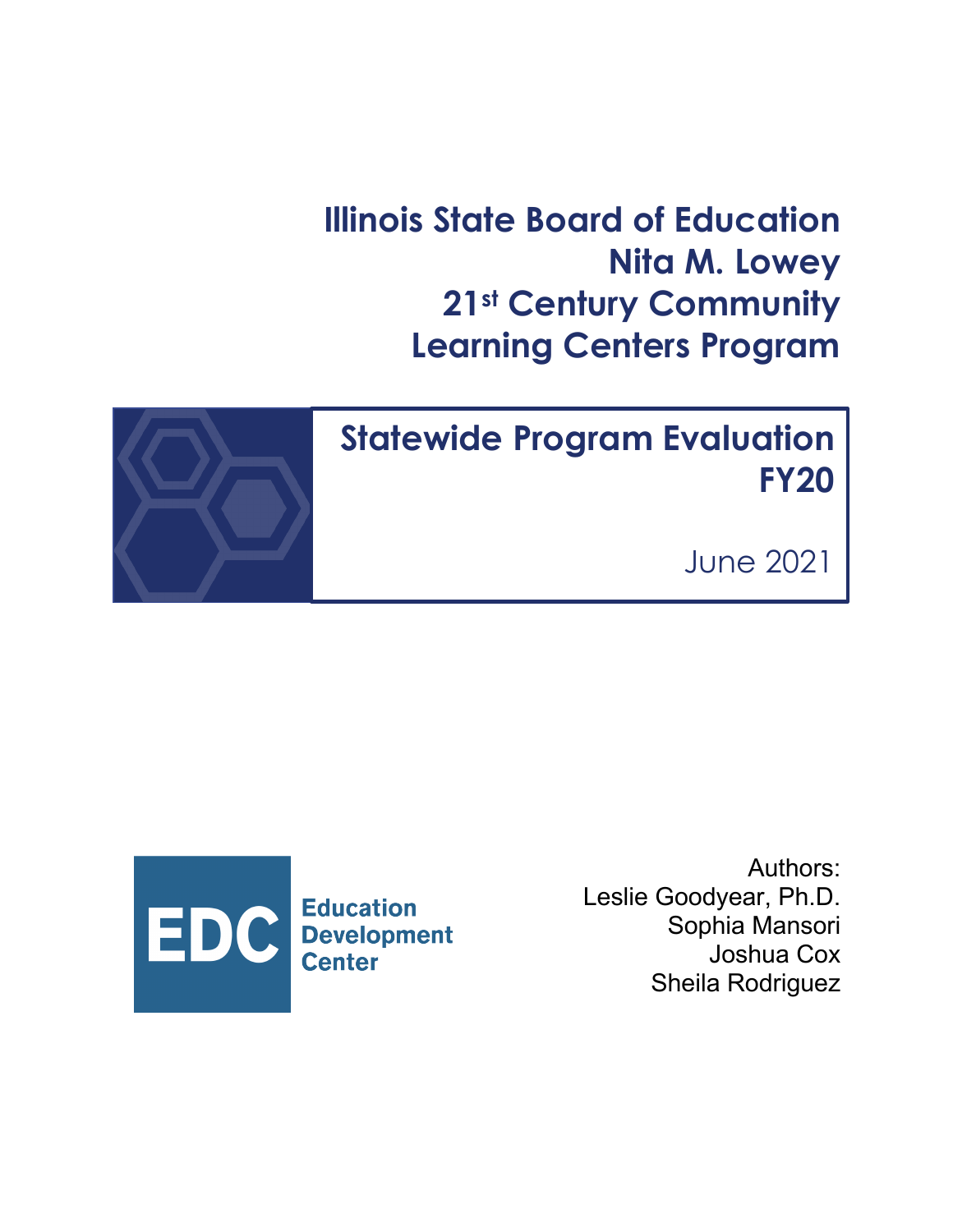## **EXECUTIVE SUMMARY**

The U.S. Department of Education's Nita M. Lowey 21st Century Community Learning Centers program (21st CCLC) is designed to: 1) Provide students opportunities and access to academic resources; 2) Provide students in grades K-12 with youth development services, programs, and activities; and 3) Provide families served by the 21st CCLC programs opportunities for literacy and related educational and personal development. To this end, the Illinois State Board of Education (ISBE) has implemented the statewide 21st CCLC program since 2003. The state program has 7 goals.

- Goal 1: Schools will improve student achievement in core academic areas.
- Goal 2: Schools will show an increase in student attendance and graduation from high school.
- Goal 3: Schools will see an increase in the social emotional skills of their students.
- Goal 4: Programs will collaborate with the community.
- Goal 5: Programs will coordinate with schools to determine the students and families with the greatest need.
- Goal 6: Programs will provide ongoing professional development to program personnel.
- Goal 7: Programs will collaborate with schools and community-based organizations to provide sustainable programs.

### **IMPLEMENTATION**

During FY20 (July 1, 2019 through June 30, 2020), Illinois had 134 active 21<sup>st</sup> CCLC grants from three funding cohorts (FY13, FY15, and FY19). These grantees operated 422 sites and served 51,504 students, with 47% of students reaching the regular attendance (30+ days) threshold.

Program implementation was interrupted by the Covid-19 pandemic in March 2020. A number of grantees (27%) were forced to stop programming all together at this time. Those that continued transitioned to virtual programming.



Grantee program changes inresponse to Covid-19 (N=135) (AS)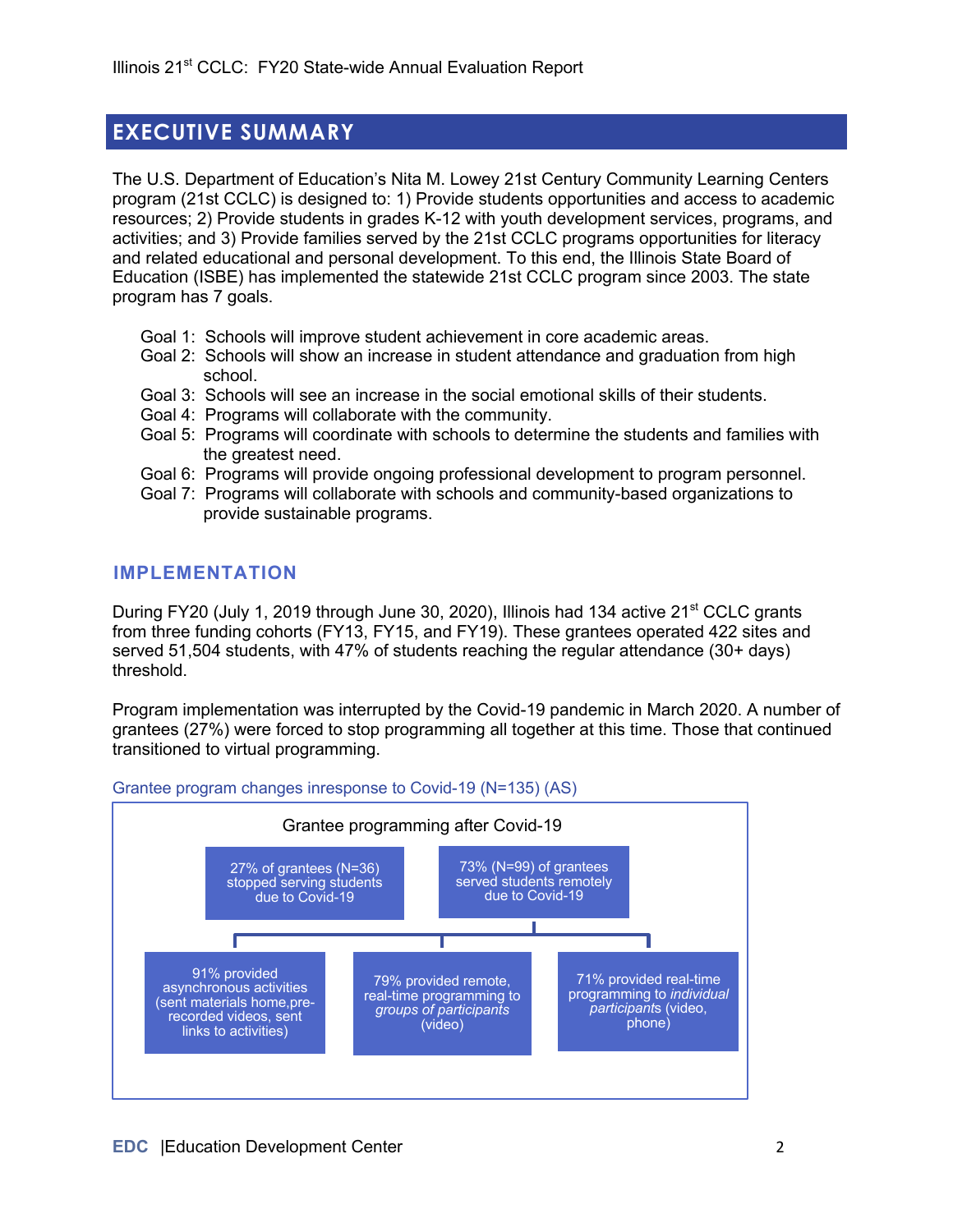## **PARTICIPANT OUTCOMES**

In addition to providing academic support, grantees provided variety of programming and activities.

- § 96% of grantees serving elementary and middle school students offered STEM programs, and 88% of grantees serving high school students did.
- § 65% of grantees included a service-learning component as part of their program, and 6,455 students participated in service-learning activities, and the same percent offer robotics activities.
- § 91% of grantees included arts programming among their activities, with the majority of these being in the visual or performing arts.
- § 76% of grantees serving high school students offered career development and job skills activities.
- § Over 65% of grantees offered computer programming, coding, or other computer literacy activity.

Grantees provided programming and supports for students with the greatest needs.

- 80% of participants qualified for free or reduced lunch.
- 45% of grantees serving elementary students provided bilingual education or ELL programs.
- § 39% of grantees provided programming for special needs students, including targeted supports and dedicated staff.
- According to attendance data, 19% of participants were limited English proficiency and 14% were designated special needs.

Most grantees offered a social-emotional learning component, and also more than 70% provide some sort of behavior support and prevention program. The majority of regular participants were reported by their teachers to have improved their behavior. According to teacher surveys:

- § 60% of elementary and 58% of middle/high students improved with respect to getting along with other students.
- 60% of elementary and 58% of middle/high students improved with respect to behaving well in class.

Due to Covid-19, academic achievement data and grades are not available for FY20. According to teachers, regular program participants did improve with respect to their academic performance. Teachers indicated that:

- § 75% of elementary and 70% of middle/high school students improved their academic performance.
- 72% of elementary and 70% of middle/high school students improved with respect to completing homework to the teacher's satisfaction.

Grantees provided a wide variety of programming and activities to parents and families of program participants. The most common type of activities were family nights, followed by health, nutrition and wellness activities. Grantees reported that 17,581 family members participated in programming during the year.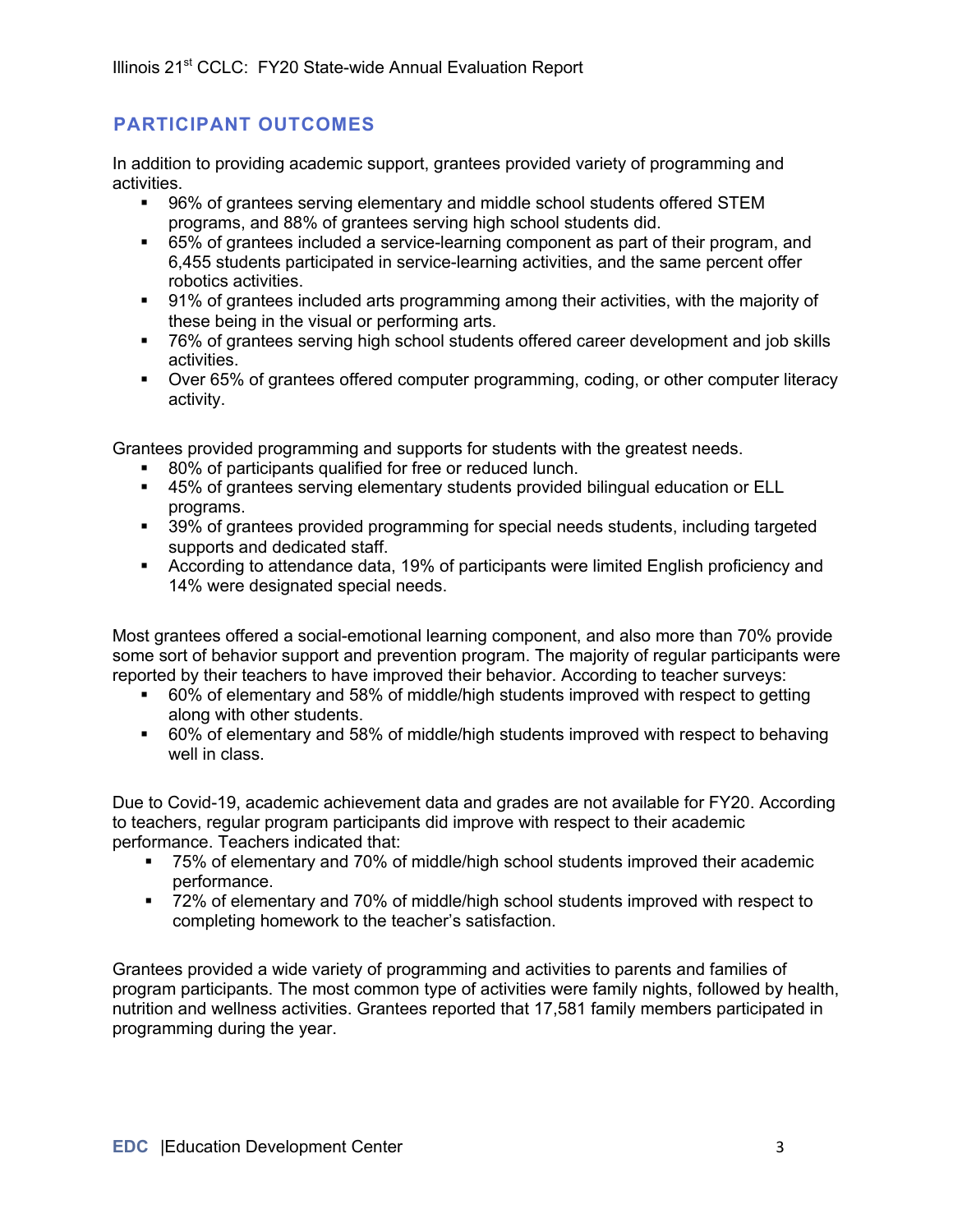## **ORGANIZATIONAL CAPACITY**

Over 15,000 staff worked at 21<sup>st</sup> CCLC program sites during the year. School staff comprise the largest proportion of staff, with school-day teachers accounting for 30% of the staff. Fifty-five percent of grantees indicated that they reduced staff due to Covid-19. In response to Covid-19, grantees offered targeted training and professional development to teachers, particularly in the areas of technology and online learning.

## **CHALLENGES AND RECOMMENDATIONS**

Covid-19 presented challenges to all grantees. However, grantees worked to adapt and prioritize the needs of their program participants. Aside from the specific issues presented by Covid-19 and remote learning, challenges and recommendations for program improvement remain consistent with previous years' evaluation findings.

- § Inconsistent student attendance continues to be an issue, particularly at the middle and high school levels; 74% of grantees serving high school students indicated that competing responsibilities because students must work is a barrier. Fifty-one percent of grantees noted the need to address recruitment and retention issues in their recommendations for program improvement.
- § Poor parent involvement remains a top-three barrier with respect to program implementation, and 56% of grantees included the need to improve or increase parent programming and parent engagement in their recommendations for program improvement.
- § Evaluation, data collection, and data use also continues to be an area for program improvement. This year, data collection was particularly challenging with the transition to remote programming.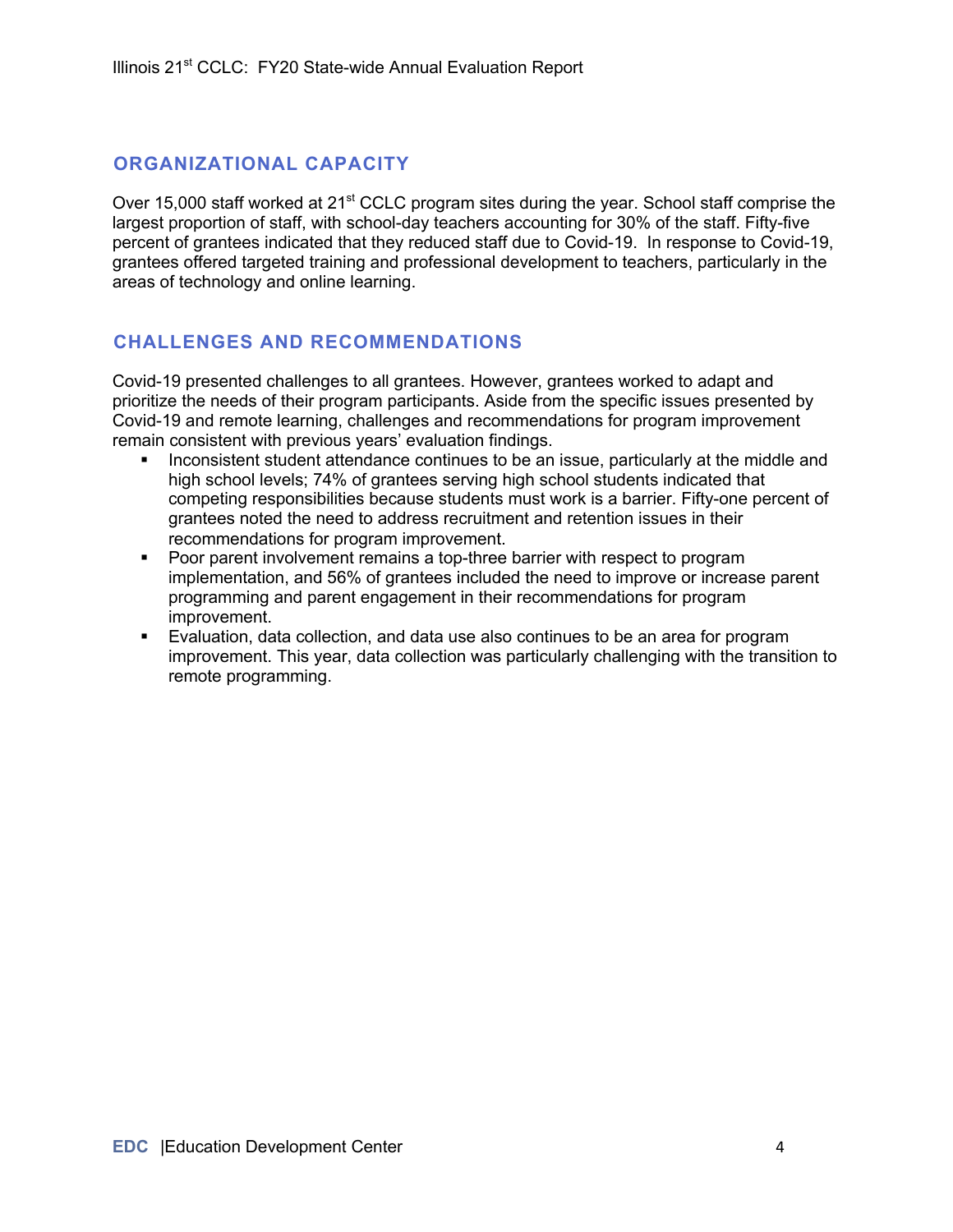## TABLE OF CONTENTS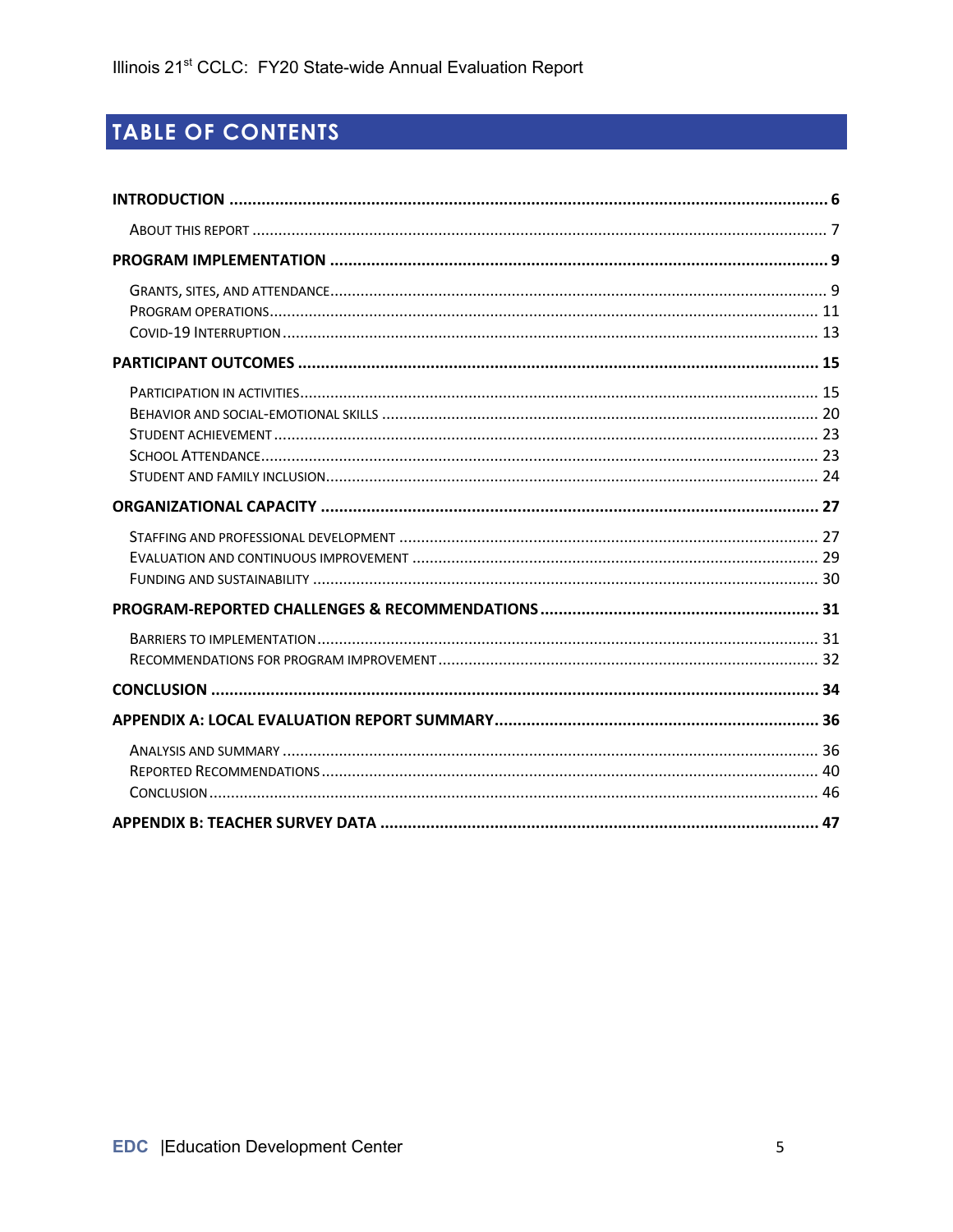## **INTRODUCTION**

The Illinois State Board of Education (ISBE) has implemented the United States Department of Education-funded Nita M. Lowey 21st Century Community Learning Centers program (21st CCLC) since 2003. According to ISBE, the program:

- 1) Provides opportunities and access to academic resources designed for students, especially those from underrepresented groups, high poverty areas, and low-performing schools. These activities are focused on core academic areas, as well as extra-curricular subjects and activities. Programs and sites use strategies such as tutorial services and academic achievement enhancement programs to help students meet Illinois and local student performance standards in core academic subjects such as reading and mathematics.
- 2) Provides students in grades K-12 with youth development services, programs, and activities, including drug and violence prevention programs, counseling programs, art, music, and recreation programs, technology education programs, and character education programs designed to reinforce and complement the regular academic program of participating students and their families.
- 3) Provides families served by the 21<sup>st</sup> CCLC programs opportunities for literacy and related educational and personal development.

|                | <b>Goals</b>                                                                                                    | <b>Objectives</b>                                                                                                                                                                                          |
|----------------|-----------------------------------------------------------------------------------------------------------------|------------------------------------------------------------------------------------------------------------------------------------------------------------------------------------------------------------|
| 1              | Schools will improve student<br>achievement in core academic areas.                                             | Participants in the program will demonstrate<br>increased academic achievement                                                                                                                             |
| 2 <sup>1</sup> | Schools will show an increase in<br>student attendance and graduation<br>from high school.                      | Participants will demonstrate an increased<br>involvement in school activities and in<br>participating in other subject areas such as<br>technology, arts, music, theater, sports and other<br>activities. |
| 3              | Schools will see an increase in the<br>social emotional skills of their students.                               | Participants in the program will demonstrate<br>social benefits and exhibit positive behavioral<br>changes                                                                                                 |
| 4              | Programs will collaborate with the<br>community.                                                                | The 21 <sup>st</sup> CCLC programs will provide<br>opportunities for the community to be involved<br>and will increase family involvement of the<br>participating children.                                |
| 5 <sup>5</sup> | Programs will coordinate with schools<br>to determine the students and families<br>with the greatest need.      | Programs will provide opportunities, with priority<br>given to all students who are lowest performing<br>and in the greatest need of academic assistance.                                                  |
| $6\phantom{a}$ | Programs will provide ongoing<br>professional development to program<br>personnel.                              | Professional development will be offered by the<br>programs and ISBE to meet the needs of the<br>program, staff, and students.                                                                             |
| $\overline{7}$ | Programs will collaborate with schools<br>and community-based organizations to<br>provide sustainable programs. | Projects will create sustainability plans to<br>continue the programs beyond the federal<br>funding period.                                                                                                |

ISBE has identified seven statewide goals and corresponding objectives for the 21<sup>st</sup> CCLC program.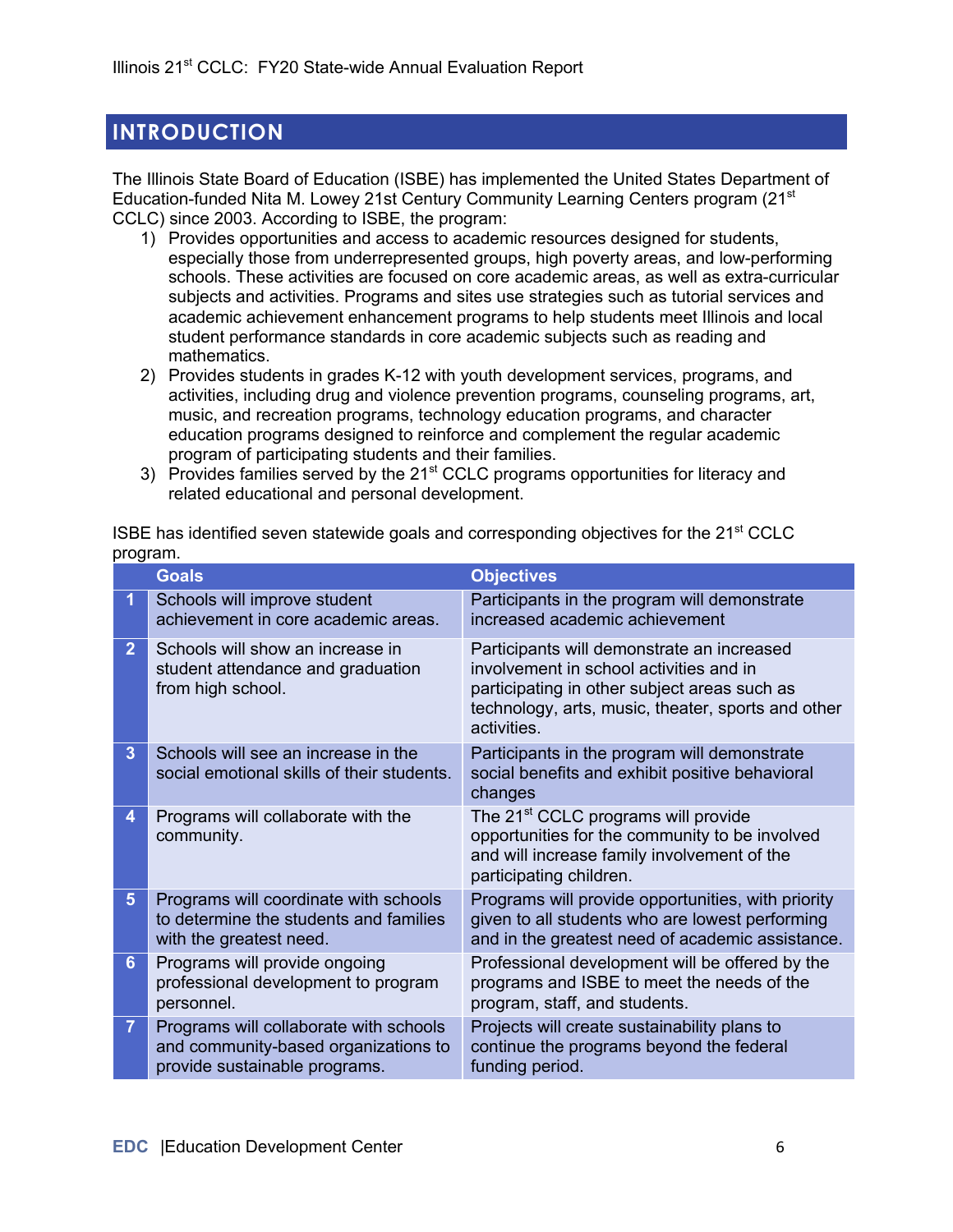## **ABOUT THIS REPORT**

This statewide evaluation report addresses the programs and activities implemented by the 134 grantees active during FY20 (July 1, 2019, through June 30, 2020). These grantees include awards given in 2013 and 2015 (and given extended funding at the end of their 5-year awards), as well as 2019. Grantees are referred to by their award year as Cohort 13, 15, and 19 throughout this report.

This report provides a summary and analysis of data collected by and made available to EDC for FY20. These data include:

- § EDC's annual grantee survey, administered in May-June 2020, indicated throughout this report as AS. All 134 active grantees completed the survey.
- Grantees' individual annual evaluation reports, submitted by December 2020, indicated throughout this report as LER.
- Illinois Report Card data (IRC), which are the data provided to the federal APR system and includes student attendance and achievement information for the 2019-20 school year, indicated throughout this report as APR.

Schools and afterschool programs confronted the Covid-19 pandemic in March 2020, and the 2019-20 school year was both disrupted and interrupted. Grantee programs were forced to either end early or shift to online or other remote programming strategies. EDC modified the annual grantee survey to learn about the disruptions and strategies deployed by the grantees.

Grantees are expected to administer a teacher survey to the teachers of regular program participants (30+ days attendance), and these data are reported to the evaluation via the annual survey (AS). Covid-19 disrupted many grantees' ability to administer or collect completed teacher surveys.

- 22% (92) of grantees indicated that they did not administer the teacher survey in spring 2020, largely due to Covid-19.
- Of the grantees that did administer the teacher survey, 69% (228) indicated that they received fewer completed surveys than normal, due to Covid-19.

The number of teacher surveys reported this year is significantly less than last year; last year grantees reported data from over 22,000 surveys. The low number of teacher surveys must be considered when reviewing and interpreting these data.

|                                 | <b>Teacher Surveys</b> |            |            |
|---------------------------------|------------------------|------------|------------|
|                                 | <b>Distributed</b>     | # Received | % Received |
| Elementary school participants  | 9,043                  | 5,928      | 66%        |
| Middle/High school participants | 5,837                  | 3,732      | 64%        |
| Total                           | 14,480                 | 9,660      | 65%        |

#### Table 1. Teacher survey administration and response reported by sites  $(N=258)^1$

 $1$  N reflects the number of sites that indicated that they distributed at least one survey to either elementary or middle/high participants' teachers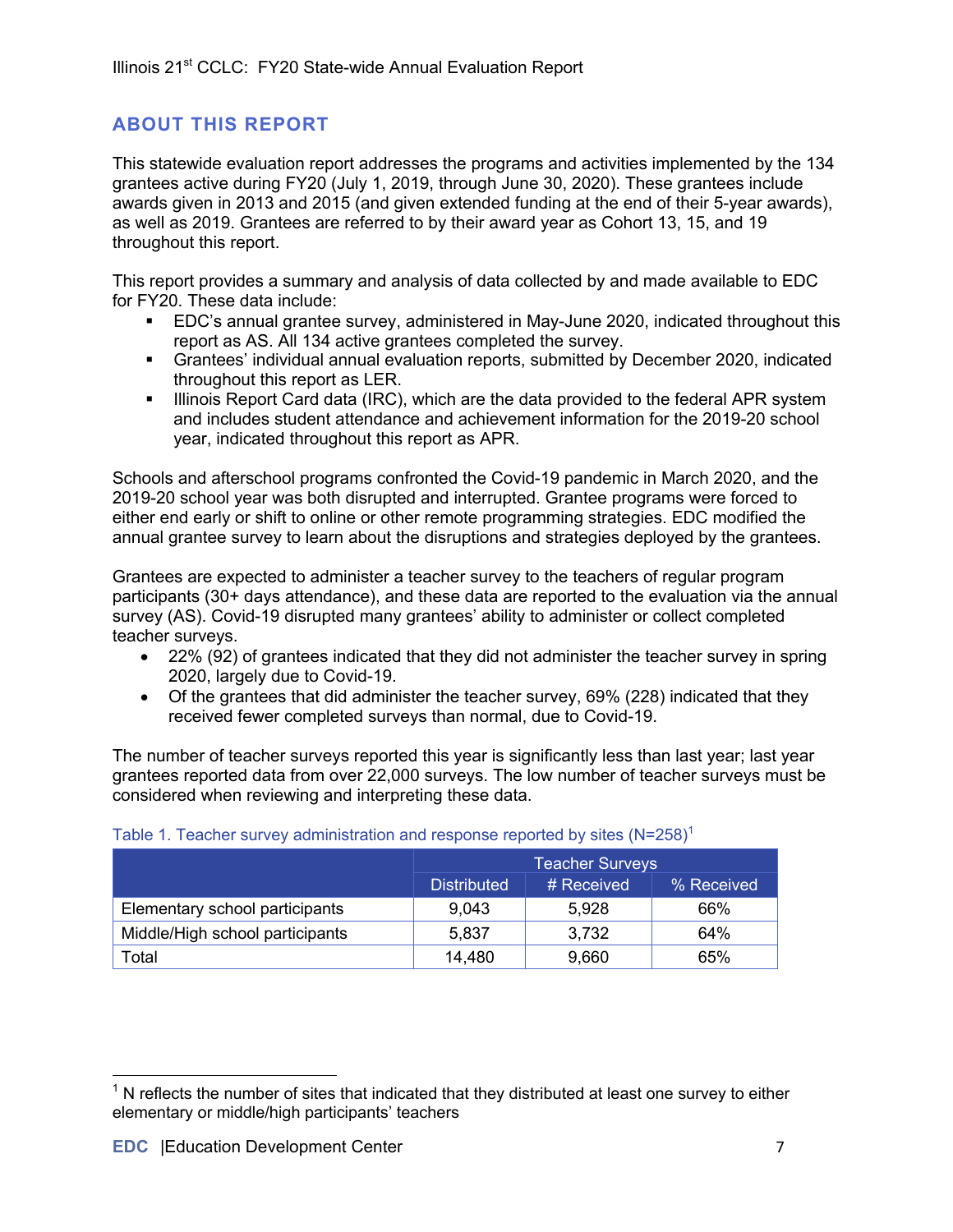This report is organized into the following sections. Information about the impact of Covid-19 is included throughout the report, where appropriate.

- § *Program Implementation:* This section includes information about grantees' implementation of programs for the year. It includes program totals for attendees and sites, as well as information about organizations and staffing, recruitment and retention, and program components.
- § *Participant Outcomes*: This section provides data about student participation in activities, attendance in school, student behavior, and student and family inclusion.
- § *Organizational Capacity:* This section provides information about the organizational capacity of grantees, including staff development, progress toward meeting stated program goals, program evaluation, and sustainability.
- § *Program Challenges and Recommendations:* This section summarizes the challenges that grantees experienced during implementation of the program, as well as recommendations for program improvement as offered by grantees' local evaluations.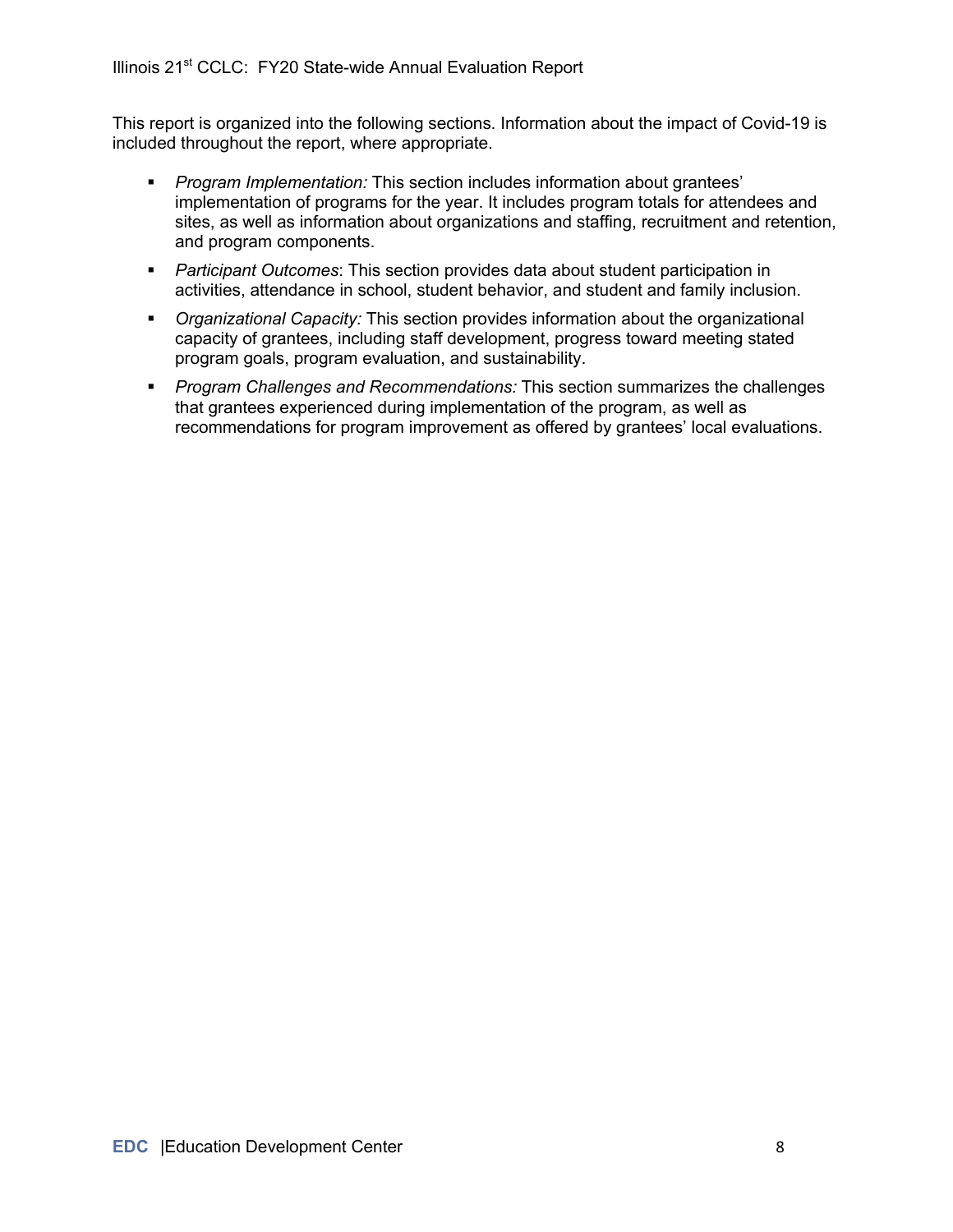## **PROGRAM IMPLEMENTATION**

## **GRANTS, SITES, AND ATTENDANCE**

During FY20, Illinois had 134 active 21<sup>st</sup> CCLC grants operating 422 sites. These sites served over 50,000 students over the course of the year. The total number of students and the number of regular participants (those attending programming for 30+ days) decreased from the previous year. While last year 54% of students reached the 30-day attendance threshold, this year, only 47% did. This is not surprising given the disruptions caused by Covid-19.

The vast majority of grantees operated between 1 and 4 sites. The number of participants served by a grant ranged from 24 to 5,517. On average, grantees served 376 students per grant. Approximately three-fourths of grantees operate sites that serve elementary and middle school students, while just over half of grantees serve high school students.

#### Table 2: Grantees, sites, and students served, 2019-20 (AS, APR)

|                                     | 2019-20 |
|-------------------------------------|---------|
| Grantees                            | 134     |
| <b>Sites</b>                        | 422     |
| Total # students served             | 51,504  |
| Regular attendees (30 days or more) | 24,158  |
| Average # students per grant        | 376     |
| Median # of students per grant      | 312     |

#### Table 3: Number of sites per grant, 2019-20 (AS)

|                   | Grantees      |         |
|-------------------|---------------|---------|
|                   | <b>Number</b> | Percent |
| 1 site            | 25            | 19%     |
| 2 sites           | 26            | 19%     |
| 3 sites           | 23            | 17%     |
| 4 sites           | 46            | 34%     |
| 5 sites           | 9             | 7%      |
| More than 5 sites | 5             | 4%      |

#### Table 4: Grants by grades they served, 2019-20 (AS)

|                                            | Grants        |         |
|--------------------------------------------|---------------|---------|
|                                            | <b>Number</b> | Percent |
| Elementary School Students (Grades PreK-5) | 97            | 72%     |
| Middle School Students (Grades 6-8)        | 105           | 78%     |
| High School Students (Grades 9-12)         | 74            | 55%     |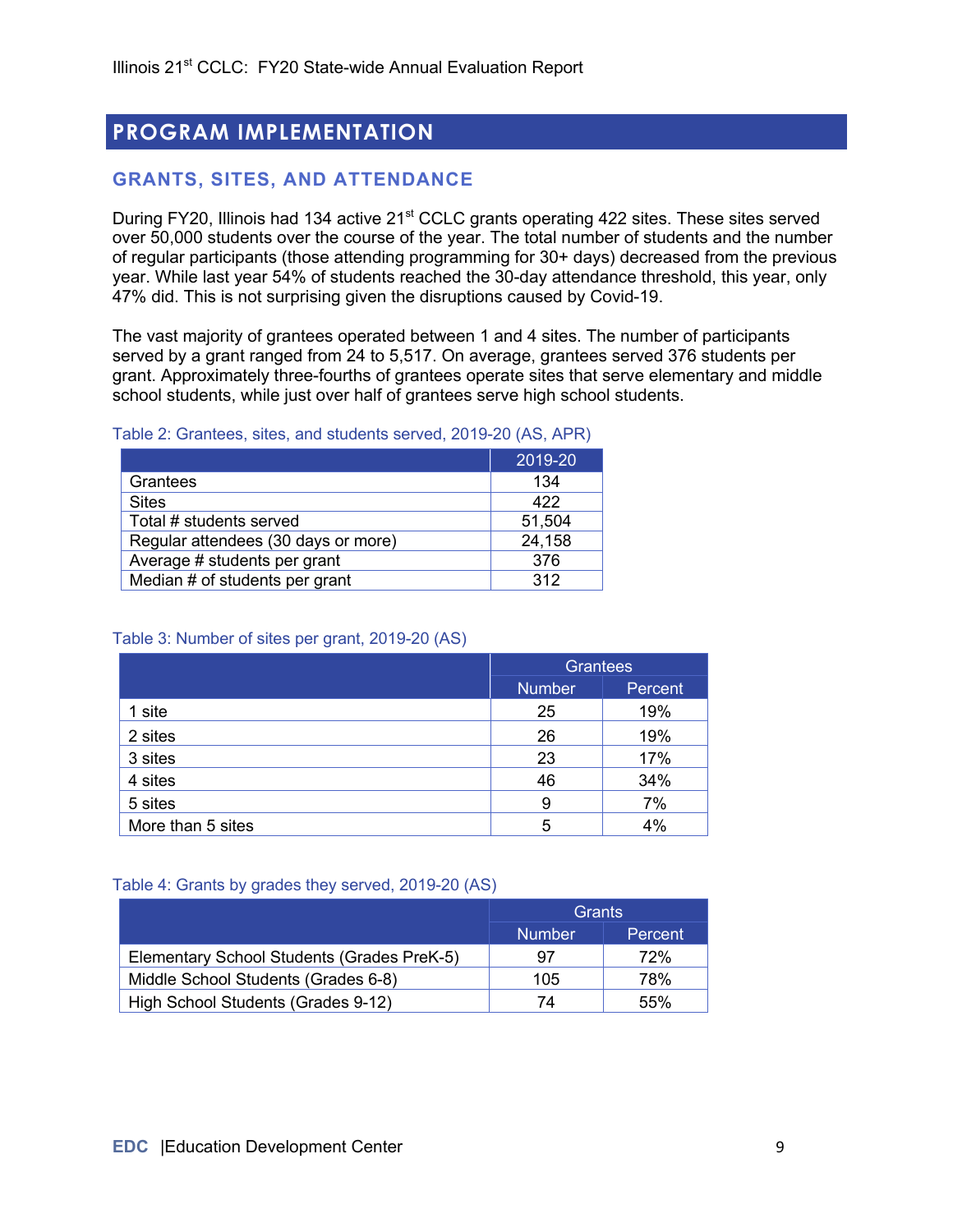Half of 21<sup>st</sup> CCLC program participants in Illinois are in grades 3 through 7. As noted above, less than half of students were considered regular participants, and the concentration of regular participants are in grades 2 through 6. When considering school grade level, 59% of elementary participants were regular attendees, while 44% of middle school participants and only 26% of high school participants were regular program attendees. The larger proportion of elementary grades reaching the 30+ day attendance threshold is consistent with previous years. The proportion of students reaching 90 days of attendance is markedly smaller than last year, most likely due to Covid-19 and program interruptions.



#### Figure 1. Program attendance levels for all participants, 2019-20 (APR)

|                        | <b>All Participants</b> |         | <b>Regular Participants</b> |         |
|------------------------|-------------------------|---------|-----------------------------|---------|
|                        | <b>Number</b>           | Percent | <b>Number</b>               | Percent |
| Pre-Kindergarten       | 232                     | 0.5%    | 105                         | 0.4%    |
| Kindergarten           | 1604                    | 3.1%    | 910                         | 3.8%    |
| 1 <sup>st</sup> grade  | 2945                    | 5.7%    | 1848                        | 7.6%    |
| $2nd$ grade            | 3948                    | 7.7%    | 2552                        | 10.6%   |
| 3rd grade              | 5042                    | 9.8%    | 2998                        | 12.4%   |
| 4 <sup>th</sup> grade  | 5247                    | 10.2%   | 3087                        | 12.8%   |
| $5th$ grade            | 5429                    | 10.5%   | 2985                        | 12.4%   |
| $6th$ grade            | 5189                    | 10.1%   | 2457                        | 10.2%   |
| 7 <sup>th</sup> grade  | 5177                    | 10.1%   | 2132                        | 8.8%    |
| 8 <sup>th</sup> grade  | 4522                    | 8.8%    | 1915                        | 7.9%    |
| $9th$ grade            | 3297                    | 6.4%    | 796                         | 3.3%    |
| 10 <sup>th</sup> grade | 3363                    | 6.5%    | 852                         | 3.5%    |
| $11th$ grade           | 3052                    | 5.9%    | 825                         | 3.4%    |
| $12th$ grade           | 2457                    | 4.8%    | 696                         | 2.9%    |

Total 51504 100% 24158 100%

#### Table 5: Grade level of participants, 2019-20 (APR)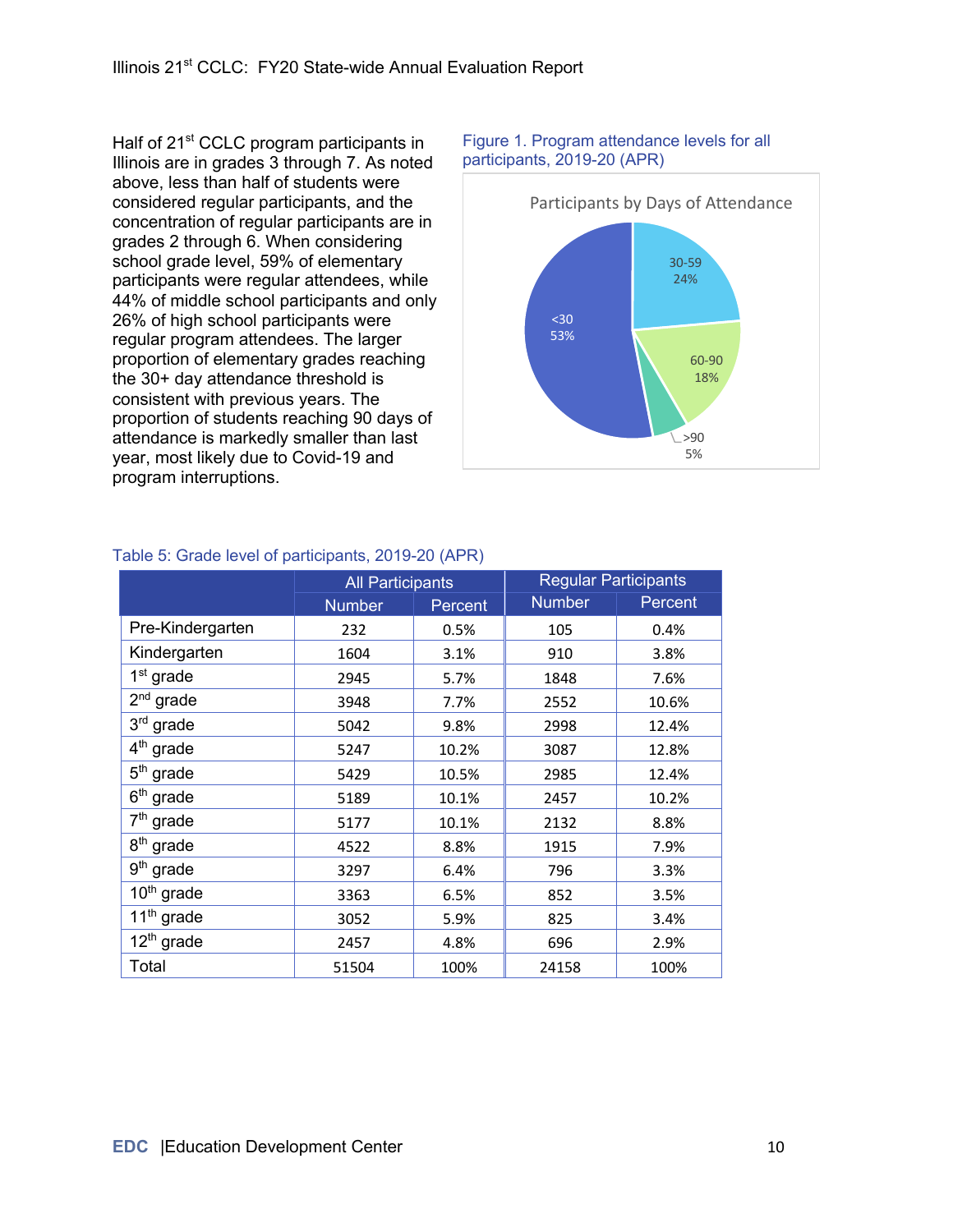



#### **Participant Demographics**

Approximately 74% of the students participating in  $21<sup>st</sup>$  CCLC programs were identified as Hispanic or Black. With respect to gender, participants were almost split 50/50 between males and females.

#### Table 6: Race/ethnicity of all program participants, 2019-20 (APR)

| Race/ethnicity         | Percent of all<br>participants |
|------------------------|--------------------------------|
| Hispanic               | 40.0%                          |
| Black                  | 33.8%                          |
| White                  | 15.4%                          |
| Multi-Racial/Ethnic    | 2.8%                           |
| Asian                  | 1.9%                           |
| <b>Native American</b> | 0.2%                           |
| Pacific Islander       | 0.1%                           |
| Data not provided      | 5.7%                           |

#### Figure 3: Gender of participants, 2019-20 (APR)



## **PROGRAM OPERATIONS**

#### **Recruitment and retention**

Grantees continue to rely on school staff to refer students to their programs, along with parents/guardians and student self-referrals when recruiting program participants. Grantees also received referrals from community partners and other agencies on site. Half of grantees report providing transportation to participants in elementary and middle school, while 41% provide transportation to participants in high school.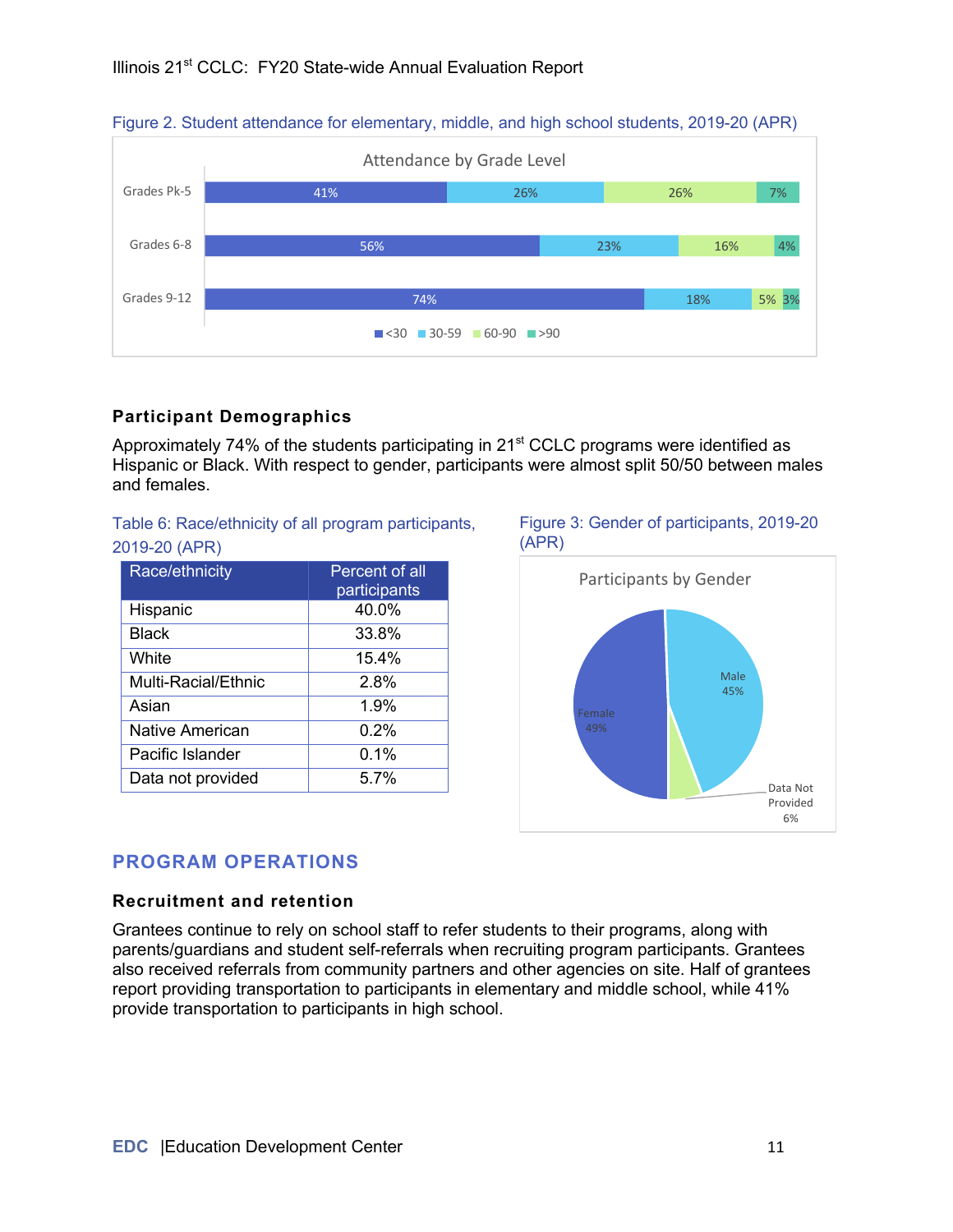|                                        | % of grantees indicating referral method for:                          |                     |              |  |
|----------------------------------------|------------------------------------------------------------------------|---------------------|--------------|--|
|                                        | <b>Middle School</b><br><b>High School</b><br><b>Elementary School</b> |                     |              |  |
| <b>Type of Referral</b>                | Participants                                                           | <b>Participants</b> | Participants |  |
| School staff referrals                 |                                                                        |                     |              |  |
| (e.g., teachers, administrators, etc.) | 99%                                                                    | 97%                 | 99%          |  |
| Parent/Guardian or self-referrals      | 96%                                                                    | 95%                 | 95%          |  |
| Internal program referrals             | 91%                                                                    | 87%                 | 82%          |  |

#### Table 7: Program referral sources, by age group, 2019-20 (AS)

Table 8: Grantees providing transportation by grades served, 2019-20 (AS)

| Availability of Transportation | % of grantees |
|--------------------------------|---------------|
| Elementary school (N=97)       | 50%           |
| Middle school (N=105)          | 53%           |
| High school (N=74)             | 41%           |

## **Progress in Program Implementation**

The majority of grantees (75% or more) met or exceeded their goals in implementing program activities. The area in which grantees indicate making less progress is in coordinating their afterschool program activities with school day programming. Grantees indicated making less progress with respect to this indicator than in previous years, and this may be due in part to covid-19

Did not meet goals **Partially** met goals Met goals | Exceeded goals Elementary Elementary<br>(N=97) Implemented academic activities 0% 8% 66% 26% Implemented other enrichment/recreation activities 0% 5% 55% 40% Coordinated afterschool program Upper and the school program<br>
with school's day programs  $\begin{vmatrix} 3\% & 21\% \\ 2\ \end{vmatrix}$  57% 20% Middle (N=84) Implemented academic activities 0% 6% 68% 27% Implemented other enrichment/recreation activities  $\begin{vmatrix} 0\% & 3\% \\ 0 & -3\% \end{vmatrix}$  60% 37% Coordinated afterschool program vith school's day programs  $\begin{vmatrix} 1\% & 1\% \\ 1\% & 63\% \end{vmatrix}$  25% High N=55) (Implemented academic activities 0% 7% 69% 24% Implemented other enrichment/recreation activities 0% 3% 68% 28% Coordinated afterschool program Upper and the school program<br>with school's day programs  $\begin{vmatrix} 1\% & 16\% \\ 1\% & 58\% \end{vmatrix}$  24%

Table 9: Grantee progress in implementing program activities, 2019-20 (AS)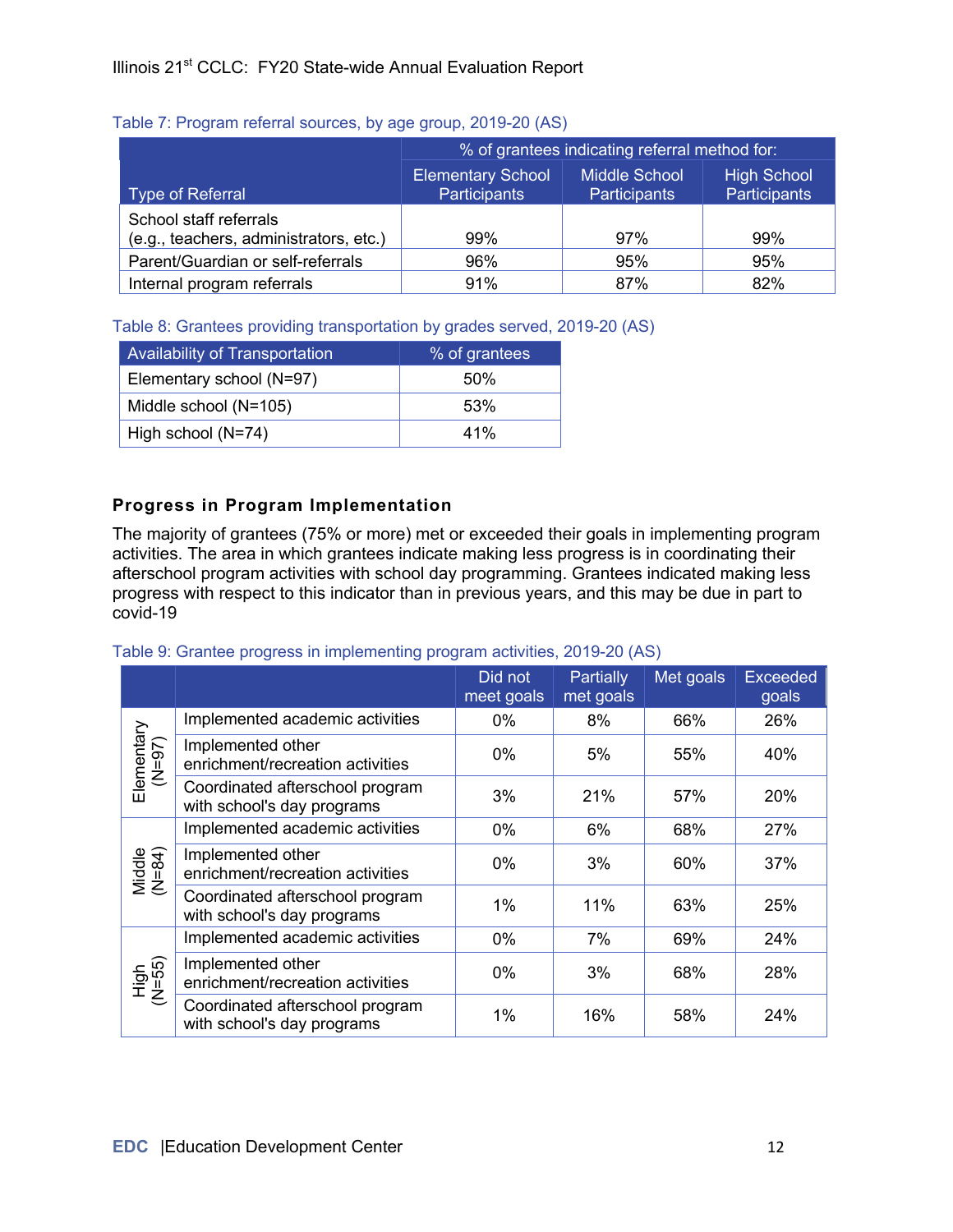## **COVID-19 INTERRUPTION**

By mid-March, most schools had transitioned to remote programming due to the Covid-19 pandemic, and consequently 21<sup>st</sup> CCLC programs were either ended or moved to remote programming. This transition forced grantees to improvise and employ a range of new strategies for programming, retention, and communications. Twenty-seven percent of grantees stopped their  $21^{st}$  CCLC program with the onset of the pandemic, while 73% continued to offer some form of remote programming, by providing activities and materials for participants to do on their own, or by offering group and/or individual real-time programming via video or phone. Grantees that continued to offer programming directed students to online program materials that they themselves developed (87%), to existing online programming such as Khan Academy (71%), and also sent materials such as kits, worksheets, and book to students' homes (69%).





Grantees that continued to serve students indicated the kinds of activities that they provided when they transitioned to remote programming. These included online materials developed by the grantee, directing students to existing online materials (developed by others), and hard copy materials sent home to students. Other materials and activities included:

- Materials and supplies sent home to students, including art supplies and kits (9) grantees)
- Online programming provided by external providers (3 grantees)
- Food (2 grantees)
- Suggestions for activities students could do at home with materials around their houses (2 grantees)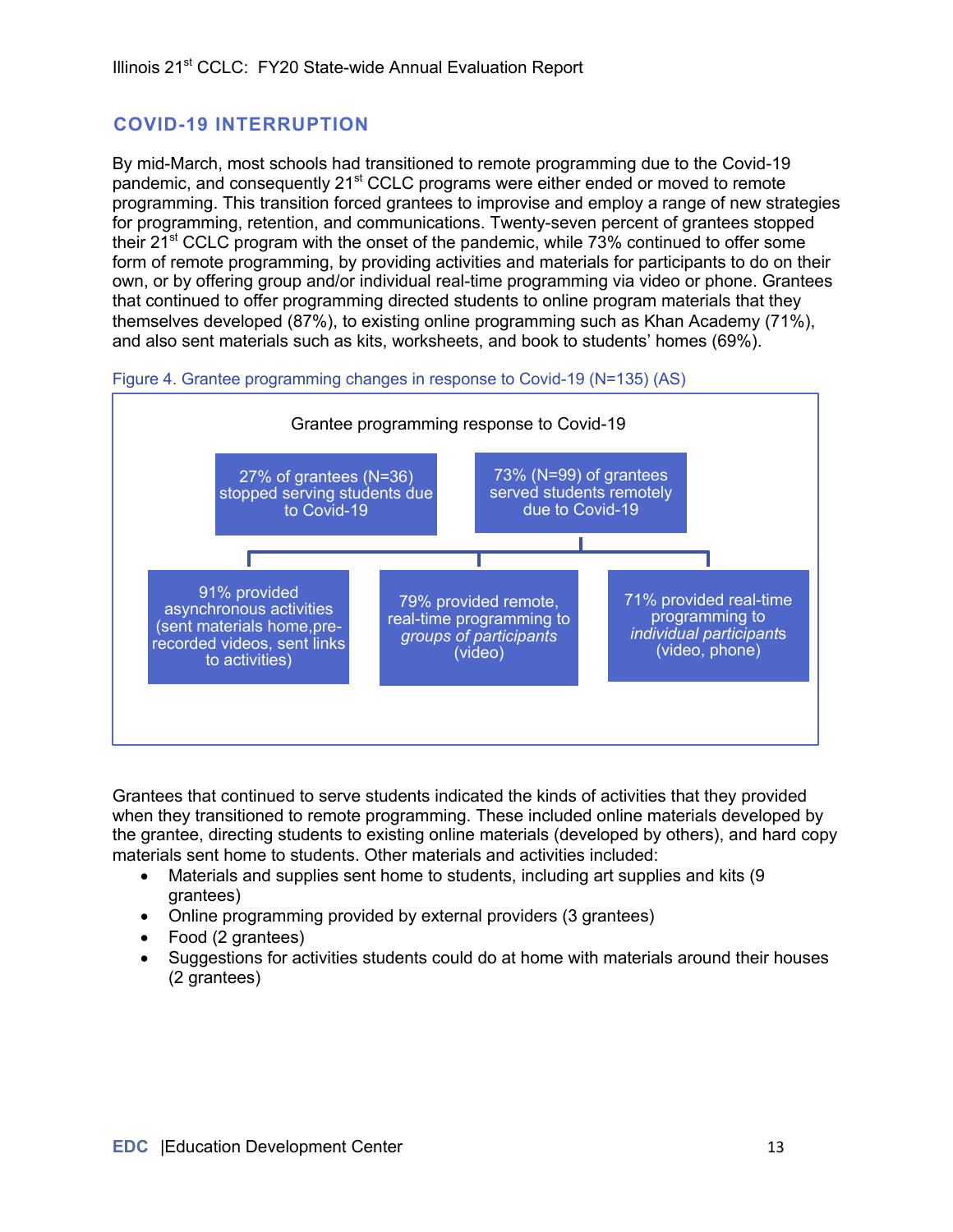|                                                                                                                                                         | Grantees continuing to serve<br>students during school year (N=99) |    |
|---------------------------------------------------------------------------------------------------------------------------------------------------------|--------------------------------------------------------------------|----|
|                                                                                                                                                         | $\%$                                                               | #  |
| Staff directed participants to online program materials<br>that were developed internally                                                               | 87%                                                                | 86 |
| Staff directed participants to online program materials<br>that were developed externally (including web-based<br>activities, videos like Khan Academy) | 71%                                                                | 70 |
| Staff sent hard copies of program materials to<br>participants' homes or made them available for pick-<br>up (including books and worksheets)           | 69%                                                                | 68 |
| Other                                                                                                                                                   | 19%                                                                | 19 |

#### Table 10. Materials/activities offered by grantees during Covid-19 (AS)

Grantees relied heavily on email and phone calls to maintain communications with students and their families when they transitioned to remote programming. Grantees also used text messaging and video calls, and "other" methods that included:

- Social media (10 grantees)
- Zoom meetings (7 grantees)
- School communication systems, such as Class Dojo (5 grantees)
- In person during material pickups (4 grantees)

#### Table 11. Grantee communication strategies during Covid-19 (AS)

|                                                                       | Grantees continuing to serve<br>students during the school year<br>$(N=99)$ |    |
|-----------------------------------------------------------------------|-----------------------------------------------------------------------------|----|
|                                                                       | $\frac{0}{0}$                                                               | #  |
| Email                                                                 | 98%                                                                         | 97 |
| Phone                                                                 | 88%                                                                         | 88 |
| Video                                                                 | 75%                                                                         | 74 |
| Text messaging / Chat                                                 | 72%                                                                         | 71 |
| Other                                                                 | 23%                                                                         | 23 |
| <b>Discussion board</b>                                               | 19%                                                                         | 19 |
| N/A - students and families did not<br>communicate with program staff | 2%                                                                          | 2  |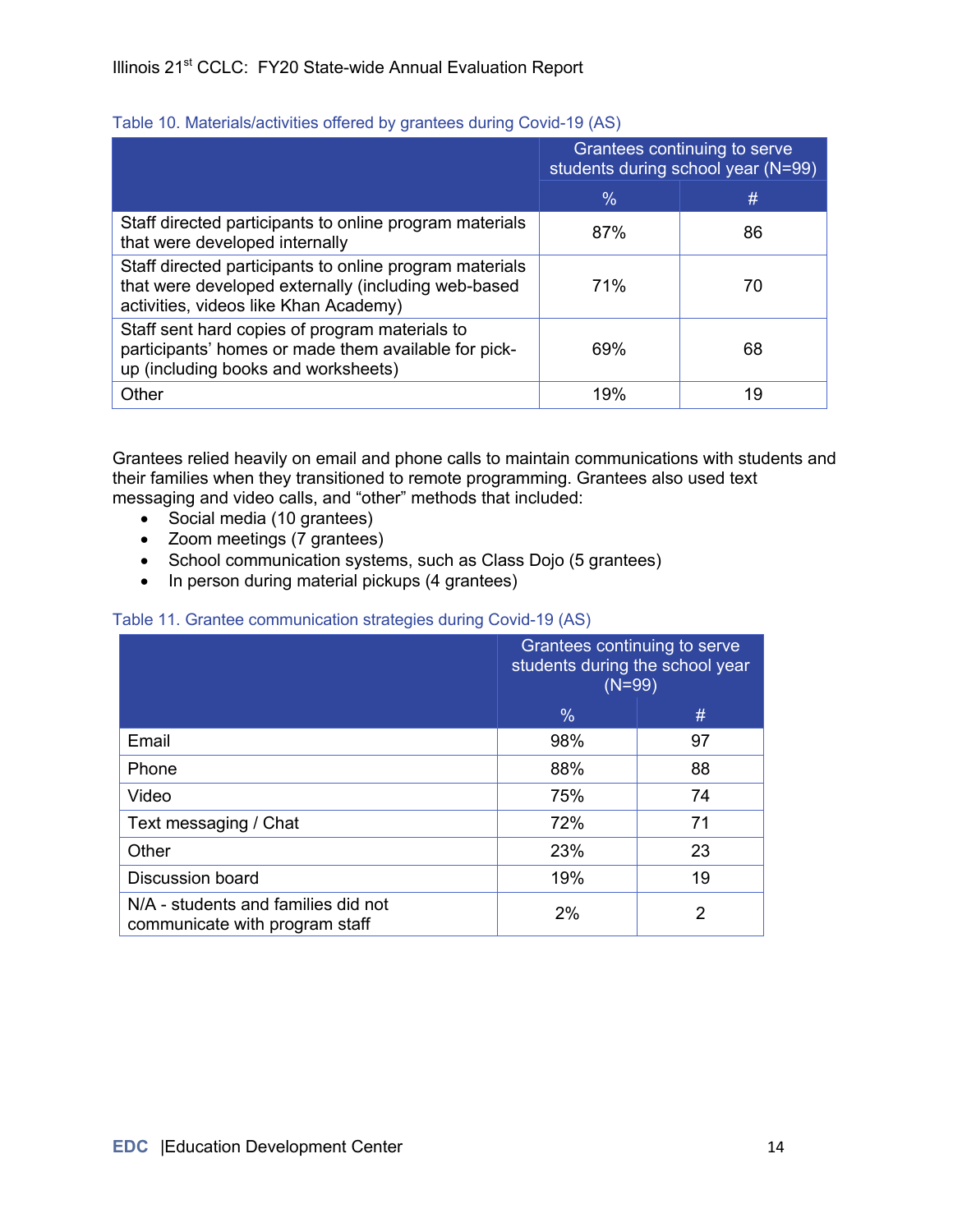## **PARTICIPANT OUTCOMES**

## **PARTICIPATION IN ACTIVITIES**

In addition to academic programming,  $21<sup>st</sup>$  CCLC grantees offer a variety of other program components that provide enrichment and support to program participants. Consistent with previous years, STEM and arts programming continue to be the most common program components. Some program components, such as career development and credit recovery programs, are more frequently provided to high school participants. Details about specific offerings in some of these program areas is included below.



Figure 5. Program components offered by age group, 2019-20 (AS)

#### **STEM Programming**

STEM (Science, Technology, Engineering, and Math) programming has grown to become the most common type of programming over the past several years across age grade levels. When asked to indicate specific kinds of STEM programming, STEAM is the most common with 73% of grantees offering something that integrates arts into STEM activities. Robotics and computer programming or coding activities are also popular among grantees offering STEM programs.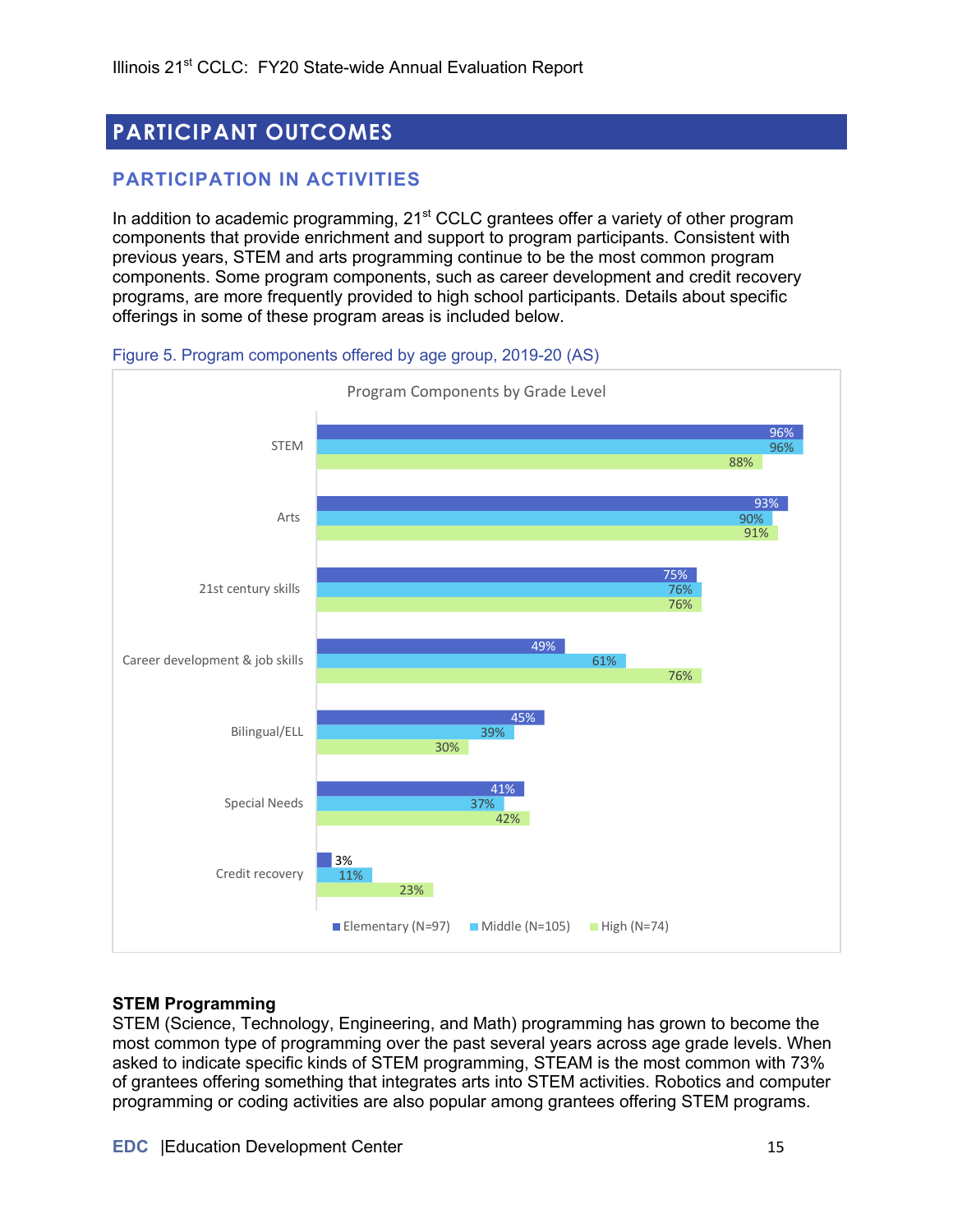More than half of grantees providing STEM indicate that they use school day science teachers to support their programming, and more than half also indicate that they partner with other organizations and program providers.

|                                                           | <b>Grantees offering STEM Programs</b><br>$(N=131)$ |       |
|-----------------------------------------------------------|-----------------------------------------------------|-------|
|                                                           | Percent                                             | Count |
| STEAM activities or programming                           | 73%                                                 | 95    |
| Robotics clubs or activities                              | 66%                                                 | 87    |
| Computer programming or coding activities                 | 63%                                                 | 83    |
| School-day science teachers to support activities         | 60%                                                 | 79    |
| STEM kits provided by vendor                              | 58%                                                 | 76    |
| Activities aligned with school standards (NGSS)           | 57%                                                 | 75    |
| Partnerships with STEM organizations or program providers | 55%                                                 | 72    |
| Family STEM nights or activities                          | 53%                                                 | 70    |
| Environmental science activities                          | 51%                                                 | 67    |

#### Table 12: STEM programming activities and strategies, 2019-20 (AS)

#### **Arts Programming**

Arts programming also continue to be one of the most common program components in  $21<sup>st</sup>$ CCLC programs across grade levels. Most grantees offering arts programming include visual arts among their activities. Performing arts (theater and dance) and music are also very common.

#### Table 13: Types of arts programming and activities, 2019-20 (AS)

|                                               | Grantees offering Arts Programs (N=122) |       |  |
|-----------------------------------------------|-----------------------------------------|-------|--|
|                                               | Percent                                 | Count |  |
| Visual Arts (photography, drawing, sculpture) | 89%                                     | 109   |  |
| <b>Performance Arts</b>                       | 82%                                     | 100   |  |
| Music                                         | 77%                                     | 94    |  |
| Decorative Arts (Ceramics, Jewelry)           | 54%                                     | 66    |  |
| Applied Art (Architecture, Fashion design)    | 40%                                     | 49    |  |
| Art History (Visiting art museums)            | 36%                                     | 44    |  |

#### **Entrepreneurship, Career Development, and Job Skill Programs**

Entrepreneurship, career development, and job skill programs and activities are most commonly offered by grantees serving high school age students (76%). Most of the grantees offering these activities included career exploration activities with skill/interest inventories, job fairs, and guest speakers, along with clubs or programs that allow participants to explore careers and support skill development. More than half of these grantees offered financial literacy programming and/or entrepreneurship activities such as business planning or running school store.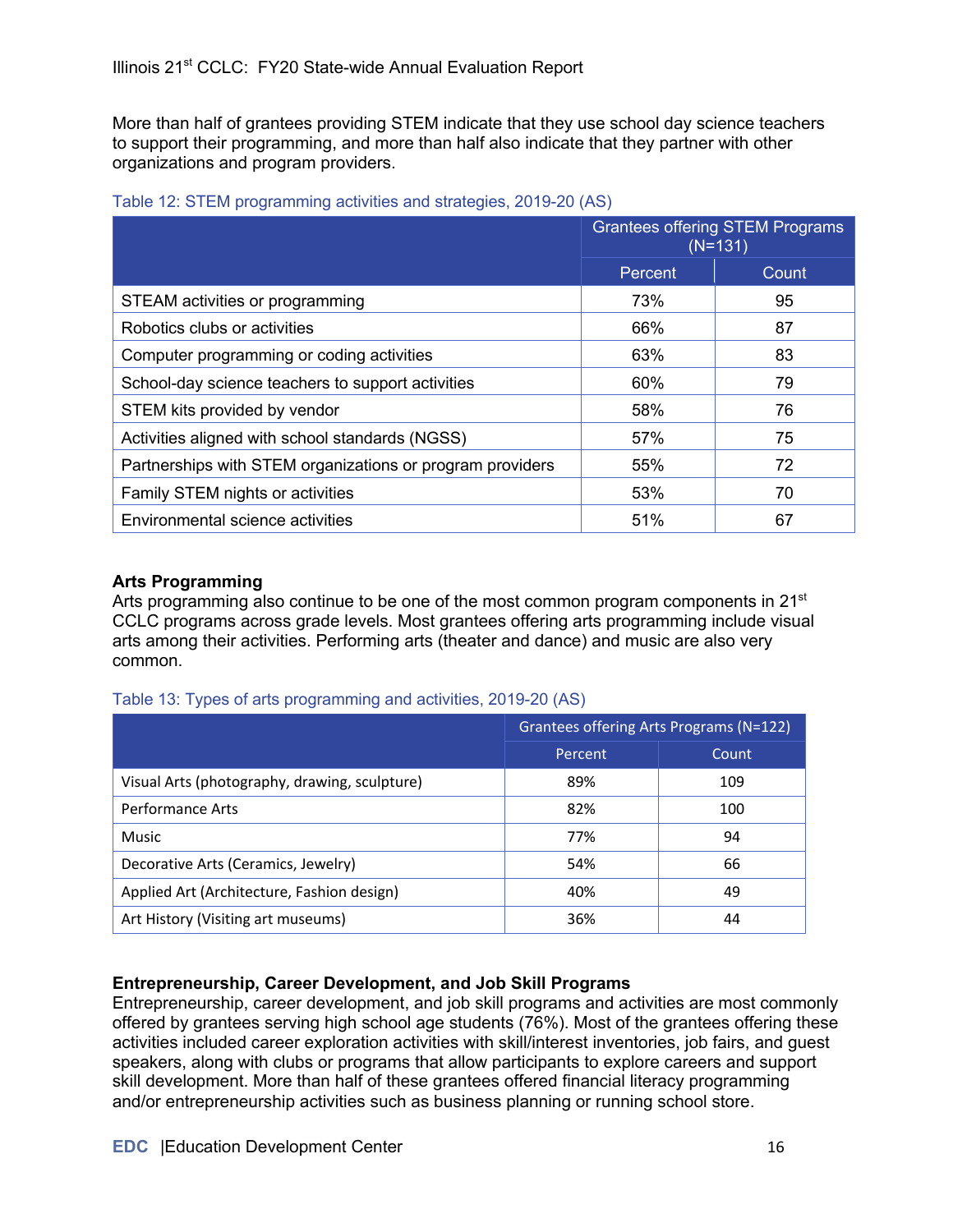|  | Table 14: Types of entrepreneurship, career development and job skills programs, 2019-20 (AS) |  |
|--|-----------------------------------------------------------------------------------------------|--|

|                                                                                             | Grantees offering entrepreneurial,<br>career development, and/or job<br>skills Programs (N=95) |         |
|---------------------------------------------------------------------------------------------|------------------------------------------------------------------------------------------------|---------|
|                                                                                             | Count                                                                                          | Percent |
| Career exploration (skills/interest inventories, guest speakers,<br>job fairs, field trips) | 81%                                                                                            | 77      |
| Clubs/programs that explore careers and support skill<br>development                        | 74%                                                                                            | 70      |
| Entrepreneurship activities (business planning, school store)                               | 61%                                                                                            | 58      |
| <b>Financial literacy</b>                                                                   | 60%                                                                                            | 57      |
| Job seeking skills (e.g. resume writing, interview skills)                                  | 51%                                                                                            | 48      |
| Online programs/resources (e.g. Career Launch, Career<br>Cruising)                          | 41%                                                                                            | 39      |
| Career and technical student organization activities                                        | 40%                                                                                            | 38      |
| Junior Achievement program                                                                  | 33%                                                                                            | 31      |

#### **Special Needs Programming**

Less than half of grantees indicated that they provide special needs programming. Most of the grantees that do so provide accommodations for special needs students and supports to include and integrate them into program activities.

#### Table 15: Strategies for special needs programming, 2019-20 (AS)

|                                                                                                    | <b>Grantees offering Special Needs</b><br>Programs (N=52) |       |
|----------------------------------------------------------------------------------------------------|-----------------------------------------------------------|-------|
|                                                                                                    | Percent                                                   | Count |
| Necessary and appropriate accommodations for special<br>needs students                             | 94%                                                       | 49    |
| Supports to include and integrate special needs students<br>into program activities                | 90%                                                       | 47    |
| Activities to support students with learning deficiencies                                          | 87%                                                       | 45    |
| Dedicated staff to support special needs students<br>(paraprofessional, special education teacher) | 73%                                                       | 38    |
| Access to and use of students' IEPs                                                                | 71%                                                       | 37    |

#### **Bilingual/ELL Programming**

Less than half of grantees indicated that they provide a bilingual/ELL program component, and more of the grantees that serve elementary students (45%) do so than those serving middle (39%) and high school students (30%). For most of these grantees, this program component includes having bilingual staff available to support students along with specific activities or tutoring to help ELL students.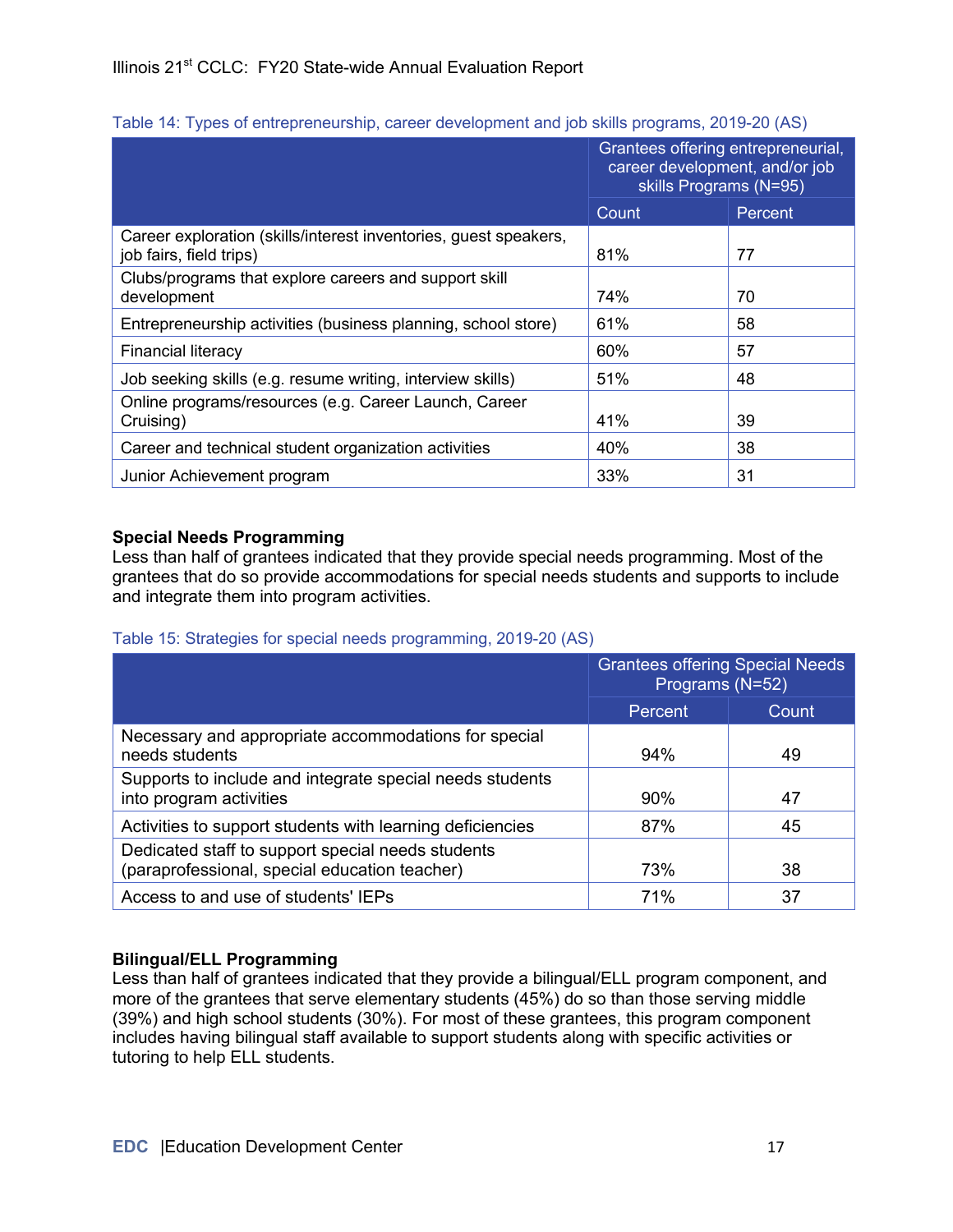|                                                                             | <b>Grantees offering Bilingual/ELL</b><br>Programs (N=60) |              |
|-----------------------------------------------------------------------------|-----------------------------------------------------------|--------------|
|                                                                             | Percent                                                   | <b>Count</b> |
| Bilingual staff to support students (instructors,<br>tutors, or volunteers) | 92%                                                       | 55           |
| Activities, tutoring, or other support for ELL<br>students                  | 88%                                                       | 53           |
| An established curriculum for ELL students with a<br>bilingual teacher      | 35%                                                       | 21           |
| Language-learning activities for all students                               | 68%                                                       | 41           |

#### Table 16: Types of bilingual/ELL program activities and supports, 2019-20 (AS)

#### **Additional Enrichment Activities**

Most grantees serving elementary and middle school students include games and sports as part of their programming. These grantees also more commonly provide cultural activities. Grantees serving high school students more frequently provide college preparation activities as well as enrichment in culinary arts. Most grantees across age groups also include field trips in their programming.



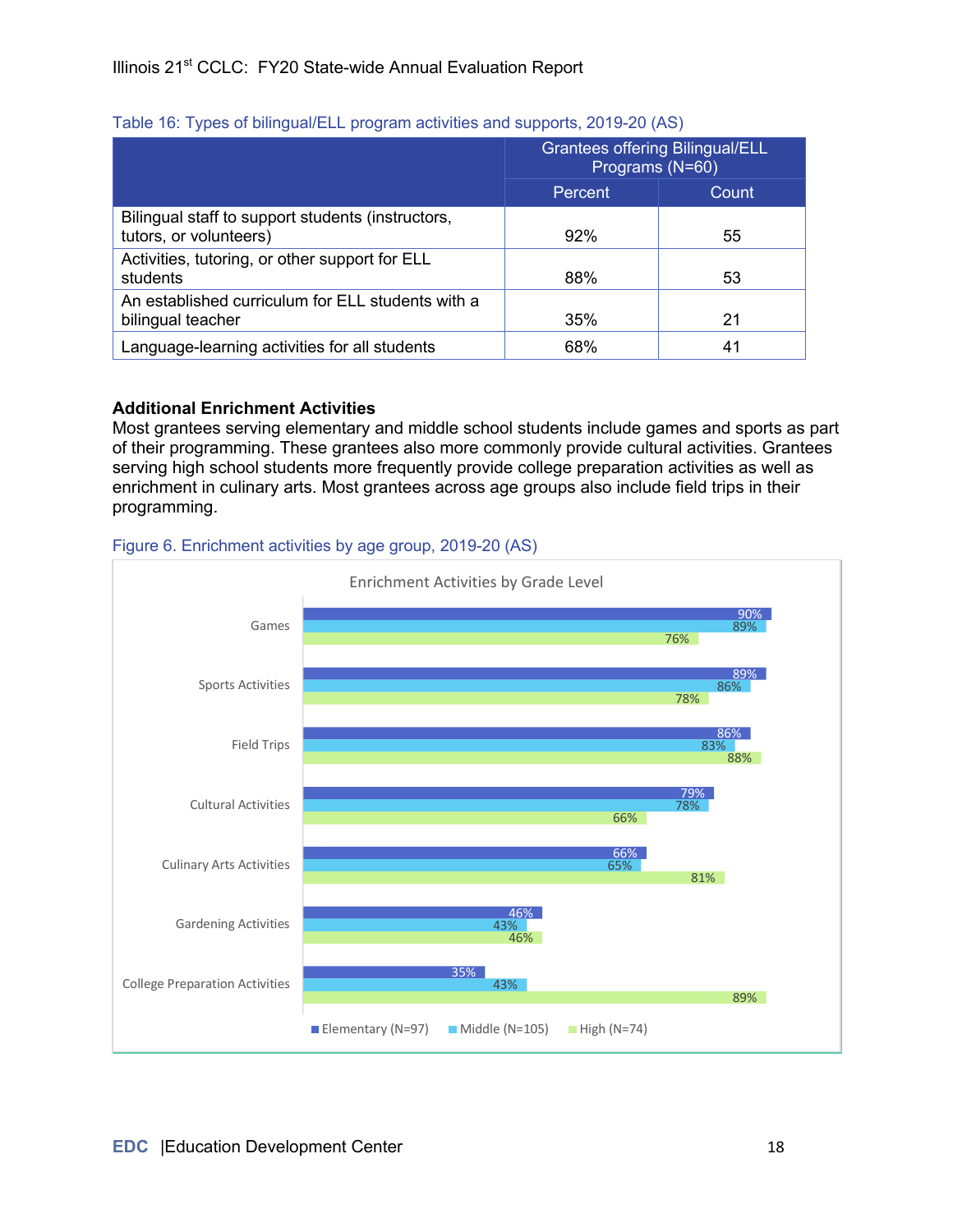#### **Service-learning programs**

Sixty-five percent of grantees (87) indicated that they included service-learning as part of their programming. Service-learning activities ranged from single day community clean up days to extended projects such as food drives or beautification projects, to periodic activities such as serving senior citizens. Some grantees report having specific clubs focused on service learning, and others report service learning happening through partner programs such as Girl Scouts.

Table 17. Number of participants involved in service-learning activities, 2019-20 (AS)

| Grade level                    | Percent | <b>Number</b> |
|--------------------------------|---------|---------------|
| Elementary school participants | 2,700   | 42%           |
| Middle school participants     | 1,326   | 21%           |
| High school participants       | 2,429   | <b>38%</b>    |
| Total                          | 6,455   | $100\%$       |

### **Technology**

Technology is an important part of  $21<sup>st</sup>$  CCLC programming both as a means for providing academic support and enrichment, and as an area for students to build skills in through programming and activities. The ways that technology is used in programs varies by age group. Grantees serving elementary and middle school students are more likely to use technology for games and free time and basic computer literacy, while those serving high school students use technology for test prep, media-making, and credit recovery.



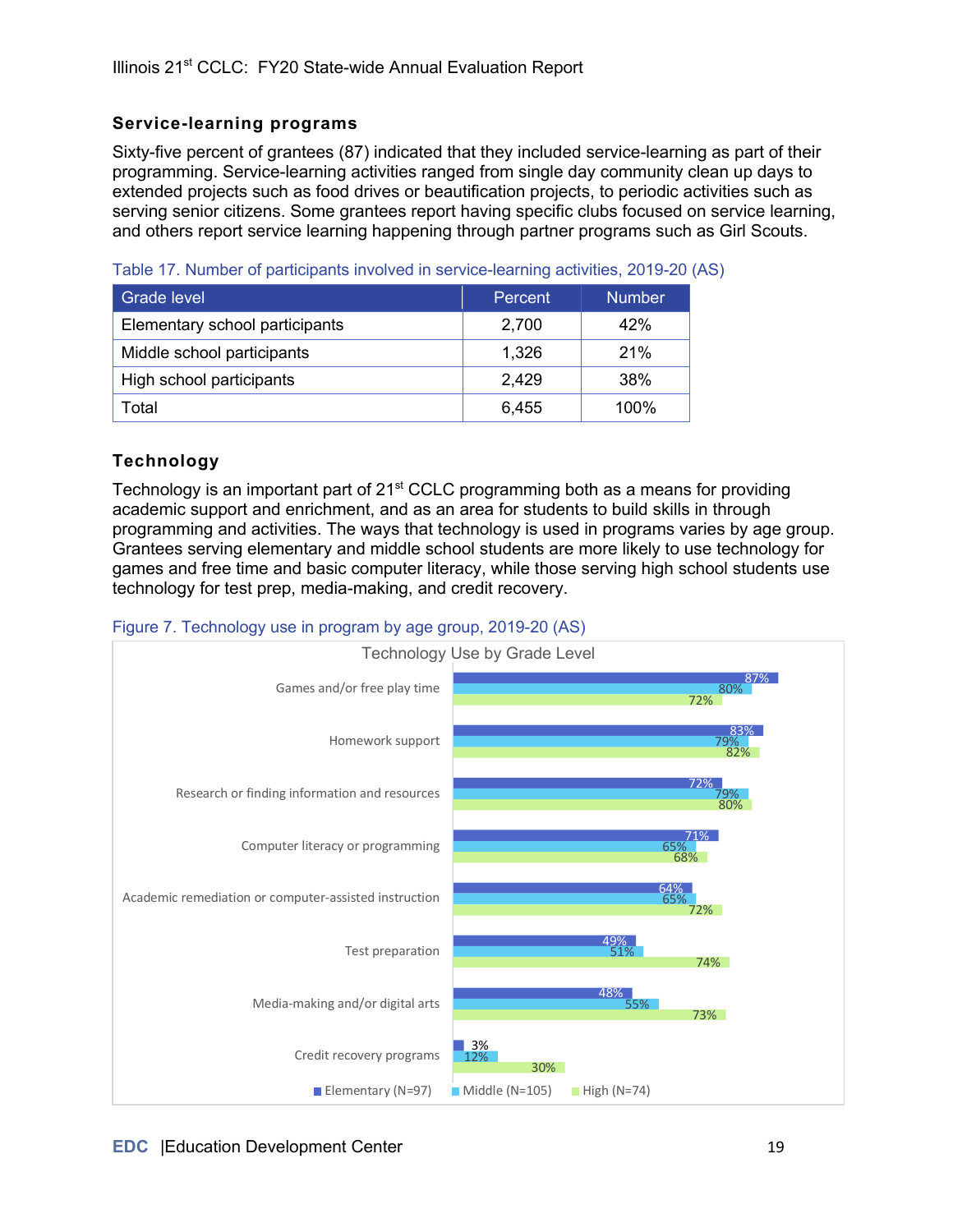### **BEHAVIOR AND SOCIAL-EMOTIONAL SKILLS**

Improved student social emotional skills is one of Illinois' goals for the 21<sup>st</sup> CCLC program. Grantees support participants' social emotional learning (SEL) through a range of programming and activities. These include SEL curriculum components along with behavior and prevention efforts, youth development programming, and mentoring.





When indicating the specific SEL programming and curricula, more than half of grantees indicate the use of a positive behavior intervention and supports system (PBIS). This is a common SEL framework used in schools, and for sites that are based in schools, it is a way for programs to use strategies that align with school-day expectations and norms. As we have noted in previous evaluations, PBIS is a system for communicating about and managing behavior, and not a curriculum or program that builds SEL skills among students. Similarly, more than half of grantees indicated that they use trauma-informed practices in their programs.

When it comes to specific curricula to help participants develop SEL, there is no one common program. In addition to the options listed in the survey, grantees shared "other" programs they use, including: Connecting the Pieces to Stop Violence, Character Counts, Multi-Tiered Systems of Support, Zones of Regulation, Capturing Kids Hearts, Peace Circles, Project Wisdom, Passports to Success, and various curricula aligned with the CASEL Framework.

Seventy percent of grantees indicated that they provide some form of prevention programming or behavior support. This most frequently includes violence prevention programming (76% of grantees offering these types of programs). Sixty-one percent of grantees that indicated that they provide behavior supports provide mental health services to program participants.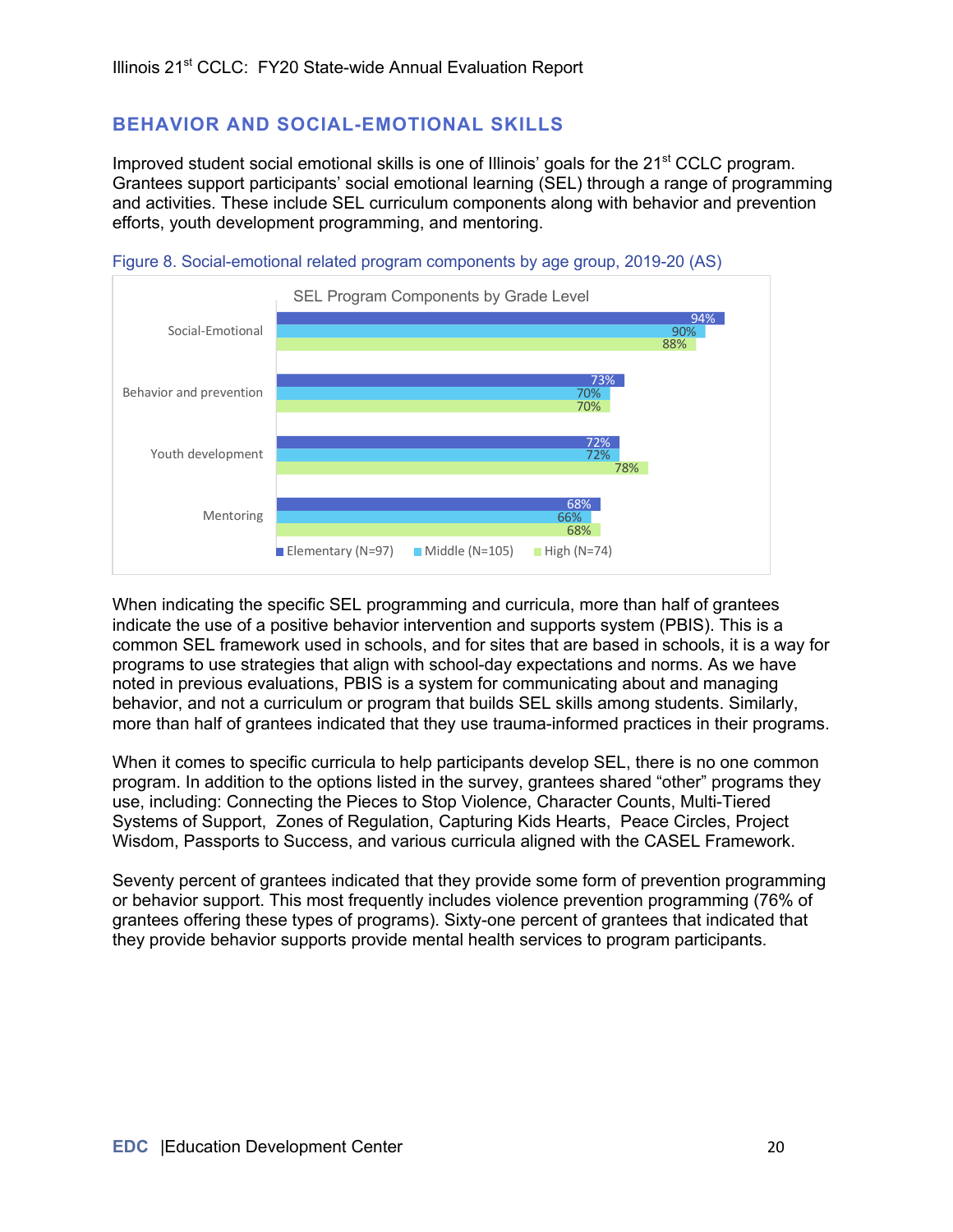#### Table 18: Social-emotional programs and curriculum, 2019-20 (AS)

|                                                                    | Grantees offering social-emotional<br>programming (N=124) |                |
|--------------------------------------------------------------------|-----------------------------------------------------------|----------------|
|                                                                    | Percent                                                   | Count          |
| Positive Behavioral Intervention and Supports (PBIS)               | 63%                                                       | 78             |
| <b>Trauma-informed Practices</b>                                   | 56%                                                       | 69             |
| <b>Restorative Justice Practices</b>                               | 32%                                                       | 40             |
| Other                                                              | 29%                                                       | 36             |
| Second Step Curriculum                                             | 14%                                                       | 17             |
| <b>Aggression Replacement Training</b>                             | 11%                                                       | 13             |
| Stephen Covey's Seven Habits of Highly Effective People<br>Program | 10%                                                       | 12             |
| Means and Measures of Human Achievement Labs (MHA)<br>Tools        | 4%                                                        | 5              |
| Botvin Life Skills Training Curriculum                             | 2%                                                        | $\overline{2}$ |
| Lions Quest Curriculum                                             | 2%                                                        | 2              |

#### Table 19: Prevention programming and behavior supports, 2019-20 (AS)

|                        | Grantees offering behavior and<br>prevention programs (N=93)<br>Count<br>Percent |    |
|------------------------|----------------------------------------------------------------------------------|----|
|                        |                                                                                  |    |
| Violence prevention    | 76%                                                                              | 71 |
| Truancy prevention     | 63%                                                                              | 59 |
| Drug prevention        | 61%                                                                              | 57 |
| Mental health services | 61%                                                                              | 57 |

Assessment and measurement of SEL and behavior changes is challenging across the 21<sup>st</sup> CCLC program, given the wide range of activities and curriculum and the lack of common assessments. Therefore, the 21<sup>st</sup> CCLC program relies on teacher-reported changes in behavior as a way to describe program outcomes in the aggregate. Based on teacher report, 58% or more regular program participants improved in various behavior and SEL indicators, including getting along with other students and behaving well in class. And 55% or more of regular program participants improved with respect to indicators related to engagement in learning.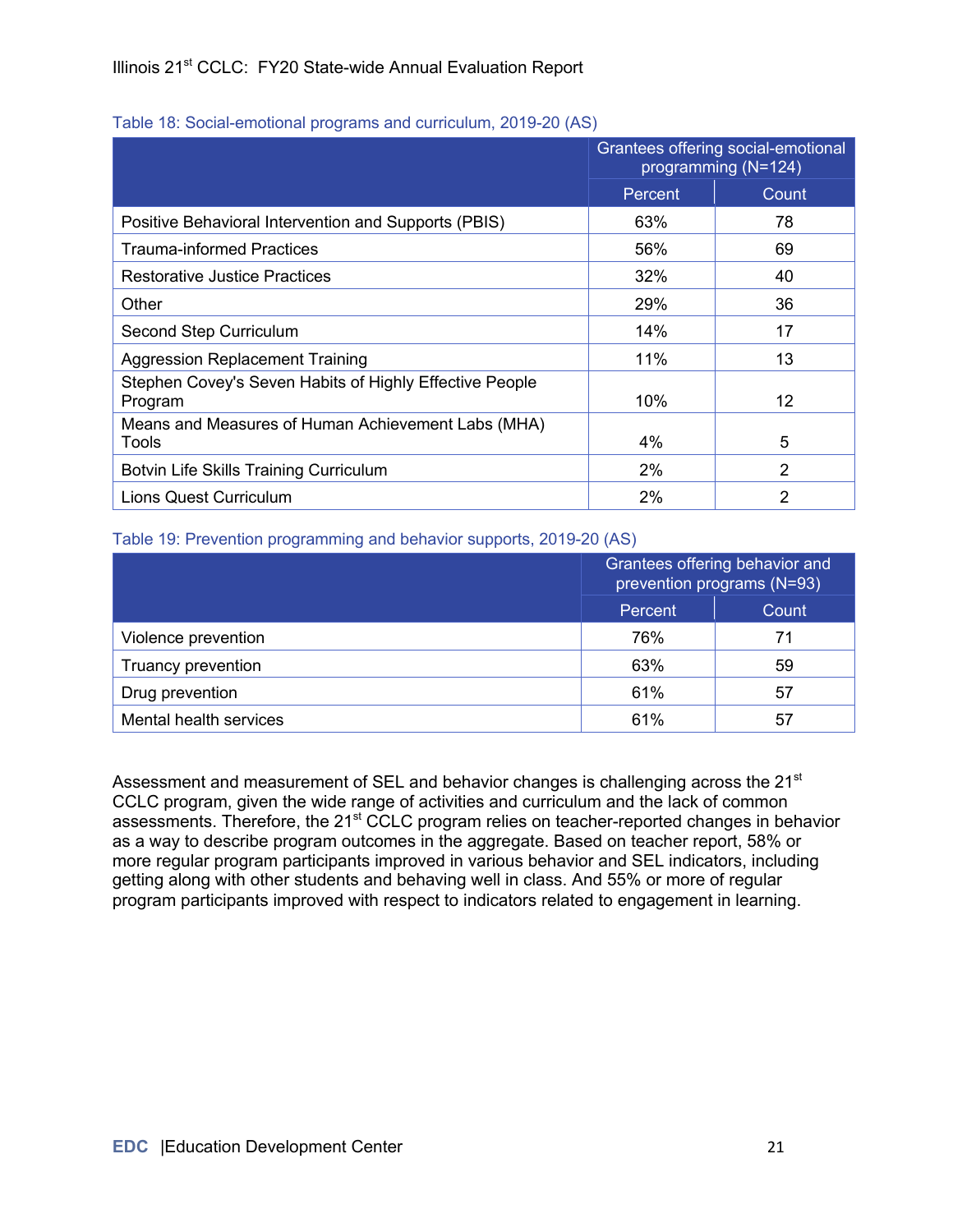

#### Figure 9. Teacher reported changes in behavior of regular student attendees, 2019-20 (AS)

#### Figure 10. Teacher reported changes in engagement of regular student attendees, 2018-19 (AS)

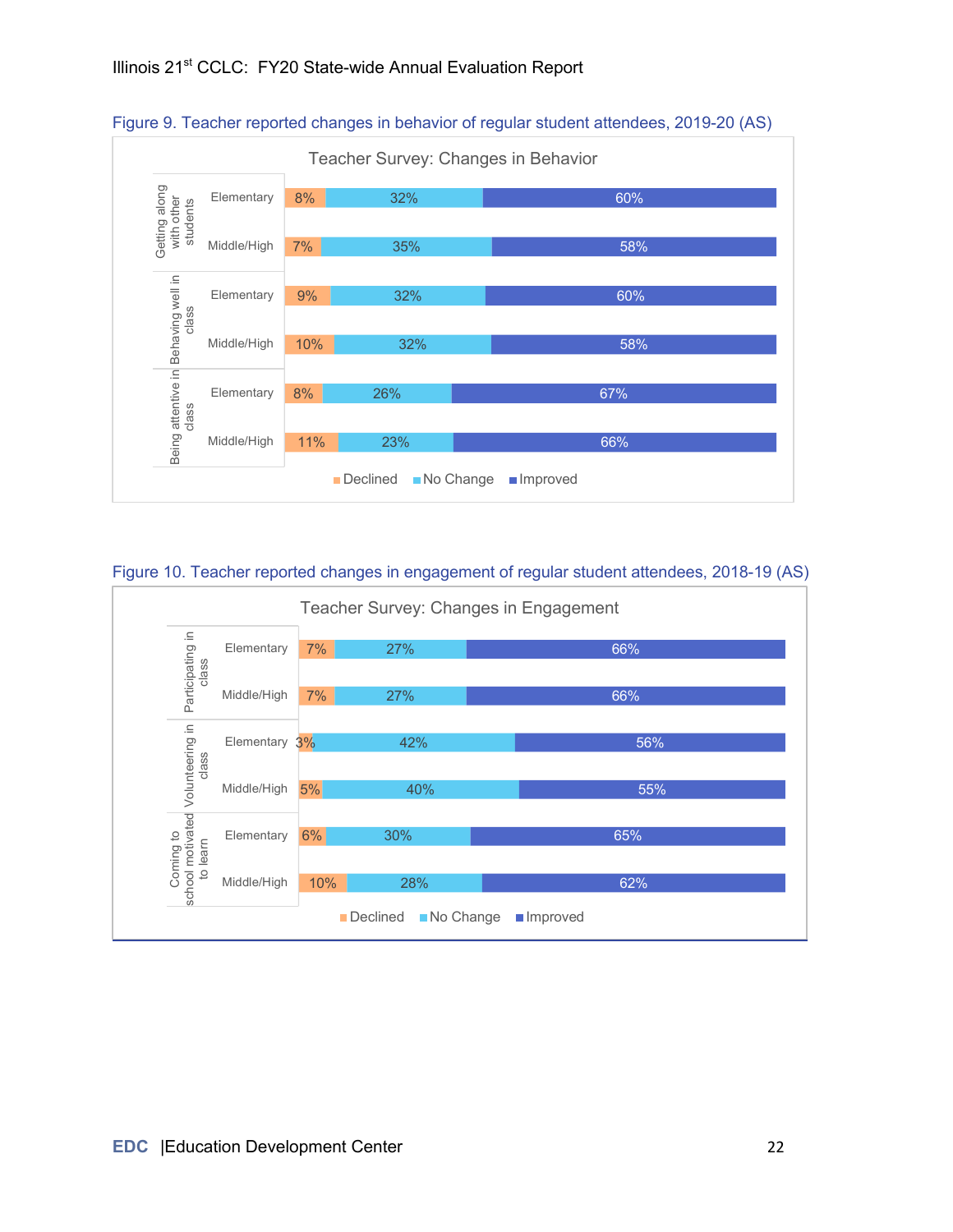## **STUDENT ACHIEVEMENT**

Due to Covid-19, Illinois' standardized testing and other standardized tests such as the SAT were not administered in the Spring of 2020. Many schools conducted the spring term using a pass/fail designation instead of their normal grading systems. Therefore, there are little to no data on student achievement for the 2019-2020 school year. Grantees and this evaluation both must rely exclusively on teacher-reported changes, indicated by the teacher survey. Student academic performance was no doubt impacted by the transition to remote schooling in March 2020. Despite that, 68% or more of students improved with regard to certain indicators of academic achievement, according to their teachers.



Figure 11. Teacher reported changes in academics for regular student attendees, 2019-20 (AS)

## **SCHOOL ATTENDANCE**

Improved school attendance is also a state goal and objective of the  $21<sup>st</sup>$  CCLC program. While some grantees do track and report program participants' school-day attendance, these data are not consistently reported across grantees. Again, the teacher survey is the common instrument available to report changes in this area across the state. As reported on the teacher survey, fifty percent of elementary participants and 52% of middle/high participants improved with respect to attending class regularly. These percentages are slightly lower than in previous years (54% for elementary and 58% for middle/high in FY19). However, given the impact of Covid-19 on schooling, this small decrease is no surprise.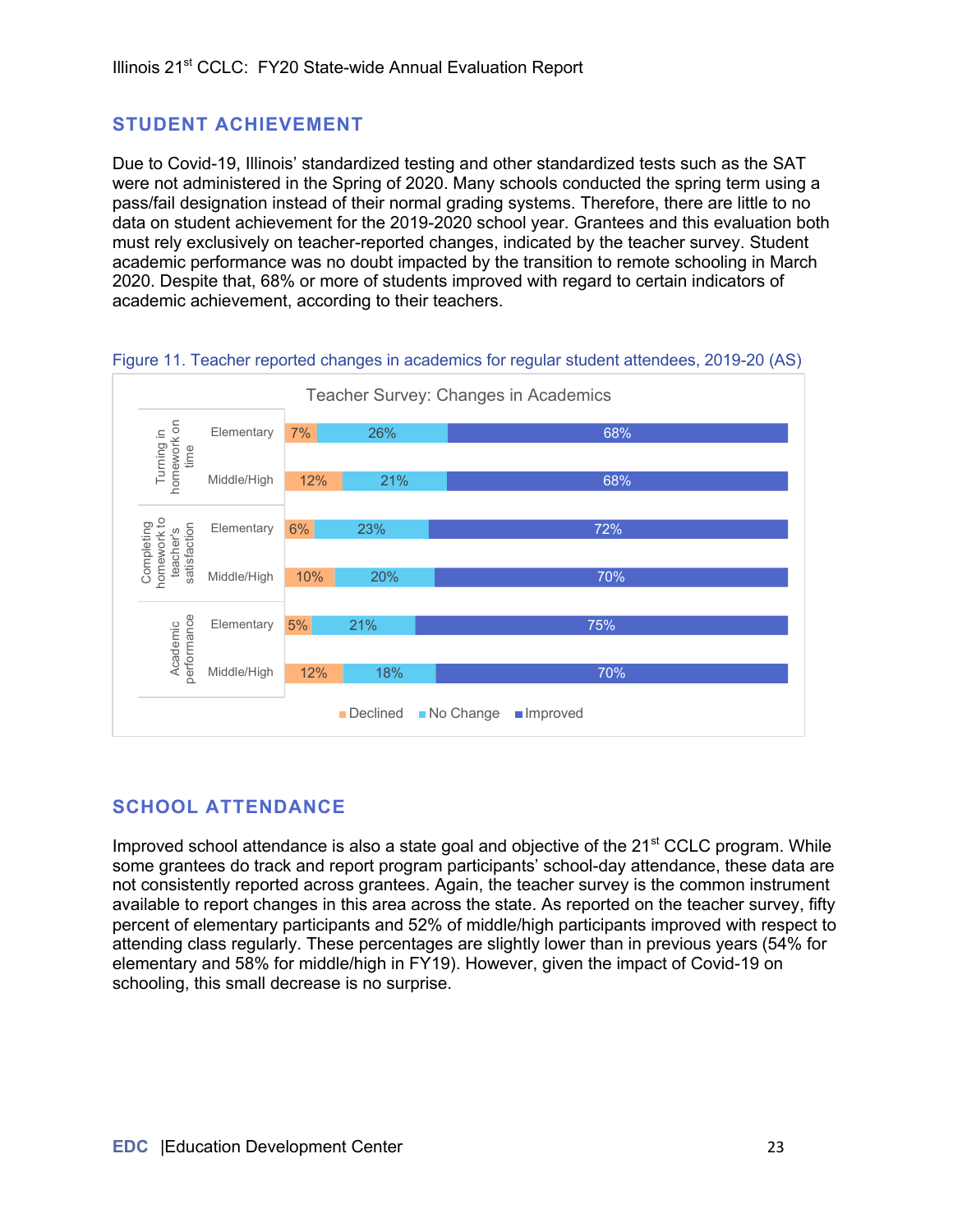



## **STUDENT AND FAMILY INCLUSION**

The 21<sup>st</sup> CCLC program includes the goal of providing services to students and families with the greatest need. Grantees largely identify those students through achievement data, free and reduced lunch status, and social emotional needs. In addition, grantees reported relying on teacher and staff referrals identifying high-need students.

APR Student data from the IRC data warehouse indicate that over 80% of elementary and middle school participants qualify for free or reduced lunch. The proportion of limited English proficiency students is highest in the elementary grades—24% compared with 16% of middle school and 11% of high school participants. In contrast, programs serving middle and high school students have a slightly higher proportion of special needs students (15%) than elementary programs (12%).





#### Table 20: Population information of all participants, 2019-20 (APR)

| <b>Student Population</b>          | $preK - 5$ | $6 - 8$ | $9 - 12$ | Total |
|------------------------------------|------------|---------|----------|-------|
| <b>Free/Reduced Lunch Status</b>   | 82%        | 81%     | 72%      | 80%   |
| <b>Limited English Proficiency</b> | 24%        | 16%     | 11%      | 19%   |
| <b>Special Needs</b>               | 12%        | 15%     | 15%      | 14%   |
| Data Not Available                 | 3%         | 3%      | 7%       | 4%    |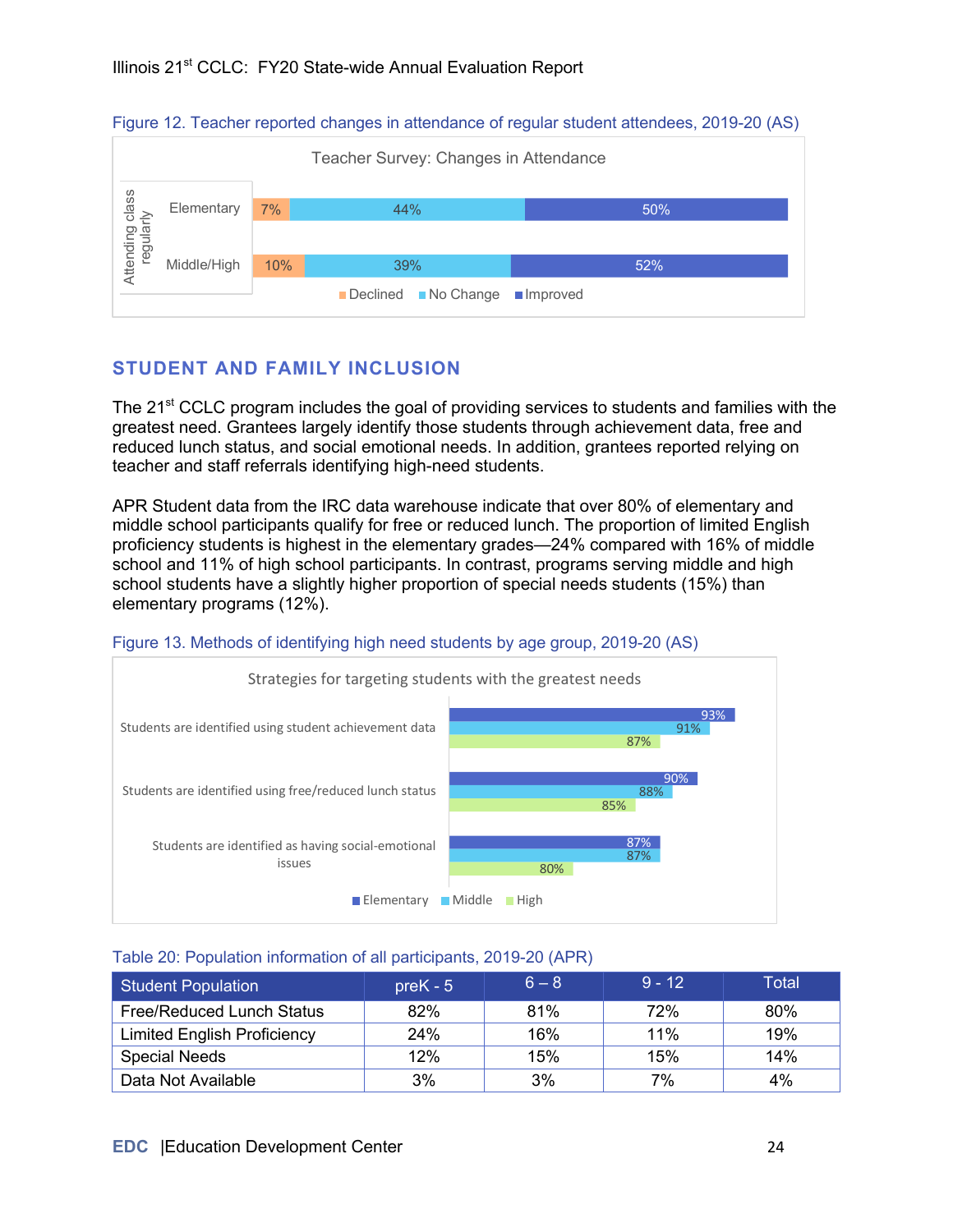### **Family Programming**

Family engagement and programming have consistently been a challenge for 21<sup>st</sup> CCLC grantees. This year was no different, particularly with the impact of Covid-19. Many grantees indicated in their local evaluation reports that even if they continued student programming, they ceased family programming in March of 2020.

Approximately 75% of grantees indicated that they met or exceeded their goals with respect to providing services to students' families this year. However, APR data provided through the IRC data warehouse on the number of families served paints a different picture. Compared with FY19, grantees served more than 20% fewer family participants. In addition, we noted that:

- 45 grantees reported zero family participants
- The 13 Chicago Public Schools 21<sup>st</sup> CCLC grantees had a total of 12,440 family participants (over 70% of all family participants)



#### Figure 14. Grantee progress in providing services to students' families by grade level, 2019-20 (AS)

#### Table 21: Number of family participants across grantees, 2019-20 (APR)

| <b>Student Grade Level</b> | <b>Number of Family Participants</b> |             |  |
|----------------------------|--------------------------------------|-------------|--|
|                            | <b>FY19</b>                          | <b>FY20</b> |  |
| Grades PreK-5              | 13,262                               | 9,502       |  |
| Grades 6-12                | 9,721                                | 8,079       |  |
| Гоtal                      | 22,983                               | 17,581      |  |

In their local evaluation reports, grantees described a variety of family programming. Family nights or celebration events continue to be the most common type of family programming. These include events with themes (arts night, STEM night) as well as cultural celebrations and performances. In terms of programming designed to build the skills of parents and families, the most common types of activities address health, nutrition, and wellness, or school information and skill-building workshops (such as those related to supporting parent-teacher conferences).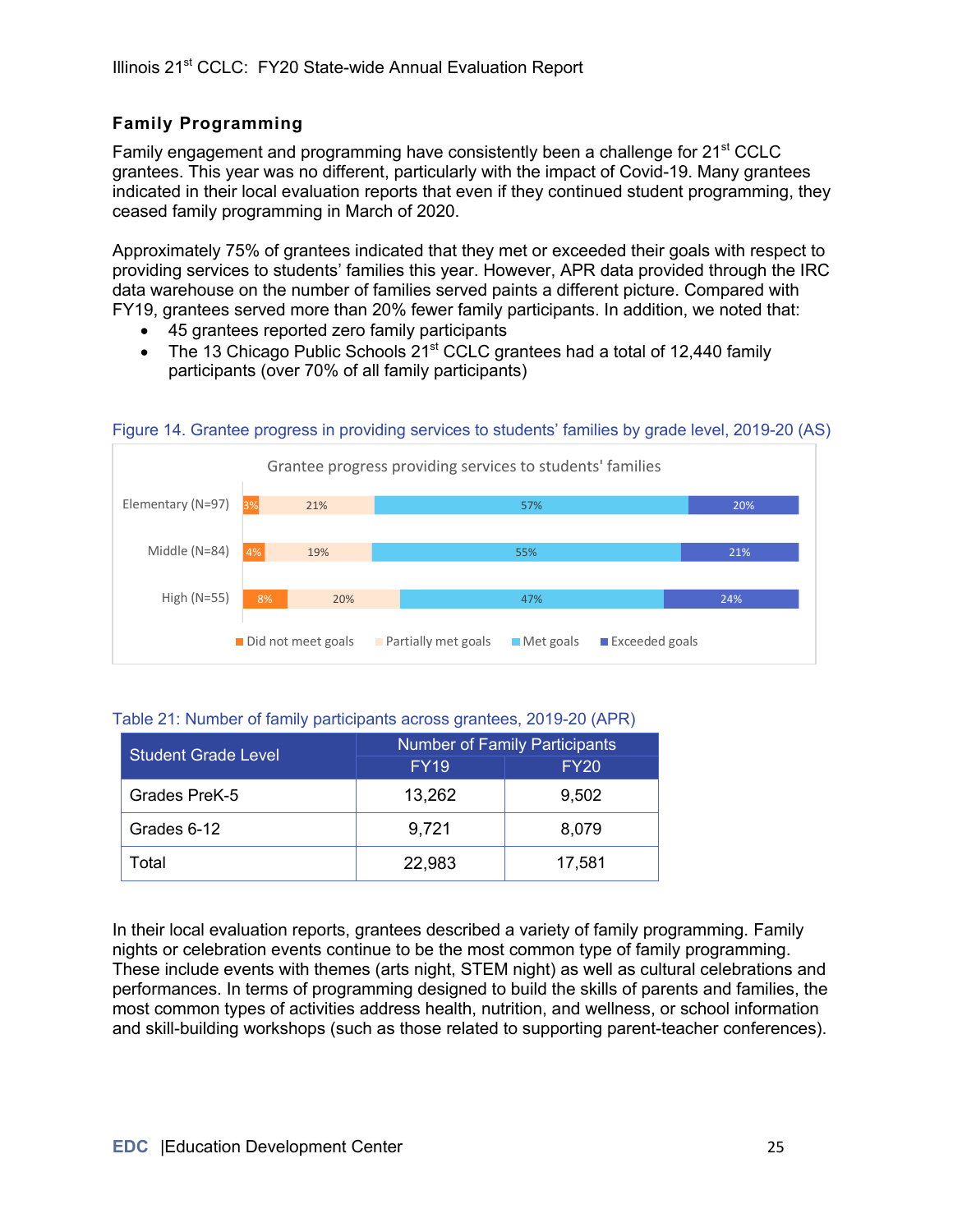|                                                                | Grantees (N=107) |         |  |
|----------------------------------------------------------------|------------------|---------|--|
| <b>Types of activities</b>                                     | <b>Number</b>    | Percent |  |
| Family events (social and academic)                            | 65               | 61%     |  |
| Health, nutrition & wellness                                   | 48               | 45%     |  |
| School informational sessions and skill-<br>building workshops | 32               | 30%     |  |
| Arts, dance and music                                          | 23               | 21%     |  |
| Parent cafes, parent nights and meet<br>and greet              | 19               | 18%     |  |
| Higher education support                                       | 17               | 16%     |  |
| Career/job development                                         | 15               | 14%     |  |
| Adult education                                                | 13               | 12%     |  |
| Family field trips                                             | 7                | 6.5%    |  |
| Parent leadership and mentoring                                | 4                | 4%      |  |

#### Table 22. Types of family activities reported by grantees (LER)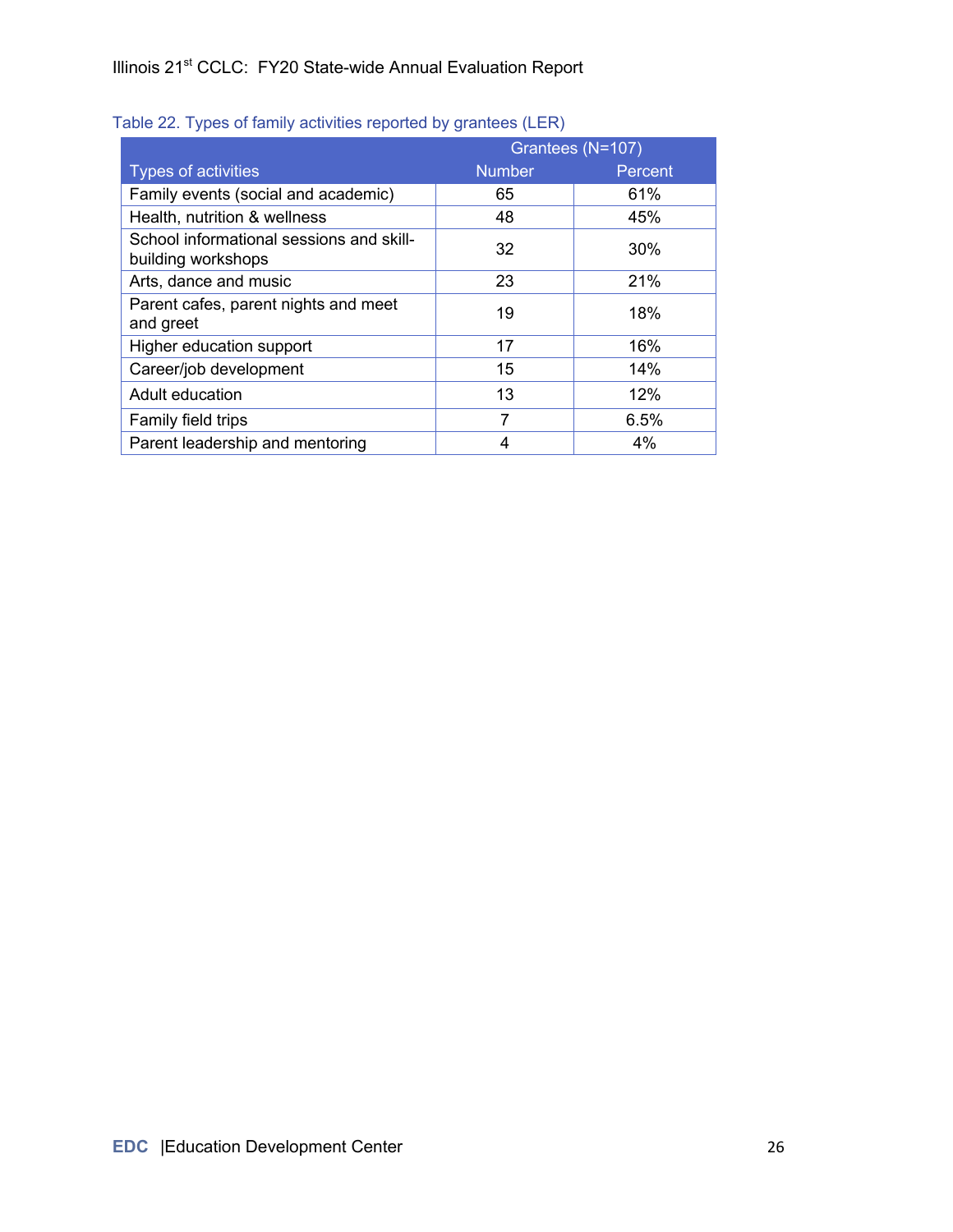## **ORGANIZATIONAL CAPACITY**

## **STAFFING AND PROFESSIONAL DEVELOPMENT**

Grantees provided data on their staffing via the IRC data warehouse, indicating staff who were paid or who volunteer at their programs. Over 25,000 staff worked at ISBE's 21<sup>st</sup> CCLC programs in FY20; 30% of staff are school-day teachers, with an additional 17% indicated as non-teaching school staff. This indicates the strong connections that many programs have to the schools that they are affiliated with. School-day staff help programs build connections to participants' school-day learning, and also can provide academic content expertise.

| <b>Staff Type</b>               | Paid  | Volunteer | Total | Percent |
|---------------------------------|-------|-----------|-------|---------|
| <b>School-Day Teachers</b>      | 4440  | 276       | 4716  | 30%     |
| Other Non-Teaching School Staff | 2359  | 268       | 2627  | 17%     |
| <b>Subcontracted Staff</b>      | 1767  | 60        | 1827  | 12%     |
| <b>Community Members</b>        | 598   | 812       | 1410  | 9%      |
| Administrators                  | 1130  | 167       | 1297  | 8%      |
| Other                           | 1112  | 56        | 1168  | 8%      |
| <b>College Students</b>         | 720   | 445       | 1165  | 7%      |
| <b>High School Students</b>     | 390   | 338       | 728   | 5%      |
| Parents                         | 118   | 492       | 610   | 4%      |
| <b>Grand Total</b>              | 12634 | 2914      | 15548 | 100%    |

#### Table 23: Staffing types of all grantees, 2019-20 (APR)

In the annual survey, we asked grantees how Covid-19 affected their staff. More than half of grantees reported that they reduced staff due to Covid-19. However, nearly all grantees (94%) engaged remaining staff in professional development and training when Covid-19 hit. When asked to describe the PD and training staff participated, common responses included:

- District trainings on processes and procedures
- District/school sponsored training on technology tools and online learning resources
- Community of practice, learning groups, or staff meetings via Zoom
- Webinars and training provided through Y4Y, ACT Now, Teach Illinois, particularly those on online learning
- Training on delivering mental health services virtually
- Training on technology tools for developing videos and vlogging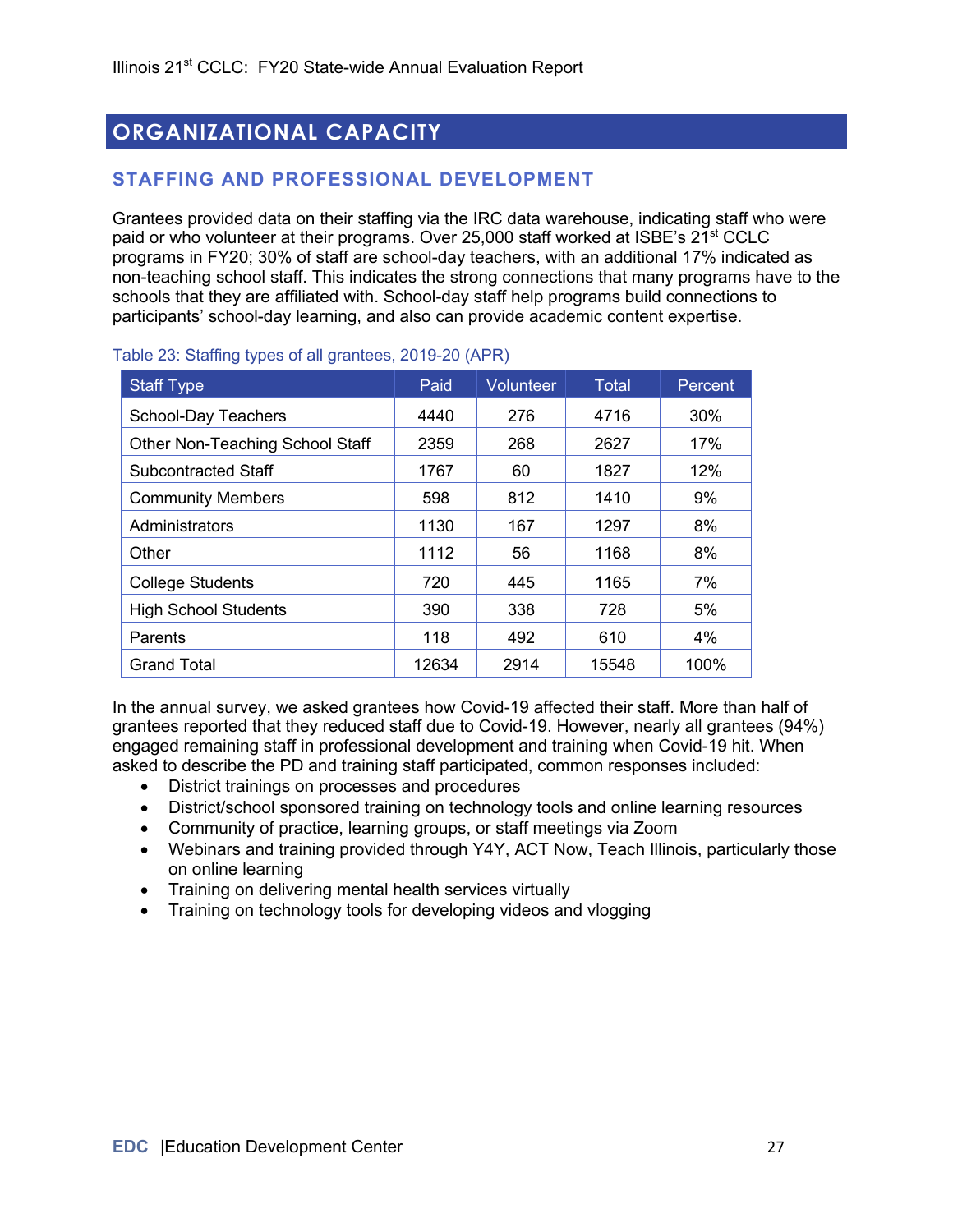#### Table 24. Grantee staff reductions due to Covid-19 (N=135)

|                                      | <b>Number</b> | Percent |
|--------------------------------------|---------------|---------|
| Reduced staff due to Covid-19        | 74            | 55%     |
| Did not reduce staff due to Covid-19 |               | 45%     |

#### Table 25. Grantee report of staff development or training in response to Covid-19 (N=135)

|     | Percent | Count      |
|-----|---------|------------|
| No  | 6%      |            |
| Yes | 94%     | 127<br>, I |

Aside from and before Covid-19, nearly all grantees take advantage of the specific professional development opportunities offered through ISBE for the 21<sup>st</sup> CCLC program, such as the annual conference or periodic webinars. Beyond that, the most common areas in which grantees provided professional development were in social-emotional learning, trauma informed practices, discipline and behavior strategies (including PBIS), and STEM.

#### Table 26. Types of professional development provided, 2019-20 (AS)

|                                                                                                                          |         | Grantees (N=134) |
|--------------------------------------------------------------------------------------------------------------------------|---------|------------------|
|                                                                                                                          | Percent | <b>Number</b>    |
| 21st CCLC Program-Specific Training (e.g. ISBE conferences, ISBE<br>webinars)                                            | 96%     | 129              |
| Social and Emotional Learning Training                                                                                   | 84%     | 112              |
| <b>Trauma Informed Practice Training</b>                                                                                 | 77%     | 103              |
| Disciplinary and/or Behavioral Training (e.g. Anger Management,<br>Positive Behavioral Intervention and Supports (PBIS)) | 72%     | 96               |
| <b>STEM Training</b>                                                                                                     | 70%     | 94               |
| <b>Youth Development Training</b>                                                                                        | 65%     | 87               |
| Illinois Learning Standards Training and/or Common Core Training                                                         | 62%     | 83               |
| <b>Cultural Awareness and Sensitivity Training</b>                                                                       | 57%     | 76               |
| Media/Technology Training                                                                                                | 53%     | 71               |
| <b>Team-Building Training</b>                                                                                            | 52%     | 69               |
| Safety Training (e.g. First Aid, CPR training)                                                                           | 51%     | 68               |
| Health Training (e.g. nutrition education, fitness education, sexual<br>education)                                       | 49%     | 66               |
| Youth Program Quality Assessment Training                                                                                | 39%     | 52               |
| English Language Arts Training                                                                                           | 37%     | 50               |
| Other                                                                                                                    | 16%     | 22               |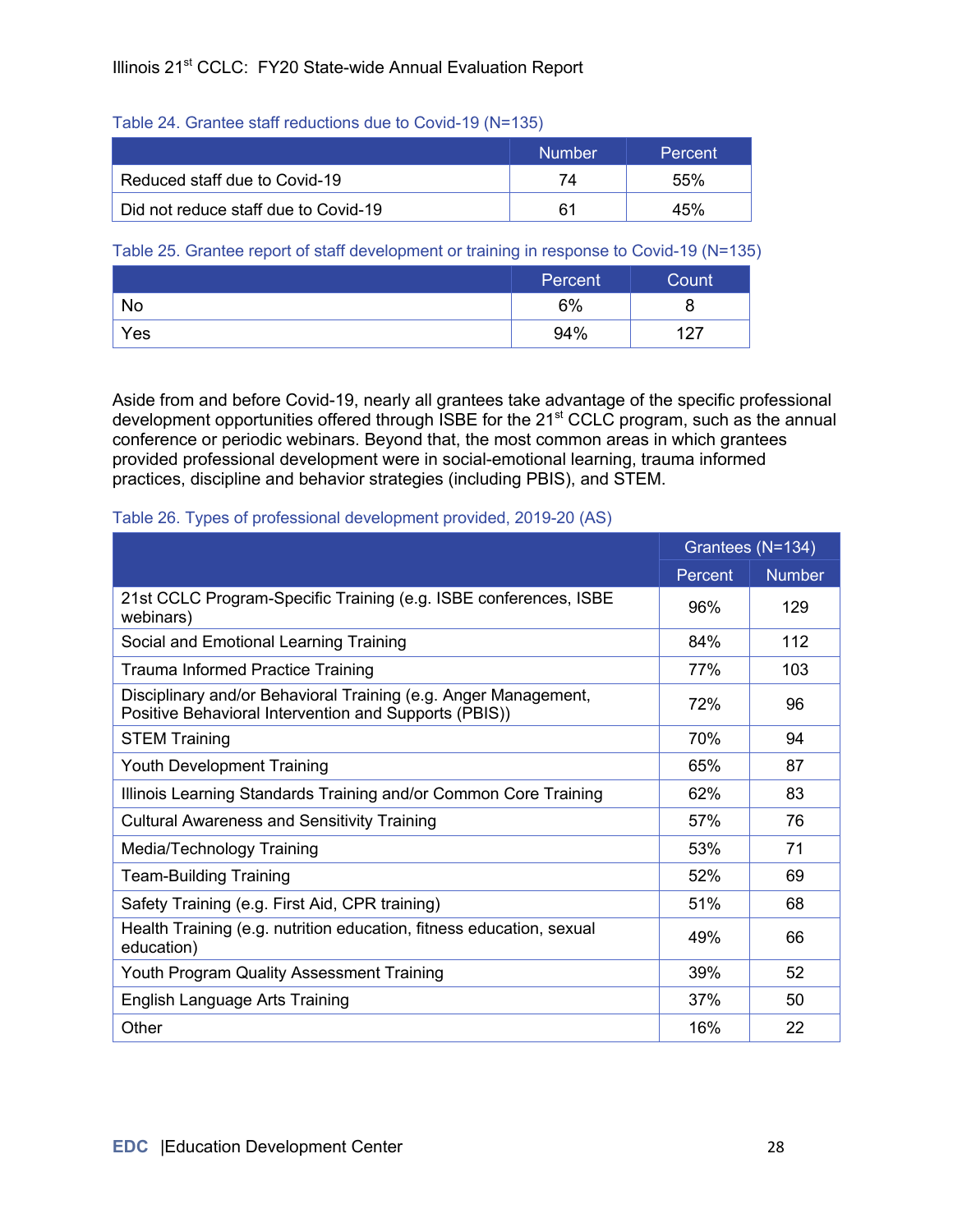### **EVALUATION AND CONTINUOUS IMPROVEMENT**

As with much of their programming, most grantees described significant interruptions to their evaluation and continuous improvement efforts due to Covid-19. As made evident in this statewide evaluation, many data were not collected in the spring of 2020, and dramatic changes in programming and activities made it difficult to identify areas in need of improvement.

According to our review of grantees' local evaluation reports, at least 69% of grantees have an external evaluator. (Some grantees did not indicate whether their evaluator was internal or external.) In their local reports, 72% of grantees included some sort of evaluation plan, which may have included guiding questions, a logic model, or a list of data collection methods and indicators.

When reporting progress in the annual survey, 69% or more of the grantees indicated that they met or exceeded goals related to evaluation activities. However, in their local evaluation reports, grantees reported limitations and challenges in their evaluations due to Covid-19. These included: lack of student grades or achievement data, inability to send out parent and student participant surveys, and challenges with documenting program activities and attendance once the shift to remote programming occurred. This difference in perspective on evaluation progress could be due to the timing of data collection (June 2020 vs October 2020) and/or the difference in person reporting progress (project director vs. evaluator).

|                  |                                   | Did not<br>meet goals | Partially<br>met goals | Met goals | <b>Exceeded</b><br>goals |
|------------------|-----------------------------------|-----------------------|------------------------|-----------|--------------------------|
| $Elem(N=97)$     | Implemented evaluation activities | 4%                    | 21%                    | 55%       | 21%                      |
|                  | Used data to improve the program  | 1%                    | 25%                    | 51%       | 24%                      |
| Middle<br>(N=84) | Implemented evaluation activities | 4%                    | 21%                    | 54%       | 21%                      |
|                  | Used data to improve the program  | 2%                    | 23%                    | 53%       | 23%                      |
| $High$<br>(N=55) | Implemented evaluation activities | 5%                    | 15%                    | 54%       | 26%                      |
|                  | Used data to improve the program  | 1%                    | 30%                    | 45%       | 24%                      |

#### Figure 15. Progressing in using data to improve the program, by cohort (AS)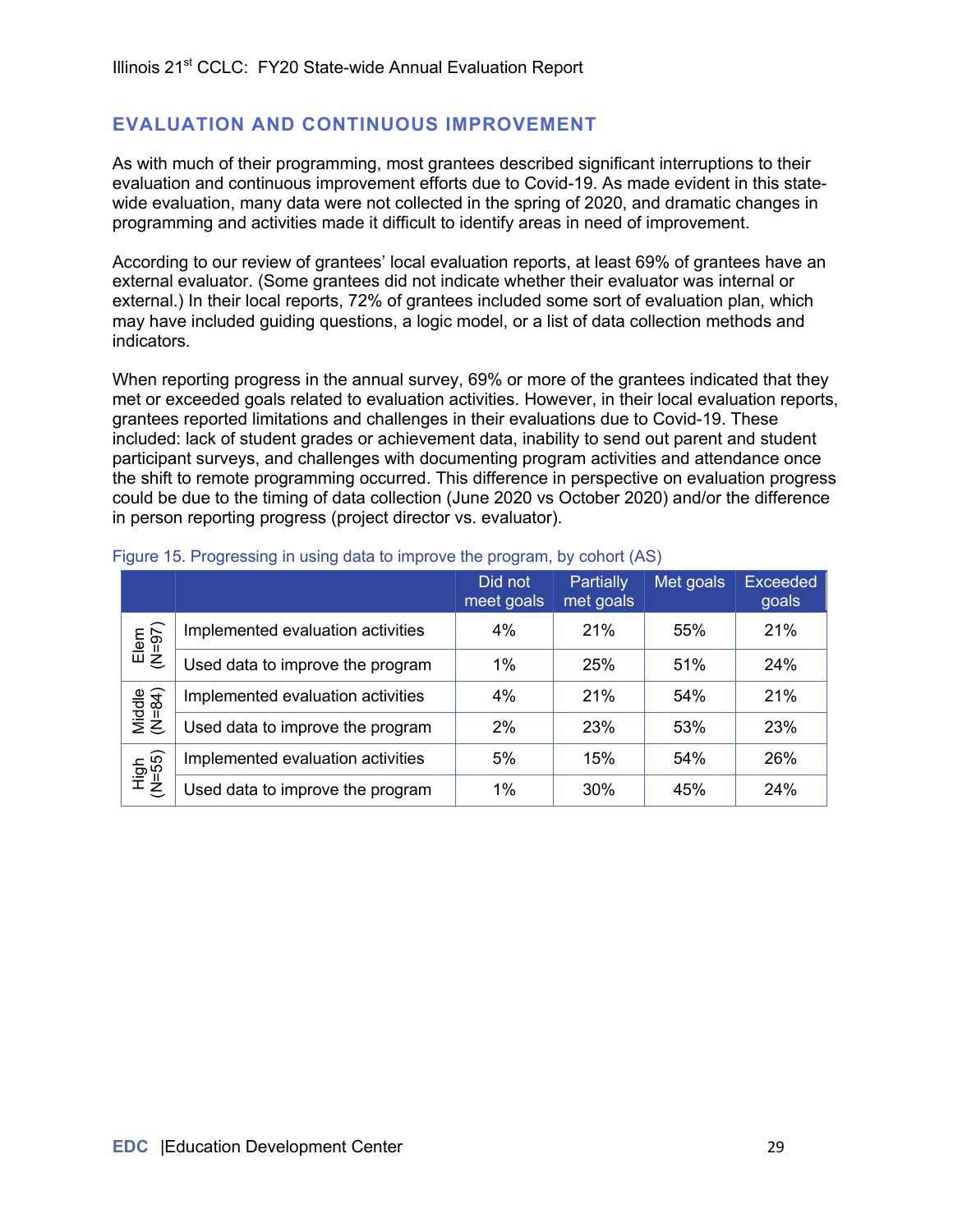### **FUNDING AND SUSTAINABILITY**

Some grantees had their funding impacted by Covid-19, with 38% reporting that their funding was decreased due to the pandemic and associated closures. However, grantees reported progress in different efforts to support program sustainability. At least 55% of grantees reported that they met or exceeded goals in identifying ways to continue the program after the grant period. Grantees also report meeting goals related to partnerships and coordinating supplemental funding.

#### Table 27. Grantee report on funding impacted (decreased) by Covid-19 (AS)

|                                        | <b>Grantees</b><br>$(N=135)$ |       |  |
|----------------------------------------|------------------------------|-------|--|
| Was your funding impacted by Covid-19? | Percent                      | Count |  |
| No                                     | <b>72%</b>                   | 97    |  |
| Yes                                    | 38%                          | 38    |  |

#### Figure 16. Progress activities to support sustainability (AS)

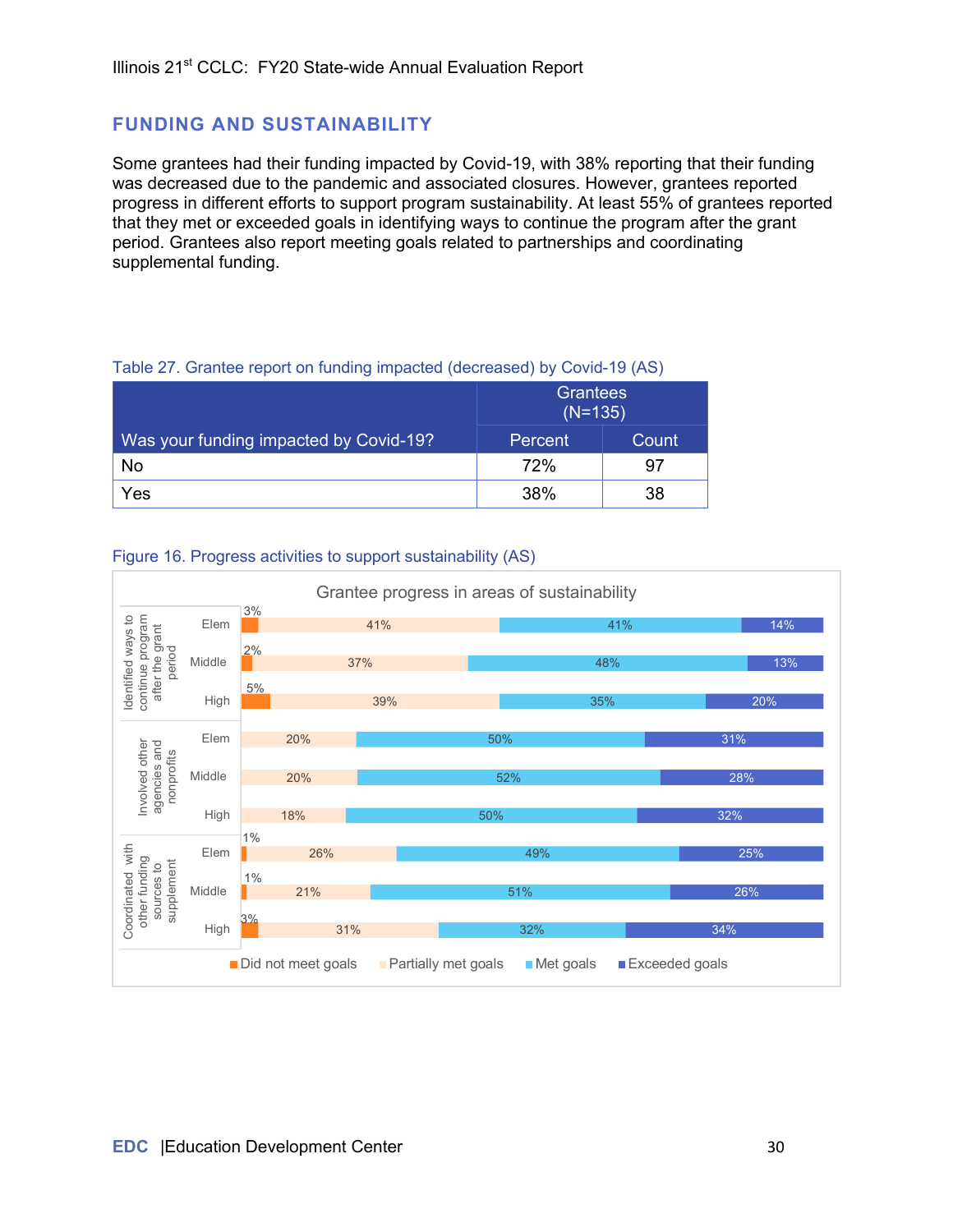## **PROGRAM-REPORTED CHALLENGES & RECOMMENDATIONS**

## **BARRIERS TO IMPLEMENTATION**

Grantees confronted a new set of challenges and barriers this year due to Covid-19. Nearly all grantees reported that student access to technology and/or the internet was at least somewhat of a challenge. Student ability to use technology and availability of appropriate resources and activities was also a common challenge.

Beyond Covid-19, many of the challenges and barriers that have been reported in previous years persisted. The two most common barriers to implementation were parent involvement and inconsistent attendance. The top challenges are the same as last year. Other challenges offered by grantees included: language barriers, staff retention, time available for staff development, and student motivation/engagement.



#### Figure 17. Grantee reported challenges related to Covid-19 (N=99)

#### Table 28: Barriers to program implementation by age group, 2019-20 (AS)

Shaded cells indicate top three barriers for age group

|                                                                             | Elementary<br>$(N=97)$ | <b>Middle</b><br>$(N=105)$ | <b>High</b><br>$(N=74)$ |
|-----------------------------------------------------------------------------|------------------------|----------------------------|-------------------------|
| Inconsistent attendance of students                                         | 68%                    | $80\%$                     | 94%                     |
| Poor parent involvement in activities                                       | 80%                    | 76%                        | 90%                     |
| Competing responsibilities because student must work                        | 8%                     | 21%                        | 74%                     |
| Competing responsibilities at home, such as the need to babysit<br>siblings | 35%                    | 63%                        | 73%                     |
| Competing activities at school in which the students want to<br>participate | 46%                    | 61%                        | 69%                     |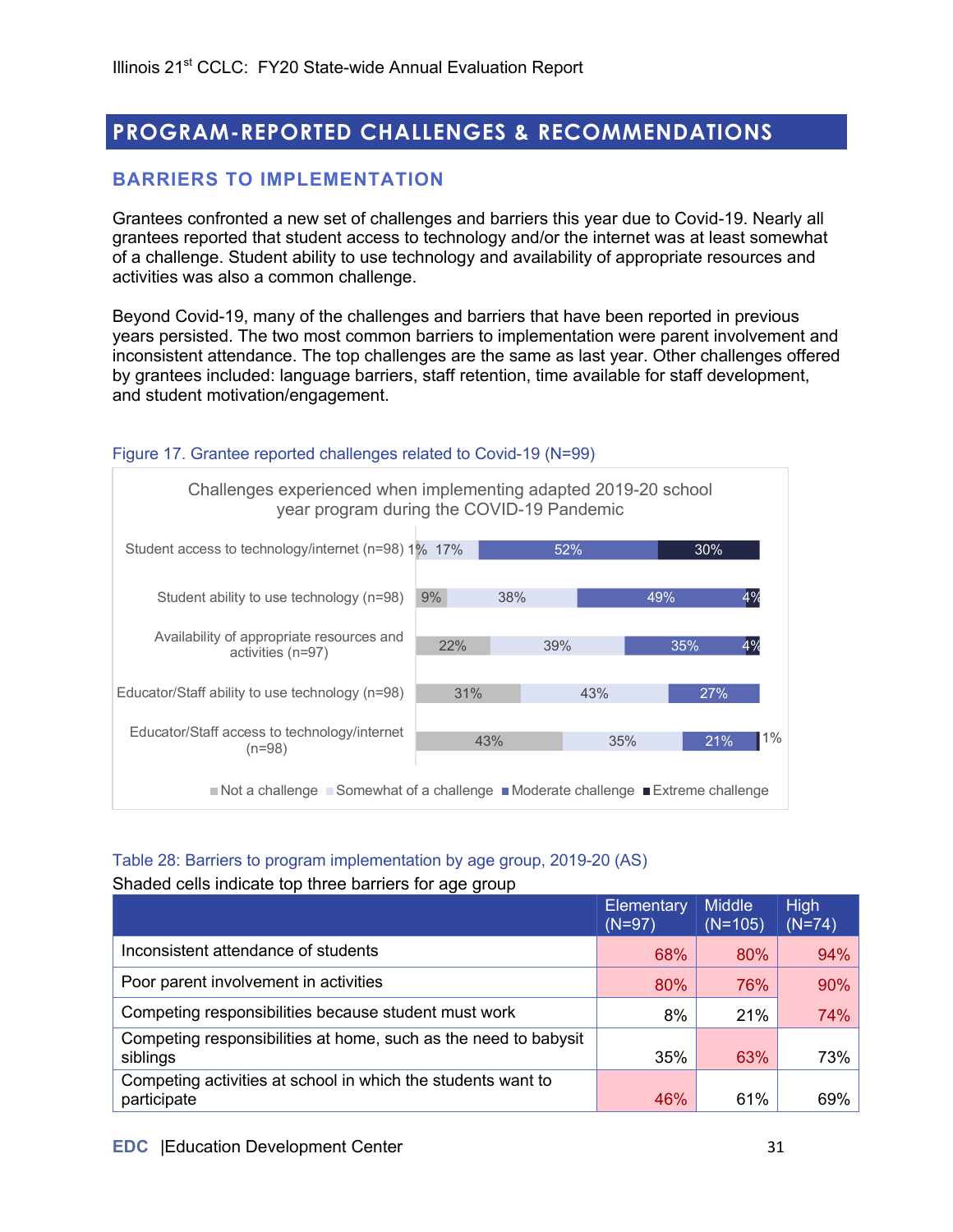|                                                                                          | Elementary<br>$(N=97)$ | <b>Middle</b><br>$(N=105)$ | High<br>$(N=74)$ |
|------------------------------------------------------------------------------------------|------------------------|----------------------------|------------------|
| Difficulty in recruiting students                                                        | 38%                    | 52%                        | 64%              |
| Negative peer pressure and/or gangs influencing students                                 | 25%                    | 43%                        | 42%              |
| Difficulty in maintaining a safe environment for students when<br>coming/going from site | <b>20%</b>             | 22%                        | 32%              |
| Difficulty in maintaining/identifying partners                                           | 32%                    | 33%                        | 31%              |
| Too little time with students                                                            | 23%                    | 25%                        | 30%              |
| Poor cooperation from day teacher                                                        | 28%                    | 32%                        | 27%              |
| Difficulties in transporting students (cost, logistics)                                  | 17%                    | 15%                        | 20%              |
| Difficulty in communicating with school                                                  | 15%                    | 13%                        | 19%              |
| Poor cooperation from school in obtaining necessary information                          | 14%                    | 12%                        | 17%              |

## **RECOMMENDATIONS FOR PROGRAM IMPROVEMENT**

Grantees are encouraged to identify areas for program improvement in their local evaluation reports. In reviewing these reports, the evaluation codes and aggregates these recommendations to offer a broad snapshot of the areas that grantees are most concerned with and in need of support.

The most common recommendations that were included in the grantees' local evaluation reports were consistent with previous years: improving parent involvement and programming and attending to student recruitment and retention. It is useful to note that these align with the top two barriers identified in the survey. However, there were some new challenges compared with previous years, and these may stem from Covid-19. More than in previous years, grantees cited the need to expand or change the range of activities they are offering to students. For the first time, a number of grantees also specifically cited the need to increase student engagement. These two evaluation recommendations are closely related, as offering new and different activities that better align with students' needs and interests can support engagement.

Another new recommendation in this year's local evaluation reports was the idea of implementing staff team building activities. This was mentioned separately from (and often in addition) staff training and professional development. The need for team building could be a result of Covid-19 and the shift to remote programming.

However, very few reports identified specific recommendations that were described as being in direct response to Covid-19. It is not clear, at the time of the reports, the extent to which grantees were focused on program improvement (that is, they were focused on keeping their programs operating) or whether they had the necessary data and feedback to identify such recommendations.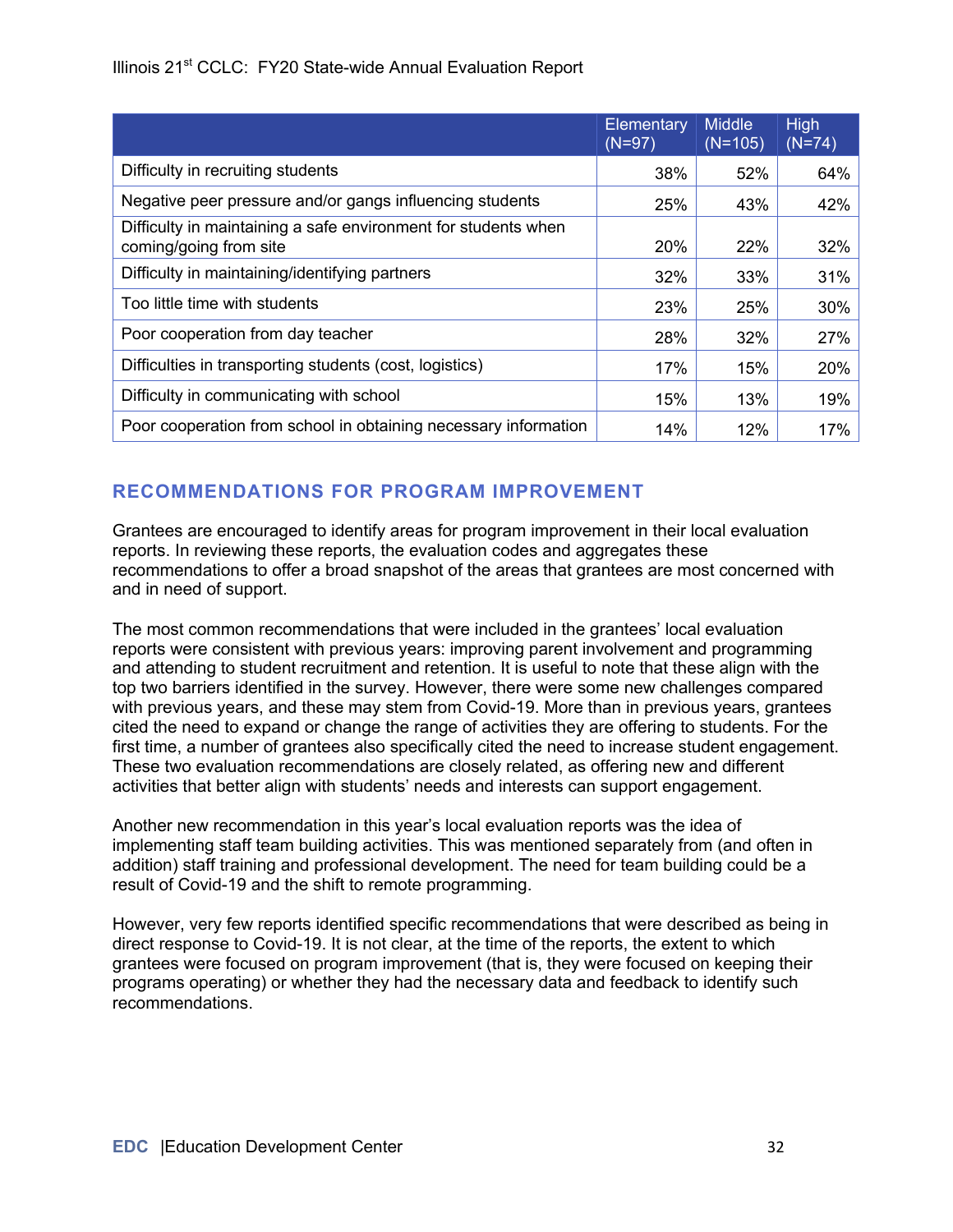| Recommendation                                                                             |       | % of Grantees including this<br>in local evaluation report |       |      |  |
|--------------------------------------------------------------------------------------------|-------|------------------------------------------------------------|-------|------|--|
|                                                                                            | 2017  | 2018                                                       | 2019  | 2020 |  |
| Increase/improve parent/guardian/family programming and<br>involvement                     | 53%   | 63%                                                        | 56%   | 56%  |  |
| Address recruitment, attendance, and/or retention issues                                   | 43%   | 44%                                                        | 51%   | 51%  |  |
| Expand or alter the range of activities being offered                                      | 33%   | 29%                                                        | 28%   | 48%  |  |
| Increase/improve the use of data, data collection, and/or<br>evaluation                    | 55%   | 50%                                                        | 51%   | 46%  |  |
| Increase/improve further staff training and professional<br>development                    | 46%   | 39%                                                        | 36%   | 36%  |  |
| Address program sustainability                                                             | 35%   | 42%                                                        | 34%   | 34%  |  |
| Increase/improve connection to school day and school day<br>teachers and/or administrators | 22%   | 23%                                                        | 23%   | 27%  |  |
| Increase/improve social emotional learning supports and<br>activities                      | 27%   | 25%                                                        | 18%   | 27%  |  |
| Increase/improve partnerships and/or community outreach<br>opportunities                   | 25%   | 17%                                                        | 34%   | 25%  |  |
| Increase student engagement efforts                                                        | $0\%$ | 0%                                                         | 0%    | 20%  |  |
| Adjust staffing composition or hire staff for specified needs                              | 17%   | 13%                                                        | 15%   | 18%  |  |
| Increase/improve attention to and support for positive student<br>behavior                 | 4%    | 11%                                                        | 9%    | 14%  |  |
| Focus on staff team building efforts                                                       | $0\%$ | 0%                                                         | $0\%$ | 5%   |  |
| Provide (additional) youth development programming and<br>opportunities                    | 13%   | 14%                                                        | 1%    | 0%   |  |
| Increase/improve support for college and career readiness                                  | 8%    | 0%                                                         | $0\%$ | 0%   |  |

Table 29. Local evaluation report cited recommendations for program improvement (LER) Shaded cells indicate top four recommendations each year.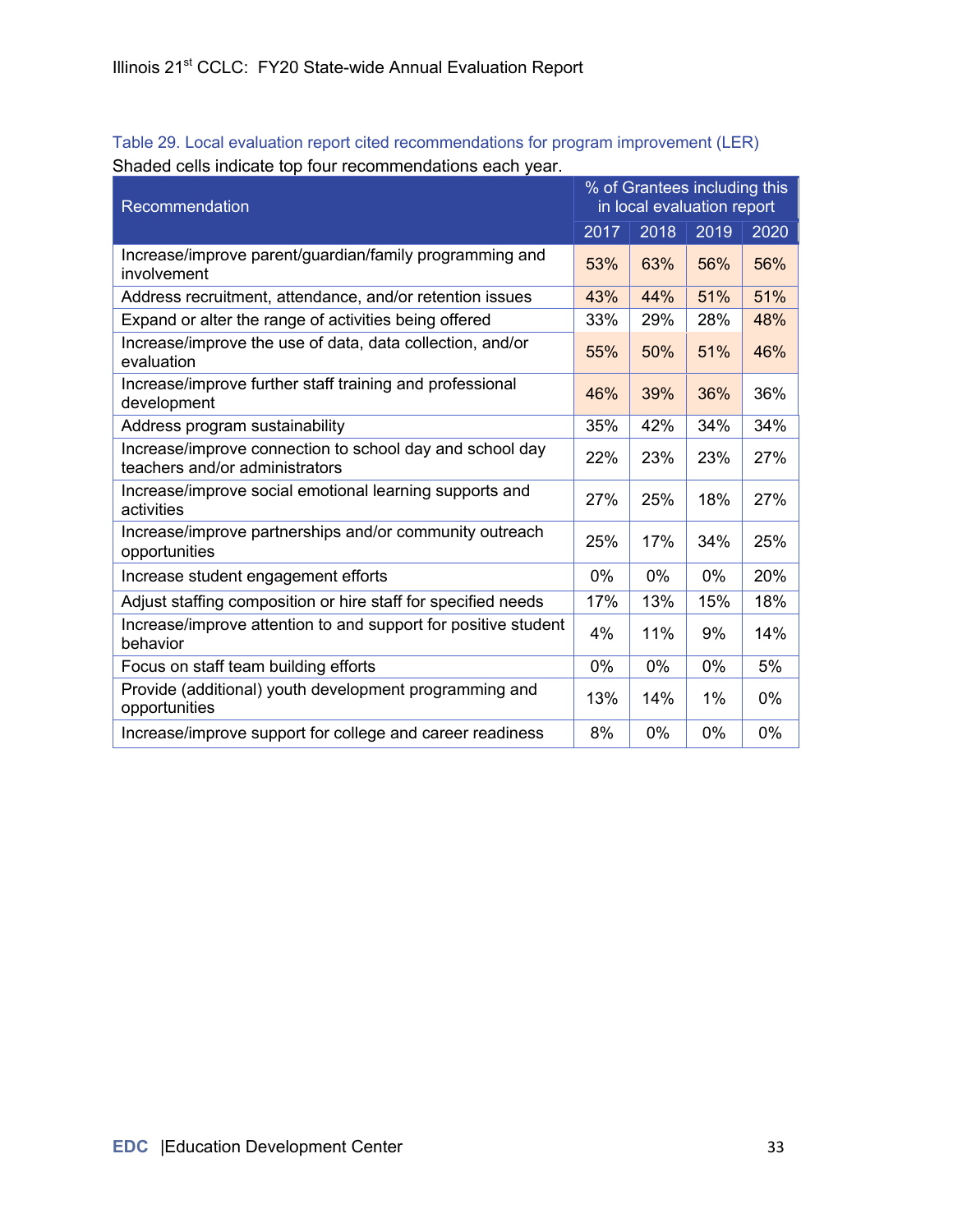## **CONCLUSION**

The impact that Covid-19 had on the 2019-20 school year cannot be overstated, and 21<sup>st</sup> CCLC programs experienced significant collateral damage as schools had to quickly transform into remote learning environments. It is clear that many 21<sup>st</sup> CCLC programs were creative and committed to their students and families as in their response. Inevitably, grantees were hampered in their efforts to address many of  $21<sup>st</sup> CCLC$  goals. The evaluation was also impacted, there is a lack of achievement data and other data are limited and unreliable.

Given and despite these limitations, the evaluation is able to report on the progress of ISBE's 21<sup>st</sup> CCLC program in meeting its objectives.

**Objective #1: Participants in the program will demonstrate increased academic achievement.** Given the lack of standardized testing and end-of-year grades, the only measure of academic achievement available in FY20 is teachers' report of regular participant improvement. Teacher surveys indicate that the majority of regular attendees (68%+) improved with respect to academic indicators. These survey data indicate less progress than in the previous year, which is likely a result of Covid-19. With a much smaller proportion of teachers reporting this year, the evaluation offers caution in interpreting these data and making judgements.

**Objective #2: Participants will demonstrate an increased involvement in school activities and in participating in other subject areas such as technology, arts, music, theater, sports and other activities.** Grantees continue to offer a range of programming and activities, with nearly all grantees indicating they include STEM and arts programming along with academic support. Grantees reported using technology both as a tool for learning and as a subject through activities like coding, robotics, and media-making. With the transition to remote programming, many grantees reported sending home materials and kits, including art supplies, to students' homes. Covid-19 forced many grantees to innovate and develop or locate new activities that could be done remotely, and this was a challenge for many grantees. While it continues to be a challenge to evaluate whether participants are increasing their involvement, it is clear that  $21<sup>st</sup>$  CCLC programs were vital in keeping some students connected and involved with their education.

**Objective #3: Participants in the program will demonstrate social benefits and exhibit positive behavioral changes.** Nearly all grantees offer some sort of SEL programming, and the majority also offer a range of youth development and prevention programs and activities. As the evaluation has shared in previous years, evaluating this objective is challenging given the variety of activities and specific goals and outcomes that grantees strive for within the broad category of social benefits and positive behavior. The teacher survey is the only common measure across grantees, and according to these surveys, 58%+ of regular participants improved with respect to various behavior indicators. The percent of students improving with respect to behaving well in class was notably lower than last year; this is likely another casualty of Covid-19.

**Objective #4: The 21st CCLC programs will provide opportunities for the community to be involved and will increase family involvement of the participating children.** Grantees response to Covid-19 may be most remarkable with respect to the efforts they made to maintain communication with students and their families. Grantees described employing new strategies to maintain communication with families, and provided valuable services and supports including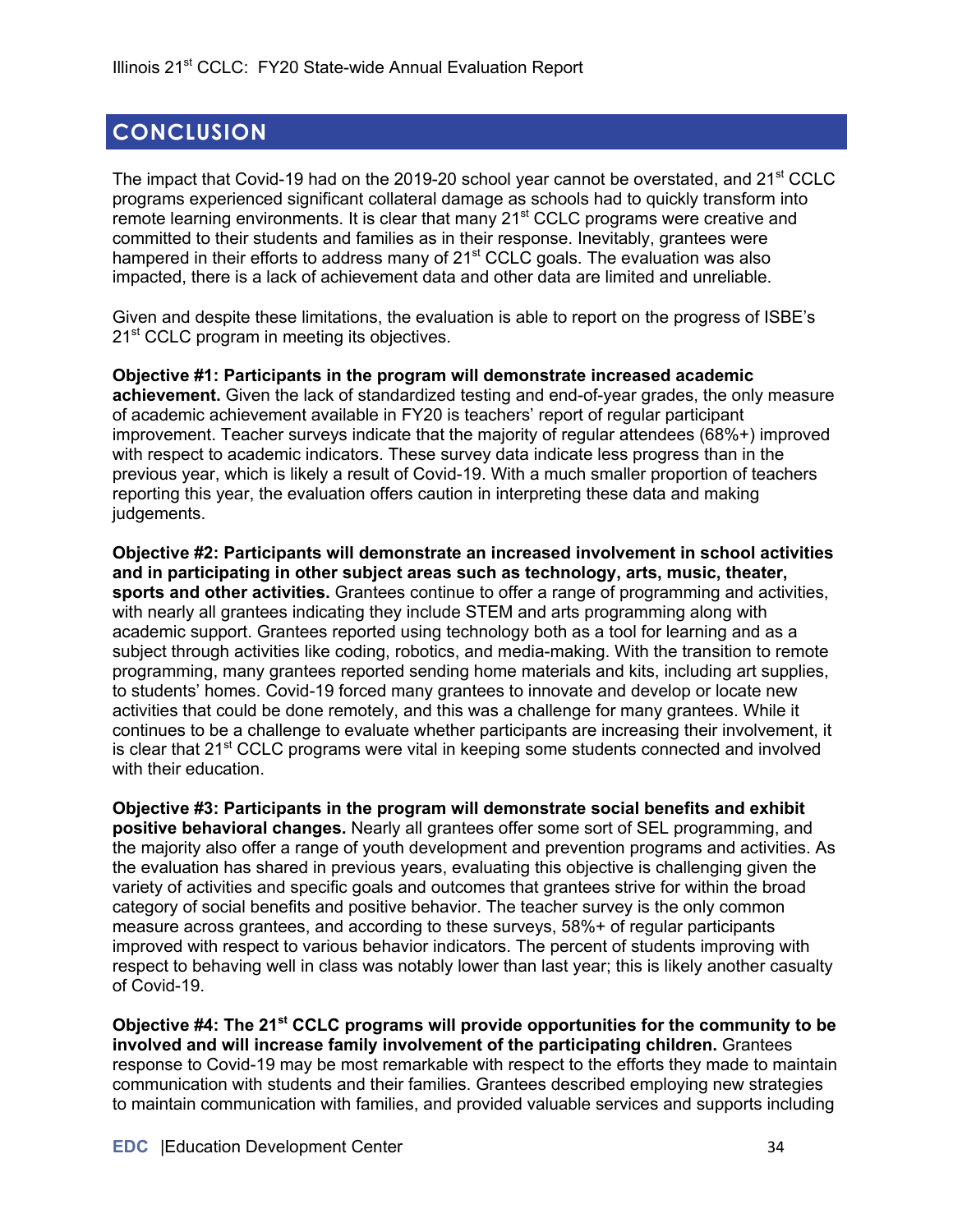technology, supplies, and food. However, Covid-19 also had a negative impact on grantees' ability to provide parent programming and activities, as the number of family members that participated in activities was significantly lower than last year. Grantees continue to report that lack of parent involvement is a significant barrier to achieving their program goals and identify parent programming and engagement as an area for program improvement.

**Objective #5: Programs will provide opportunities, with priority given to all students who are lowest performing and in the greatest need of academic assistance.** Grantees continue to target and serve students in the greatest need. Grantees report that they recruit students based on those that are in need of academic and/or social emotional support. The majority of students qualified for free or reduced lunch, and is notable that 24% of elementary school participants designated Limited English Proficiency.

**Objective #6: Professional development will be offered by the programs and ISBE to meet the needs of the program, staff, and students.** Staff development and training was critical as grantees pivoted their programs to online, and nearly all grantees (94%) indicated that they provided specific training in response to Covid-19. Training focused on technology and online learning, and grantees took advantage of professional development offered by ISBE and Illinois Quality Afterschool as well as other organizations included Y4Y, ACT Now, and Teach Illinois.

**Objective #7: Projects will create sustainability plans to continue the programs beyond the federal funding period.** Grantees continue to work toward program sustainability. The progress that grantees reported making in this area was consistent with previous years, with approximately 40% of grantees indicating that they partially met their goals in identifying ways to continue to program after the grant period. Many grantees indicated that their funding was impacted by Covid-19, adding to the challenges in this area. The majority of the grantees included in this report are operating under extensions, and therefore have been in operation for more than 5 years, and it will be important for these grants to focus on sustainability as their second grant period comes to an end.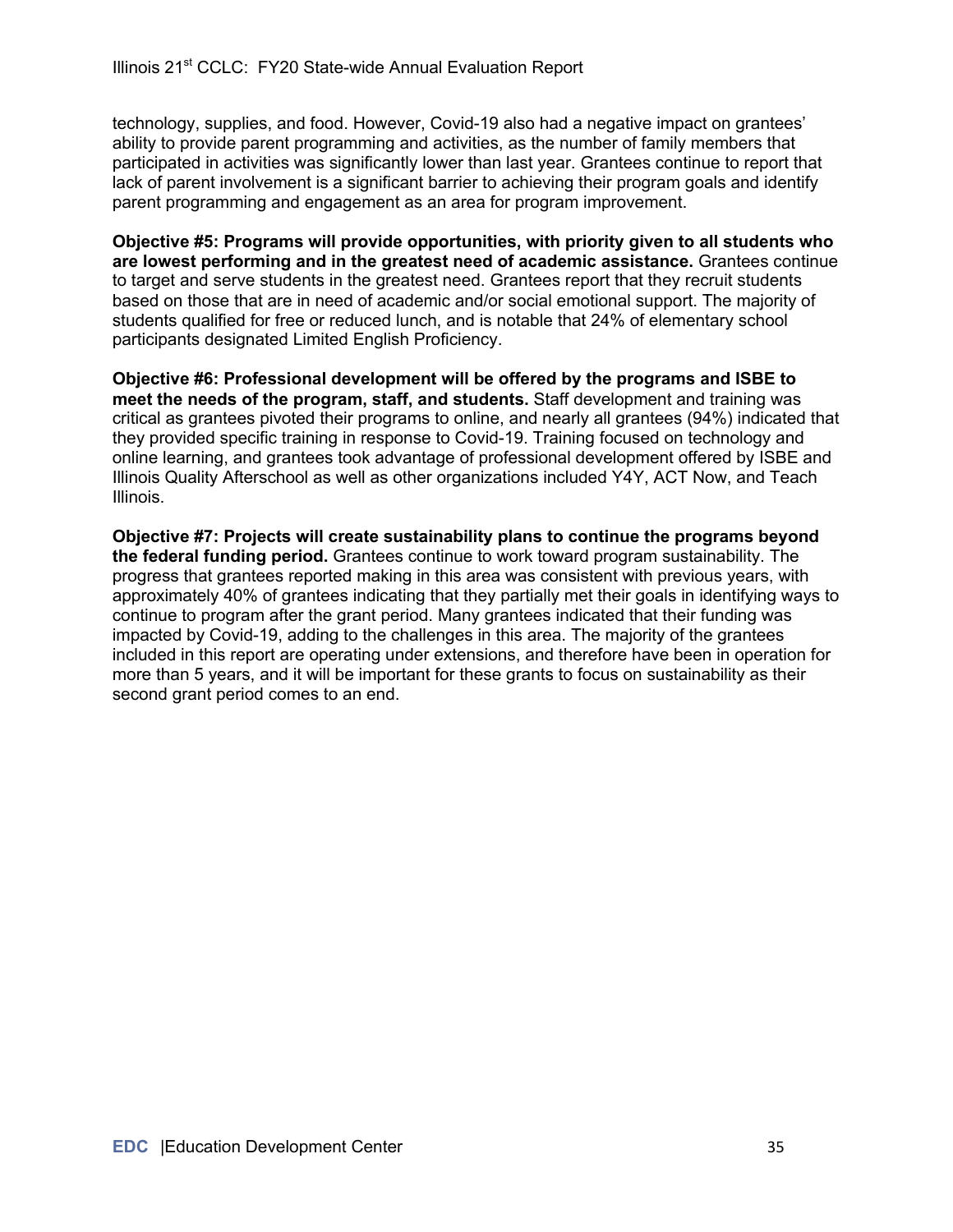## **APPENDIX A: LOCAL EVALUATION REPORT SUMMARY**

ISBE requires all active grantees to submit an annual local evaluation report. The same report template has been used by the grantees since 2015 with minor updates to reflect changes in grant duration. Over the past five years, EDC has provided technical assistance and guidance related to the requirements for the local evaluation reports, so that grantees are now familiar with the report templates and report expectations.

Reports for FY20 (reporting on activities and data from July 2019 through June 2020) were received by ISBE from grantees in the 2013, 2015 and 2019 Cohorts in November 2020. While grantees have been instructed to submit one report per grant, a few grantees either submitted one report for multiple grants or multiple reports (one report for site) for one grant. Local evaluation reports were submitted for all active grants, and 128 reports were reviewed for this summary $^2$ .

While the report template has improved the consistency of the reports, the quality and substance of the local evaluations vary. Most grantees adhered closely to the report template, ensuring that they addressed the basic and fundamental questions about grant progress and outcomes. However, the extent to which they provided data to support their claims ranged from extensive analysis to minimal reporting.

EDC reviewed all of the submitted reports<sup>3</sup>. EDC does not code the reports in order to aggregate specific outcome findings; EDC relies on the annual survey as well as the IRC data warehouse to collect those data. Instead, the evaluation review focuses on the categories of data included, the extent to which the evaluations addressed the statewide goals, and the recommendations for program improvement. EDC's review serves several functions: it allows EDC to quantify how grantees are evaluating their programs and what kinds of data they offer as evidence of their programs' success; it provides EDC with a deeper understanding of the progress, successes, and challenges of the grantees and enables EDC to identify trends across the state; and it provides EDC with data to inform future evaluations as well as technical assistance efforts.

## **ANALYSIS AND SUMMARY**

The report template asks grantees to provide information on program implementation and progress toward each of the 7 statewide program objectives. It also asks grantees to describe their evaluation plan and data collection. Seventy-two percent of grantees identified an external evaluator in their report.

The reports were reviewed and coded to gain a high level understanding of grantees' progress toward meeting the statewide objectives. Reviewers noted whether information and data were provided to address each of the objectives, and if there were data, made a judgement as to

 $2$  The number of reports is not the same as the number of active grants because of these reporting issues.

 $3$  Three members of the evaluation team reviewed and coded reports. Reviewers coded three reports together, and then coded two additional reports separately which were then compared and cross-checked for consistency. The remaining reports were then divided among the reviewers; regular meetings during the coding process allowed reviewers to raise questions and ensure consistent coding across the complete set of reports.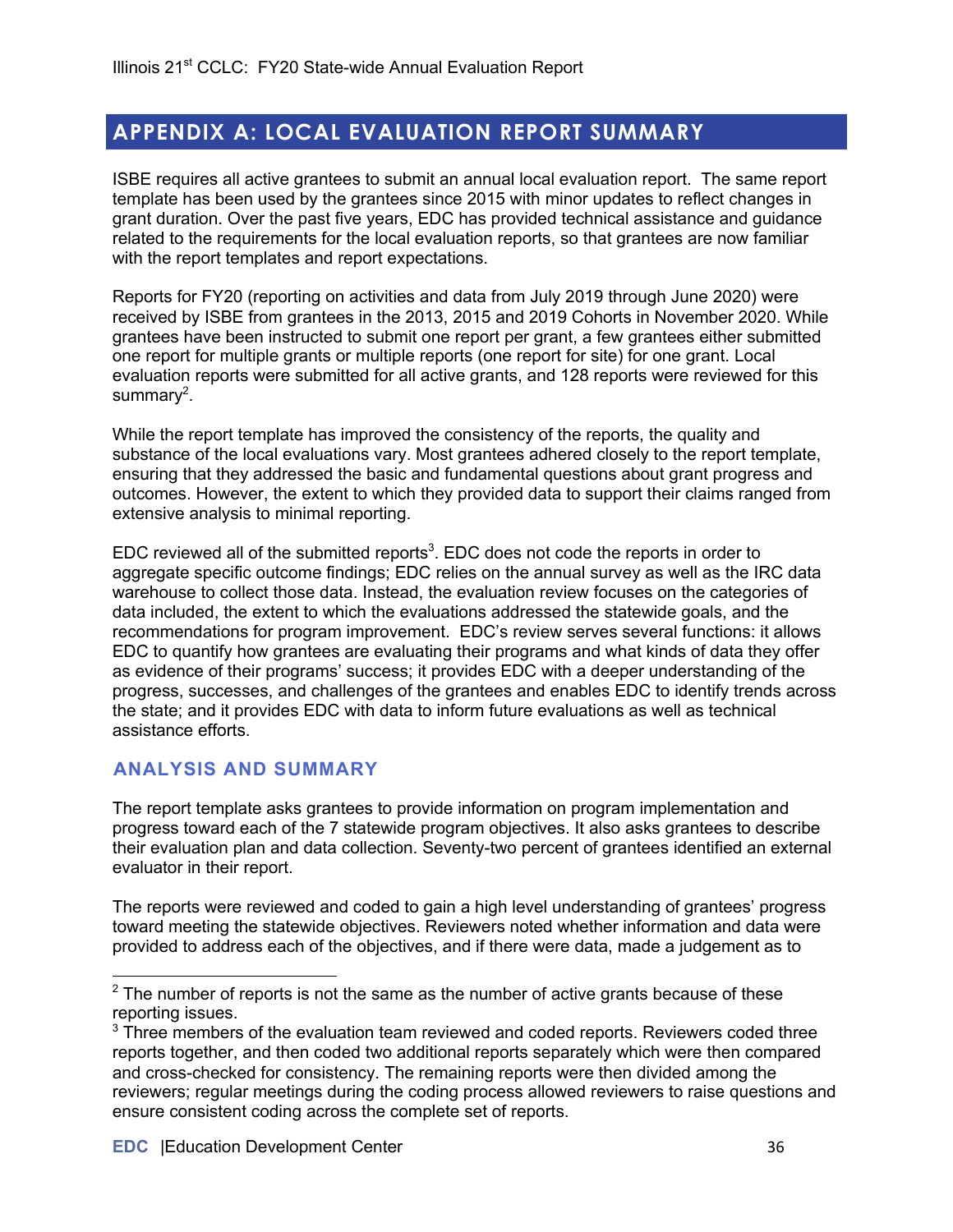whether those data provided evidence that progress was being made. Estimation of progress was a judgement call on the part of the reviewer; in some cases, activities were described and output or outcome data were not provided, or data were included but did not directly indicate that gains were made.

| <b>Statewide Objective</b>                                                                                                                                                                                       | <b>Not</b><br>reported | <b>Reported</b><br>progress<br>with no<br>evidence | <b>Reported</b><br>progress<br>with<br><b>inconclusive</b><br>evidence | <b>Reported</b><br>progress<br>with<br>evidence |
|------------------------------------------------------------------------------------------------------------------------------------------------------------------------------------------------------------------|------------------------|----------------------------------------------------|------------------------------------------------------------------------|-------------------------------------------------|
| 1. Participants in the program will<br>demonstrate increased academic<br>achievement                                                                                                                             | 8%                     | 6%                                                 | 27%                                                                    | 59%                                             |
| 2. Participants will demonstrate an<br>increased involvement in school<br>activities and in participating in<br>other subject areas such as<br>technology, arts, music, theater,<br>sports and other activities. | 3%                     | 6%                                                 | 30%                                                                    | 60%                                             |
| 3. Participants in the program will<br>demonstrate social benefits and<br>exhibit positive behavioral changes                                                                                                    | 5%                     | 5%                                                 | 23%                                                                    | 66%                                             |
| 4. The 21 <sup>st</sup> CCLC programs will<br>provide opportunities for the<br>community to be involved and will<br>increase family involvement of the<br>participating children.                                | 4%                     | 6%                                                 | 29%                                                                    | 61%                                             |
| 5. Programs will provide<br>opportunities, with priority given to<br>all students who are lowest<br>performing and in the greatest<br>need of academic assistance.                                               | 14%                    | 6%                                                 | 13%                                                                    | 67%                                             |
| 6. Professional development will be<br>offered by the programs and ISBE<br>to meet the needs of the program,<br>staff, and students.                                                                             | 3%                     | 5%                                                 | 22%                                                                    | 70%                                             |
| 7. Projects will create sustainability<br>plans to continue the programs<br>beyond the federal funding period.                                                                                                   | 13%                    | 6%                                                 | 19%                                                                    | 63%                                             |

#### Table A1: Grantee reports on statewide objectives (N=128)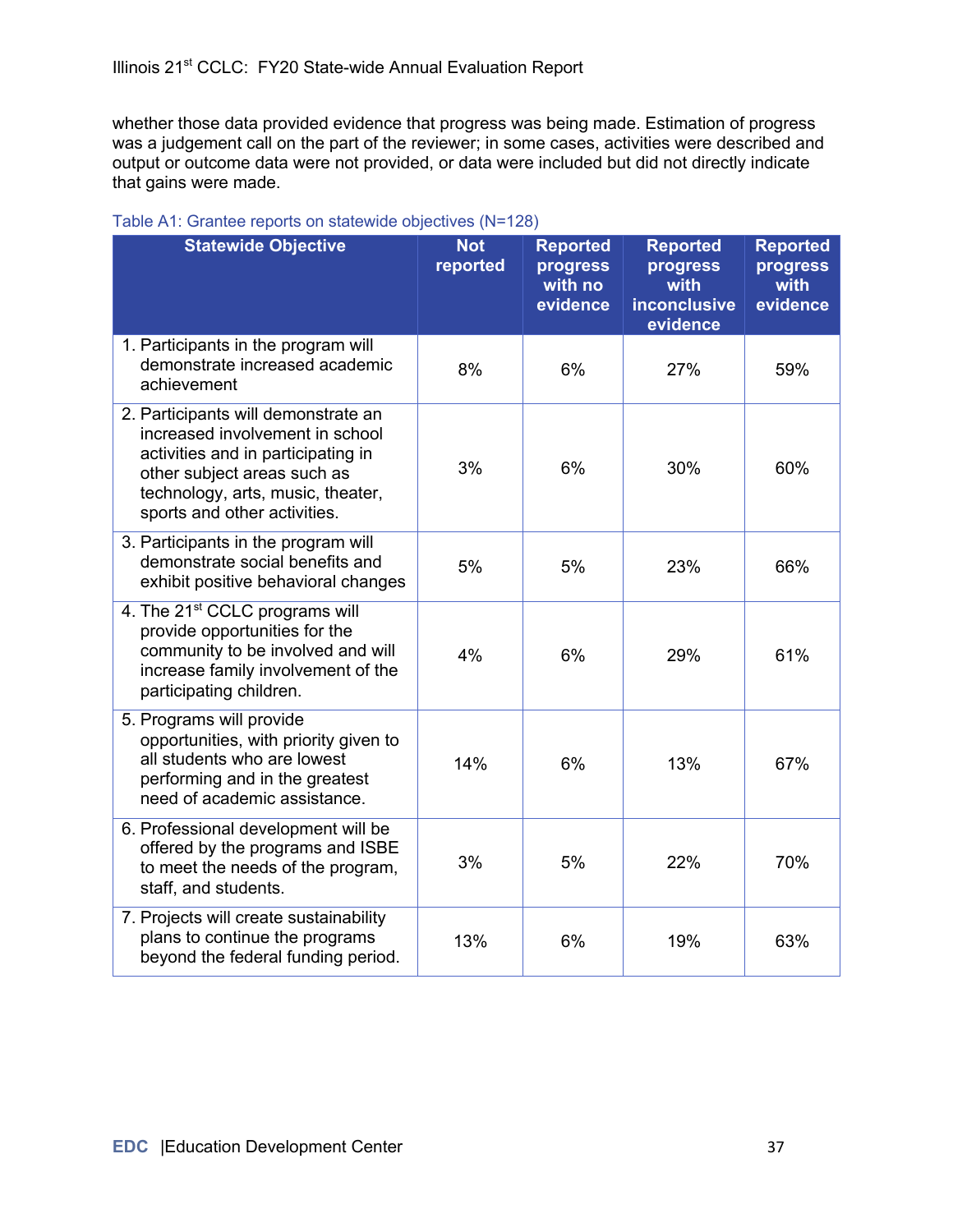#### **Implementation Data**

Implementation information included in the local evaluation reports consisted of enrollment and attendance data; student demographics; information about family participation and activities; program hours and operations; and information about staffing and staff training. Nearly all grantees (128, 100%) included enrollment and attendance data along with student demographic data (127, or 99%). Similarly, most grantees provided data on their program operation and hours (125,98%), their staff (118, 92%), and staff professional development (120, 94%). While most grantees provided some description and account of family activities (91%), only 52% of grantees provided participation data for their family programs.

|                                | <b>Grantees</b> |                |  |
|--------------------------------|-----------------|----------------|--|
| <b>Implementation data</b>     | <b>Number</b>   | <b>Percent</b> |  |
| Recruitment, enrollment, and   | 128             | 100%           |  |
| attendance                     |                 |                |  |
| Student demographics           | 127             | 99%            |  |
| Family activities              | 117             | 91%            |  |
| Family participation           | 67              | 52%            |  |
| Program hours and operation    | 125             | 98%            |  |
| Staff information              | 118             | 92%            |  |
| Staff professional development | 120             | 94%            |  |

#### Table A2: Types of implementation data reported (N=128)

Even though parent and family engagement has consistently been a challenge for 21<sup>st</sup> CCLC grantees, local evaluation reports can be a useful source of data in understanding the kinds of family programming grantees provide. Descriptions of activities in this area show that grantees provide a variety of workshops, classes, showcases, theme nights, fitness and field trips to parents and families. For example, most of the sub-grants reported family engagement activities (61%) that centered around social and academic-themed events such as STEM night, family nights and showcases, game nights, literacy nights and a variety of family celebrations. Grantees also reported that they provided skill-building and/or education related activities (30%) which consisted of financial literacy, resume workshops, GED/ESL classes, and computer classes. Another 45% of grantees offered activities and workshops related to health and wellness, which included weekly wellness days, cooking classes, meditation, and fitness classes. A smaller portion of grantees provided arts, music, and dance classes (21%) and college and career readiness activities (13%) to parents and families.

Additionally, the report review revealed that while a large portion of the grantees reported that they offered events to parents and families, some grantees simply stated that they did so with little to no specific information about what those activities were. A very small portion of grantees (8%) did not provide any information on family activities or noted that family activities were not offered.

|                                     | <b>Grantees</b> |                |  |
|-------------------------------------|-----------------|----------------|--|
| <b>Types of activities</b>          | <b>Number</b>   | <b>Percent</b> |  |
| Family events (social and academic) | 65              | 61%            |  |
| Health, nutrition & wellness        | 48              | 45%            |  |
| Adult education                     | 13              | 12%            |  |

#### Table A3: Types of family activities reported (N=107)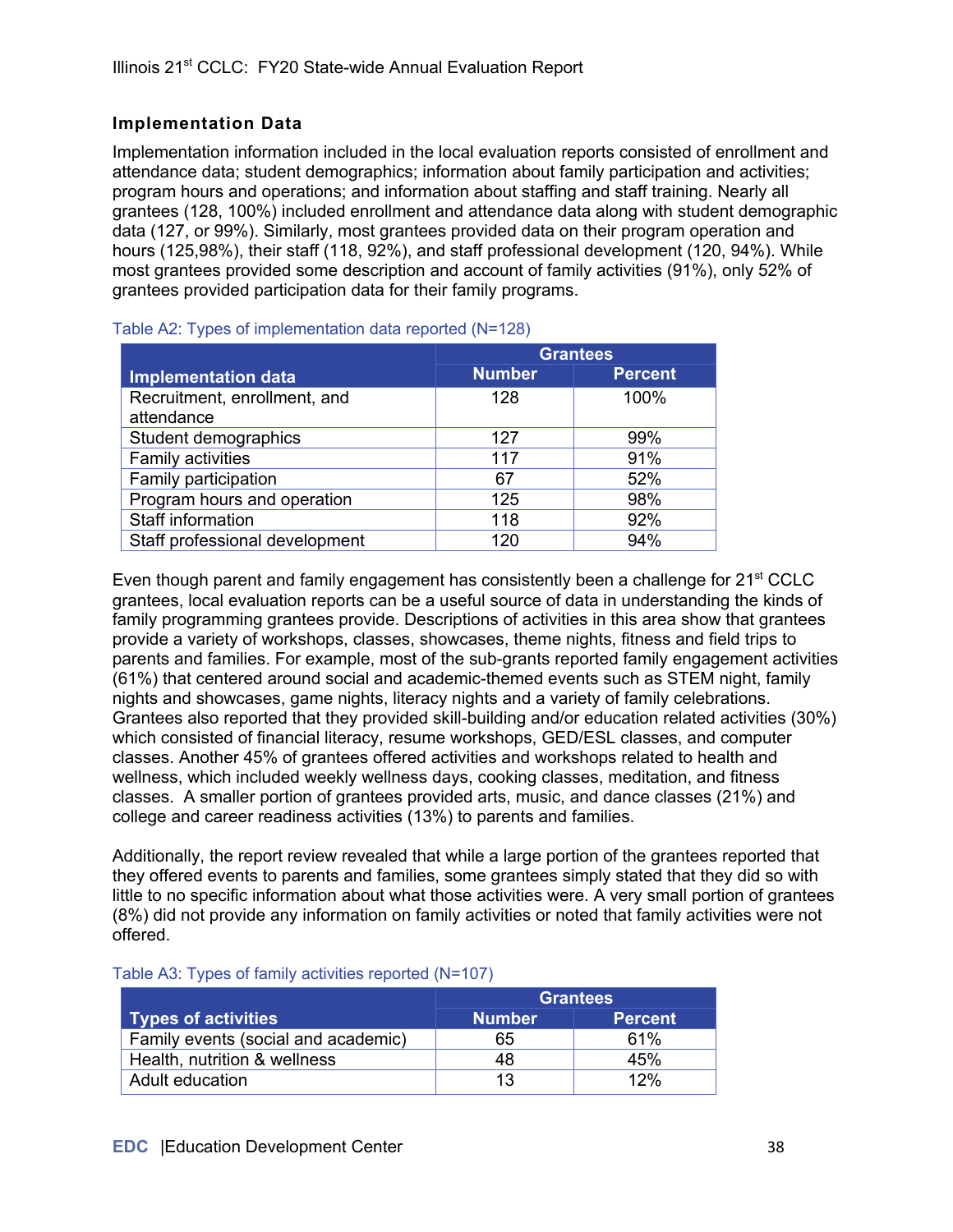Illinois 21<sup>st</sup> CCLC: FY20 State-wide Annual Evaluation Report

|                                      | <b>Grantees</b> |                |  |
|--------------------------------------|-----------------|----------------|--|
| <b>Types of activities</b>           | <b>Number</b>   | <b>Percent</b> |  |
| Informational sessions and skill-    | 32              | 30%            |  |
| building workshops                   |                 |                |  |
| Higher education support             | 17              | 16%            |  |
| Parent cafes, parent nights and meet | 19              | 18%            |  |
| and greet                            |                 |                |  |
| Family field trips                   |                 | 6.5%           |  |
| Arts, dance and music                | 23              | 21%            |  |
| Career/job development               | 15              | 14%            |  |
| Parent leadership and mentoring      |                 | 4%             |  |

### **Outcome Data**

Collecting outcome data—and particularly data on student academic achievement—was a challenge for many grantees this year. One of the main data points that grantees use to determine progress with respect to student academic achievement is standardized test scores. Due to the Covid-19 pandemic, standardized state assessments were not administered. The SAT is now used as the standardized test for high school students and those tests were also not administered during Spring 2020. Due to the lack of achievement data, many grantees were not able to make comparisons of the standardized test data with the previous year and instead had to use grades as an indicator. However, many grantees also indicated that due to Covid-19 and the implementation of remote learning, school employed pass/fail grading instead of the usual grading system. This further inhibited grantees' ability to measure change in academic achievement.

The APR Teacher Survey was the most frequently utilized source of outcome data in FY20 local evaluation reports, which was also the case in FY19. This survey asks each regular participant's school day teacher to indicate positive and negative changes in behavior and achievement; 85% of grantees included findings based on these data in their reports.

Fifty percent of grantees provided data on participants' grades and/or changes in their grades over the course of the year, which is a decrease from the 75% that reported these data in 2019. Despite Covid-19, many grantees were still able to utilize surveys of youth and parents as part of their evaluation, with 53% utilizing youth surveys and 70% utilizing parent surveys which is a decrease from the 75% (parent surveys) reported in 2019. A small proportion of grantees provided other outcome data, including indicators such as disciplinary rates, grade promotion/retention rates, and graduation rates. In addition, some sites reported that they use the Youth Program Quality Assessment (YPQA) instrument.

|                               | <b>Grantees</b> |                |  |
|-------------------------------|-----------------|----------------|--|
| <b>Outcome data</b>           | <b>Number</b>   | <b>Percent</b> |  |
| Teacher APR survey            | 109             | 85%            |  |
| Youth participant survey      | 68              | 53%            |  |
| Student grades/grade changes  | 64              | 50%            |  |
| Parent survey                 | 90              | 70%            |  |
| IAR/PARCC scores              | 0               | $0\%$          |  |
| Other assessment/outcome data | 6               | 5%             |  |

#### Table A4: Types of outcome data reported (N=128)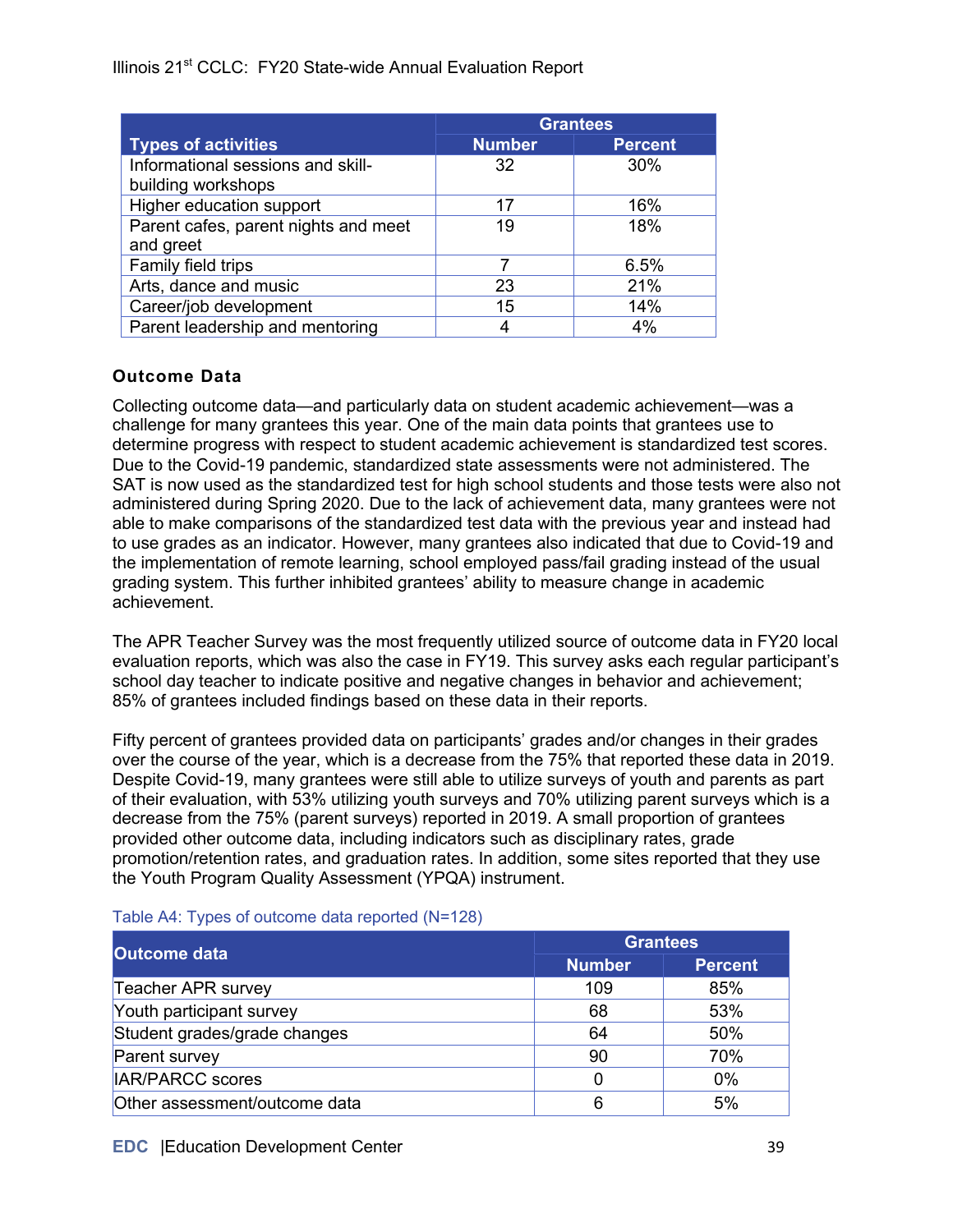*Other assessment data:* In some cases, some grantees (5%) provided data on alternative standardized assessment. The most frequently used assessment was NWEA's MAP interim assessment.

*Youth participant surveys:* As indicated above, more than half (53%) of grantees included data from student surveys, contributing to findings with respect to one or more program outcomes/statewide objectives:

- § Quality and satisfaction with respect to programming and activities. Example: When I'm at the afterschool program I feel challenged in a good way; When I'm at the afterschool program I learn new things.
- § Quality and satisfaction with respect to environment, other students, and staff. Example: Kids treat each other with respect at this afterschool program; Kids at this afterschool program are friendly.
- Self-report on changes in behavior, attitudes, and achievement. Example: Due to my participation in the afterschool program it has helped me do better in math; Due to my participation in the afterschool program it has helped me be more involved in school activities.
- Some sites reported that they surveyed students on social and emotional learning (for example, using the Panorama assessment) Example: I feel good about my future and myself; I stand up for what I believe in.

*Parent surveys:* Almost three quarters of the evaluation reports (70%) included data from parent surveys contributing to findings with respect to one or more program outcomes/statewide objectives:

- **Parent perception of changes in their child's behavior, attitudes, and skills. Example:** Because of participating in the [afterschool program], my child cares more about school.
- § Quality and satisfaction with respect to programming and activities for their child. Example: My child enjoys the afterschool program. Example: Since attending the program, my child has improved his/her grades in school.
- Quality and satisfaction with respect to programming and activities for parents and families. Example: The family activities offered by [afterschool program] are fun and/or informative.
- Parent engagement in their child's education. Example: I feel comfortable assisting my child with their homework.
- § Suggestions for improving offerings provided to parents and families.

## **REPORTED RECOMMENDATIONS**

The majority of grantees (94%) concluded their evaluation reports with recommendations for program improvement or suggestions for program development and enhancement. The three most common areas of recommendations were to increase or improve parent involvement and programming, improve student recruitment and retention and expand or alter program offerings and activities, with at least half of the grantees including a recommendation in these areas (56%, 54% and 48% respectively). Additionally, another area in which almost half (46%) of the grantees included a recommendation was related to data collection and use.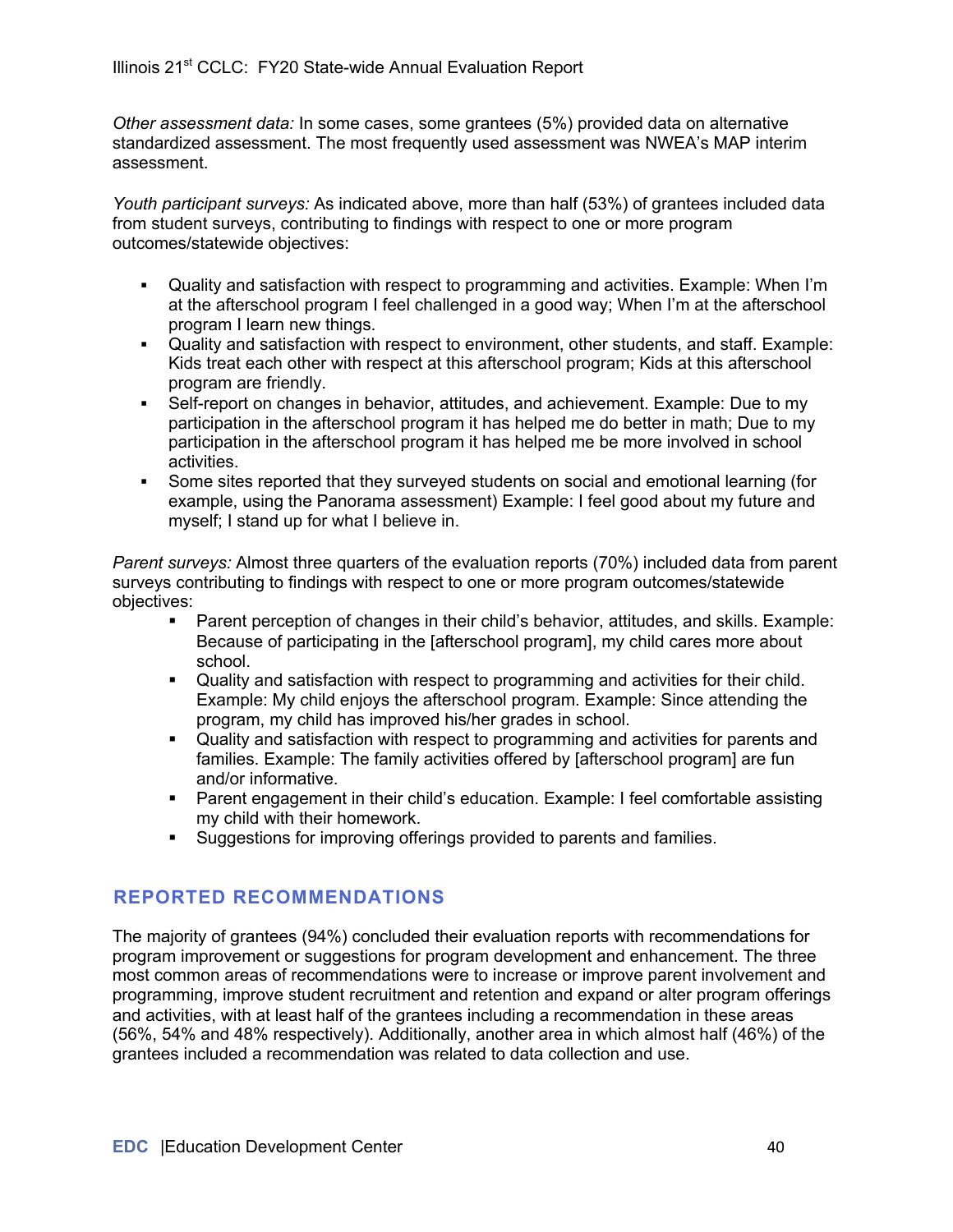In reviewing recommendations for program improvement, it was noted that many recommendations do not address just one challenge or issue. Programs are systems, and components are interconnected and influence one another. For example, a recommendation for staff hiring may in fact be a response to the need for better supports for youth during out of school time. A recommendation for improved community outreach may be the strategy to address sustainability or family involvement. Recommendations were coded in multiple categories if appropriate, and a best effort was made to consider and understand the focus of the various recommendations as a way for the evaluation to describe and analyze the challenges facing programs across the state. Descriptions and examples of the recommendations are provided below.

#### Table A5: Recommendations (N=128)

| <b>Recommendation</b>                                                                                          |                       | <b>Grantees</b> |  |
|----------------------------------------------------------------------------------------------------------------|-----------------------|-----------------|--|
|                                                                                                                | <b>Number Percent</b> |                 |  |
| Improve/increase parent and family Involvement and programming                                                 | 72                    | 56%             |  |
| Address recruitment, attendance, and/or retention issues                                                       | 70                    | 51%             |  |
| Expand or alter the range of program offerings and activities                                                  | 62                    | 48%             |  |
| Improve/increase data collection, data use, and/or evaluation                                                  | 59                    | 46%             |  |
| Increase staff professional development or provide professional<br>development to address a particular need    | 46                    | 36%             |  |
| Address program sustainability                                                                                 | 43                    | 34%             |  |
| Increase/improve the connection between program and program staff and<br>school day activities and/or teachers | 35                    | <b>27%</b>      |  |
| Increase/Improve social-emotional program components                                                           | 35                    | 27%             |  |
| Increase/improve partnerships and/or community outreach efforts                                                | 32                    | <b>25%</b>      |  |
| Increase student engagement efforts                                                                            | 26                    | 20%             |  |
| Adjust staff composition, hire staff, or address other issues through<br>program staffing strategy             | 23                    | 18%             |  |
| Address issues of student behavior in programs                                                                 | 18                    | 14%             |  |
| Focus on staff team building efforts                                                                           | 6                     | 5%              |  |
| No recommendations offered                                                                                     |                       | 6%              |  |

*Parent and family programming and involvement (56% of grantees):* Almost three quarters of the grantees' local evaluation reports included a recommendation with respect to parent and family involvement and programs to facilitate that. Recommendations addressed several aspects with respect to parent and family involvement, such as soliciting input on parent interests and needs to plan more relevant or appealing programs, continue to offer parent programming on a more consistent basis, offering more virtual parent programming**,** and employing new strategies or methods to improve communication with parents and to increase interest and participation. Specific recommendations included:

- § "Engage families in virtual focus groups to support feedback collection during District mandated Virtual Learning."
- § "When schools reopen for in-person learning, CASA can continue to provide online learning for parents."
- § Continue to align parent and family engagement programs for greater continuity of experience and information, increasing points of entry and access for parents to be aware of the range of opportunities for involvement."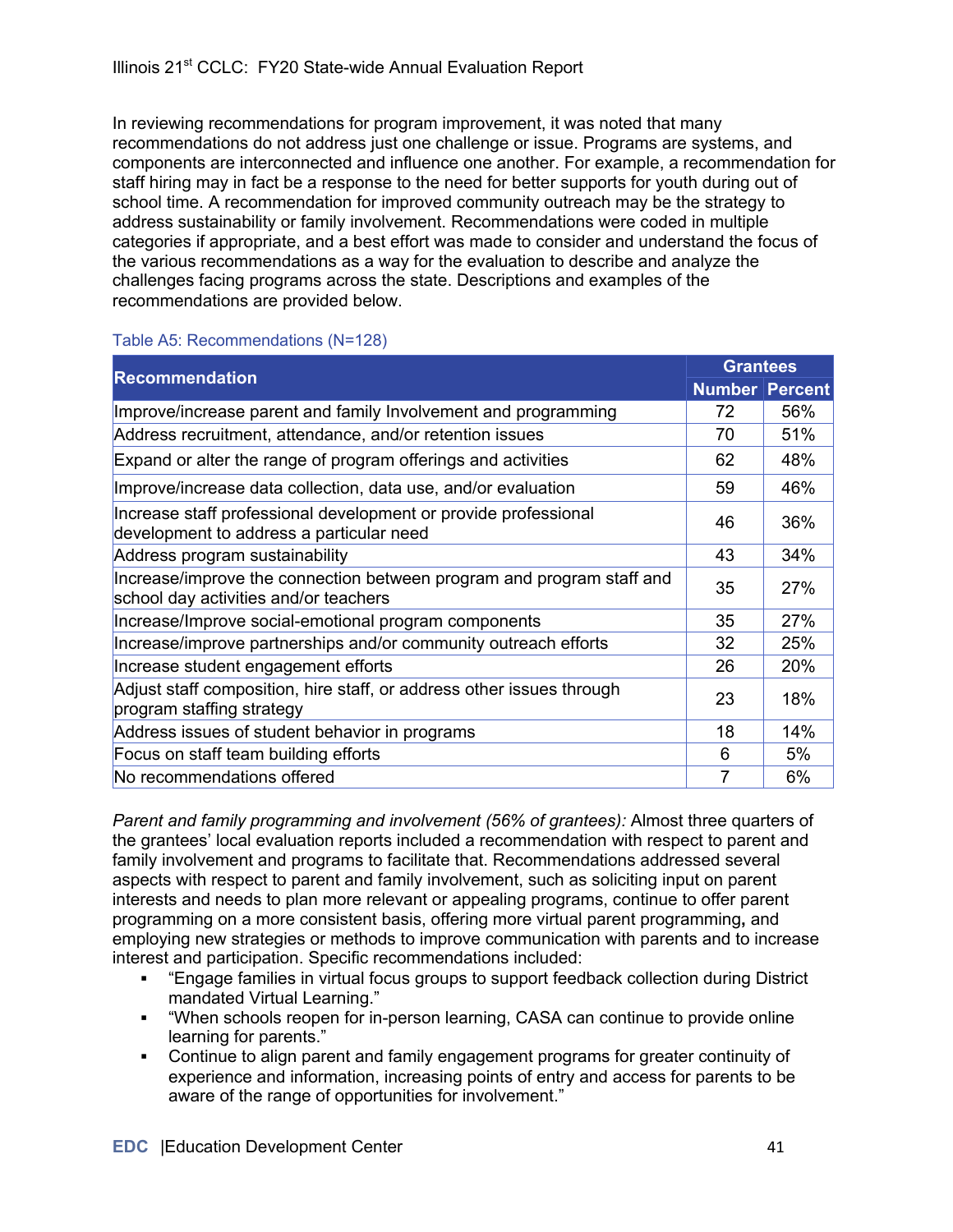- § "Continue to survey and take polls regarding parent interest in workshops, seminars, and family engagement activities."
- § Provide workshops and activities on varied dates and times to increase accessibility for families."
- § "The evaluators suggest a sharing of parent/community connections strategies amongst all program coordinators in order to learn from each other and continue supporting the goal of increasing parent/community involvement."

*Recruitment, attendance and retention (51%):* About half of the evaluation reports indicated in their recommendations that programs need to address issues with respect to recruitment, attendance, and retention. Some reports recommended offering incentives to promote participation in programming. Others recommended improved attendance monitoring, making sure that the students with the greatest need are targeted and prioritized, such as increasing enrollment for middle and high school students. Examples of recommendations:

- § "Focus on students with the greatest need for program enrollment and focus on activities that will draw in students, especially at the high school level."
- § "Develop student advisory to expand recruitment, retention and incentive plans."
- § "Survey students who have participated in the 21st CCLC program for 3 or more years to ascertain why they stayed in the program and what they think could be changed so other students would also remain in the program and increase their attendance."
- § "More activities that build an attitude of connectivity and attachment to the school should be provided to students to increase class attendance."
- § "It is recommended that additional incentives be developed in year three to increase the level of involvement for those participating 30 days or more, and also to increase the overall participation of high school students."
- § "All sites should continue to work with families and students to encourage high rates of attendance and implement YPQI practices to support engaging and positive youth development opportunities for students that incentivize regular attendance."
- § "Continue efforts to increase participation for middle and high school students and for 2020-2021 school year either remotely or in-person if that option exists."

*Expand program activities (48% of grantees):* Almost half of the local evaluations that suggested that programs offer additional activities and programming for participants made this recommendation in conjunction with or as a strategy to address other issues—mainly to strengthen the program or expand programming in certain areas, such as STEM, technology and mentoring. In some instances, the recommendations suggested on the need to improve student engagement at different levels. Examples of recommendations:

- § "Continue dual credit, credit, and credit recovery courses and add enrichment activities."
- § "Technology-related programming should be offered more frequently at most sites in order to address the home-access technology gap that exists between the 21st Century target population and the general population of students. Lack of access to or use of technology at most sites has been an ongoing issue for several years and continued to be in 2018-19."
- § "Continue offering academic activities ranging from tutoring, to reading and math clubs."
- § "Sponsor long-range Service Learning/Community Service projects—that can build a bridge between the community and the 21st CCLC—to encourage students to become more comfortable with volunteering."

*Data collection, data use, and/or evaluation (46% of grantees):* About half of the grantees' local evaluations cited the need to improve or increase the data being collected, collecting data for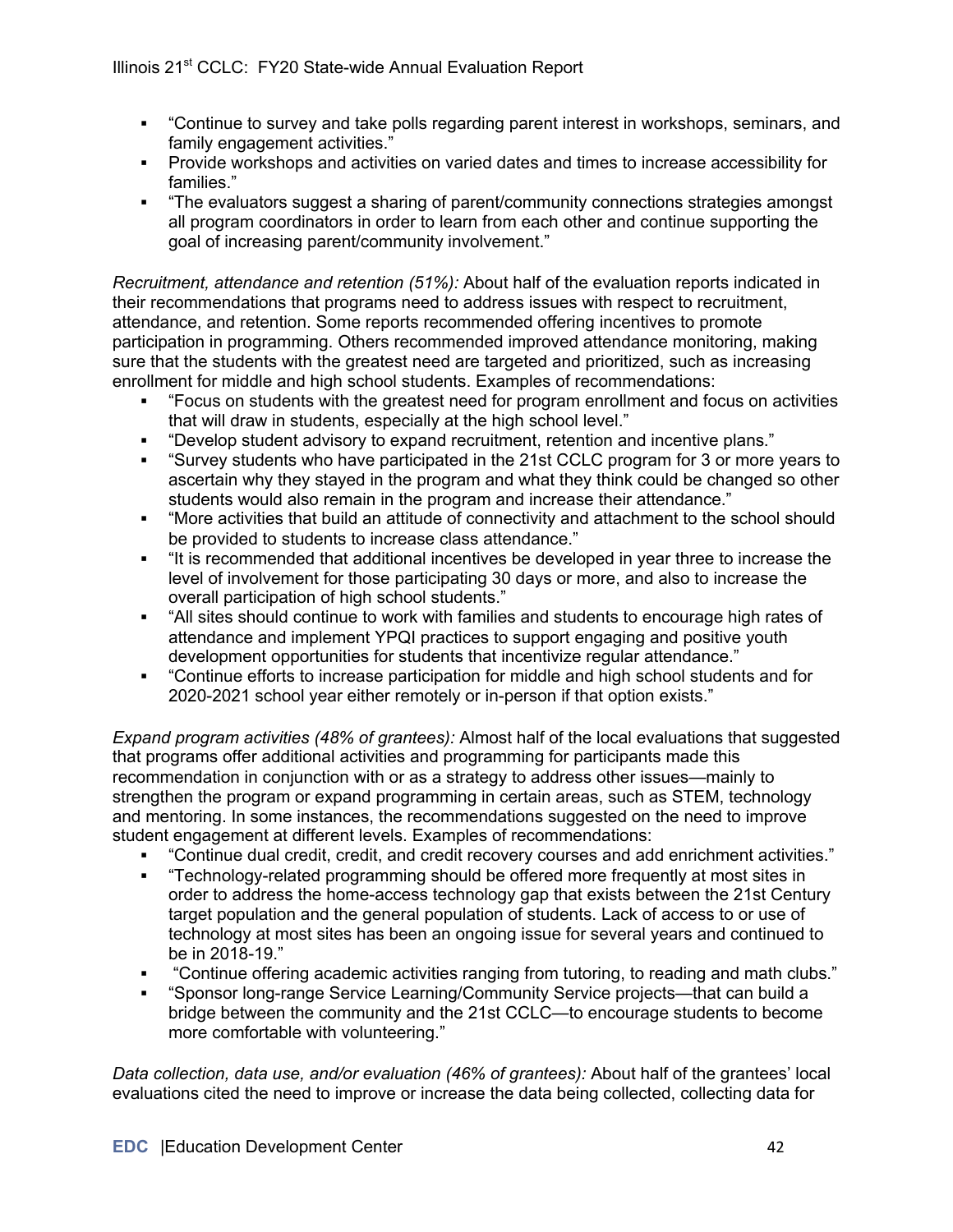program effectiveness or program impact, the use of data in making decisions, or the use of evaluation in understanding their programs. Evaluations described the need to collect more and different types of data in order to determine areas of improvement and in accessing data to improve and guide instructional and program changes, and to develop or improve their own surveys to better meet the needs of their students and families. Examples of specific recommendations in this area:

- § "Consider implementing a more streamlined data management and survey process."
- § "Develop more effective program and performance measures and assess results more continuously throughout the year."
- § "Create a new process for collecting teacher surveys including for student surveys."
- "Survey those students who attended < 10 days during the fall semester to determine cause(s) that prevented students from reaching regular attendee status  $(30 + days)$ ."
- § "Make changes to the parent and student surveys on program satisfaction and impact.
- § **"**Data need to be collected on what children parents have in the after-school program so that a two- generational impact assessment can be undertaken."
- § "Continue to survey and take polls regarding parent interest in workshops, seminars, and family engagement activities."

*Staff training and professional development (36% of grantees):* A good number of grantees mentioned the need for staff training and professional development within their recommendations. In some cases, the recommendation mentioned specific skills or program areas that needed to be addressed through staff development, especially more training on effective remote learning practices. In other cases, the recommendation suggested the need to assess staff's professional development needs. For example, recommendations included building staff capacity to support student social-emotional development and academic skills. Recommendations also cited the need to gather staff input on training. Examples of recommendation in this area included:

- § "To build a stronger team—and retain instructors for several years—CASA should organize a quarterly inter-school workshop and summer "institute" for Instructors that will provide them with growth opportunities."
- "It is recommended that a similar approach to designing a PD program for staff be conducted in the third project year, but that there also be more offerings and additional hours invested by the staff in PD."
- "Increased training for all staff to access available student data to support academic monitoring and needs identification."
- "Offer professional development on behavior management."
- § "BPNC will continue to seek opportunities for its RC and parent coordinator to participate in relevant and timely professional development trainings."

*Sustainability (34% of grantees):* Sustainability is an area of concern for many grantees, and about one third of the local evaluation reports included the need to attend to sustainability as part of their recommendations. Recommendations, for the most part, were fairly generic and most often included a statement that grantees should, "The site will need to continue to build relationships with the school and community organizations to plan for sustainability," or review their sustainability plan. Some recommendations included specific calls to develop specific partnerships or otherwise engage others to address the challenge of sustainability. Examples of recommendations included:

- § "Target sustainability by adding more partners, working to document indirect funding."
- § "Track the effect of this component to help demonstrate the need and effectiveness for funders to further increase sustainability."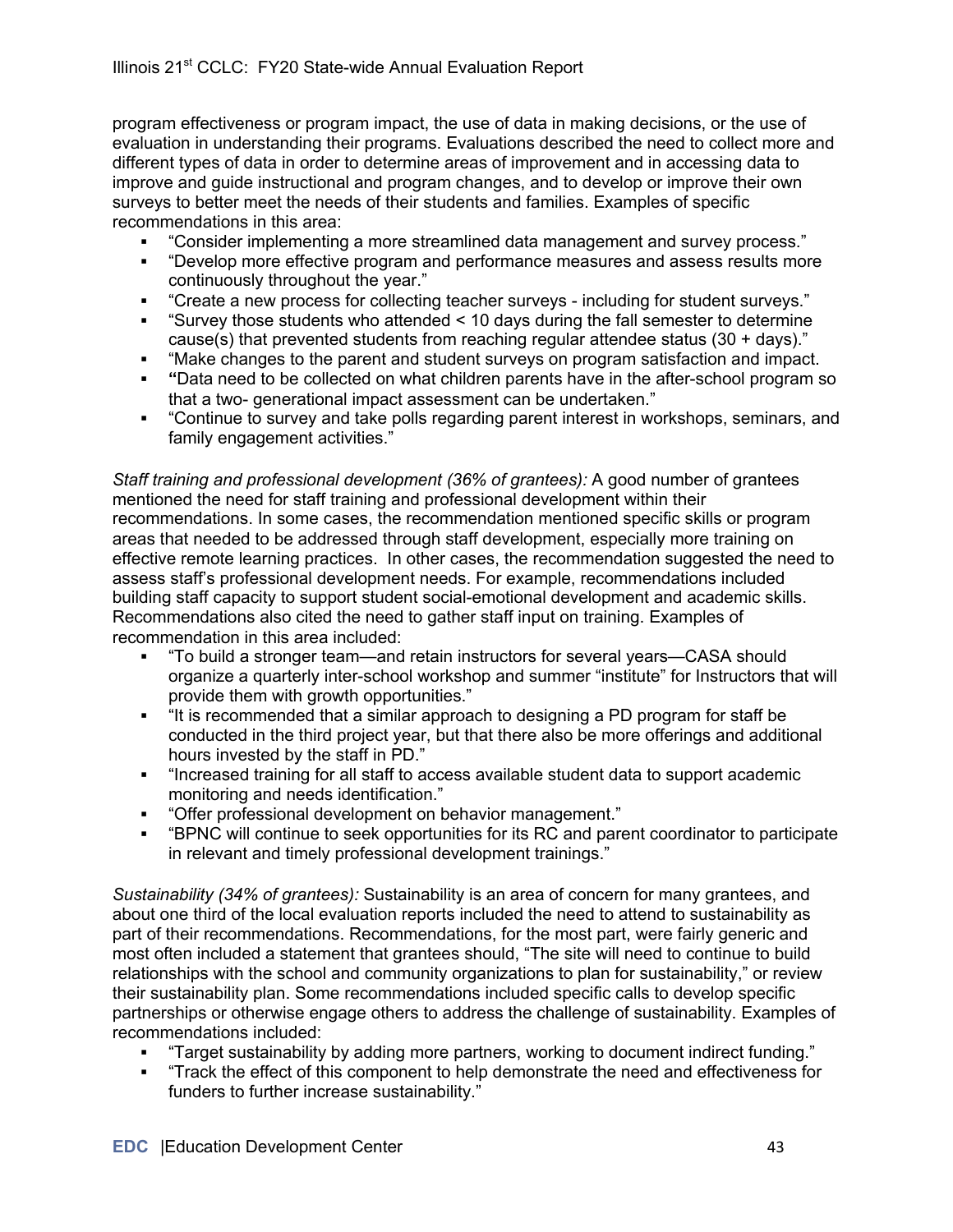- § "Work with program partners, including Metis Associates and the United Way, to update program sustainability plans and to identify and pursue additional sources of funding to support components of the 21st CCLC program."
- § "The project's Governance Council in consultation with the Management Team and the After-School Coordination Council should continue with their planning to develop strategies for supporting the project as it continues to move through its new five-year cycle with supplemental funding and in-kind services."
- "Continue to work with the Advisory Board on a sustainability."

*Connection to school day and school day teachers (27% of grantees):* Some local evaluations recommended that sites develop or improve communication methods and strategies to help program staff and school day teachers and staff share information and update one another about progress and issues with specific students. Recommendations also included improving communication with school administrators to help program activities better align with school-day academic content. Recommendations included:

- § "Link to school-day academics, standards-based learning."
- "...Collaborate with building/district administration to determine, prioritize, and incentivize areas for focused intervention based on site need."
- "Greater communication with school day teachers."
- § "The evaluators encourage the programs already in place to foster that school connection."
- § "Explore other ways to create stronger partnerships with teachers and parents."

*Social emotional learning (27% of grantees):* Some evaluations noted the need for enhanced or increased efforts to improve the social emotional learning of program participants, especially during the pandemic. In some instances, the recommendation focused on the need to improve program capacity to help students develop social emotional competencies by training and hiring staff. In other cases, the recommendation was to consider administering a student assessment focused on social emotional learning. Examples of recommendations include:

- § "Provide social skills training in a range of topics provided by highly qualified staff to "atrisk" students and those with low levels of engagement."
- § "Consider participating in knowledge-sharing activities with other after-school program providers to learn best practices in incorporating social-emotional learning activities, engaging older students in after-school programming, and providing remote instruction."
- § "Consider adding a social emotional assessment."
- § "The grantee will continue their efforts to incorporate SEL into all of their program offerings and provide pathways for youth participants to engage with the counseling team."

*Partnerships or community outreach (25% of grantees):* Recommendations related to developing better and stronger community partnerships or improving outreach efforts often were connected to the need for expanded program activities for students or sustainability efforts. These recommendations encouraged grantees to seek out community or school partnerships to provide programming, provide professional development or to strengthen and improve relationships such as parent engagement and work towards sustainability of the program. Examples of recommendations:

§ "Identify District personnel or program partners (e.g., the United Way) to provide training for staff in the areas requested (e.g., social-emotional learning, project-based learning, etc.)."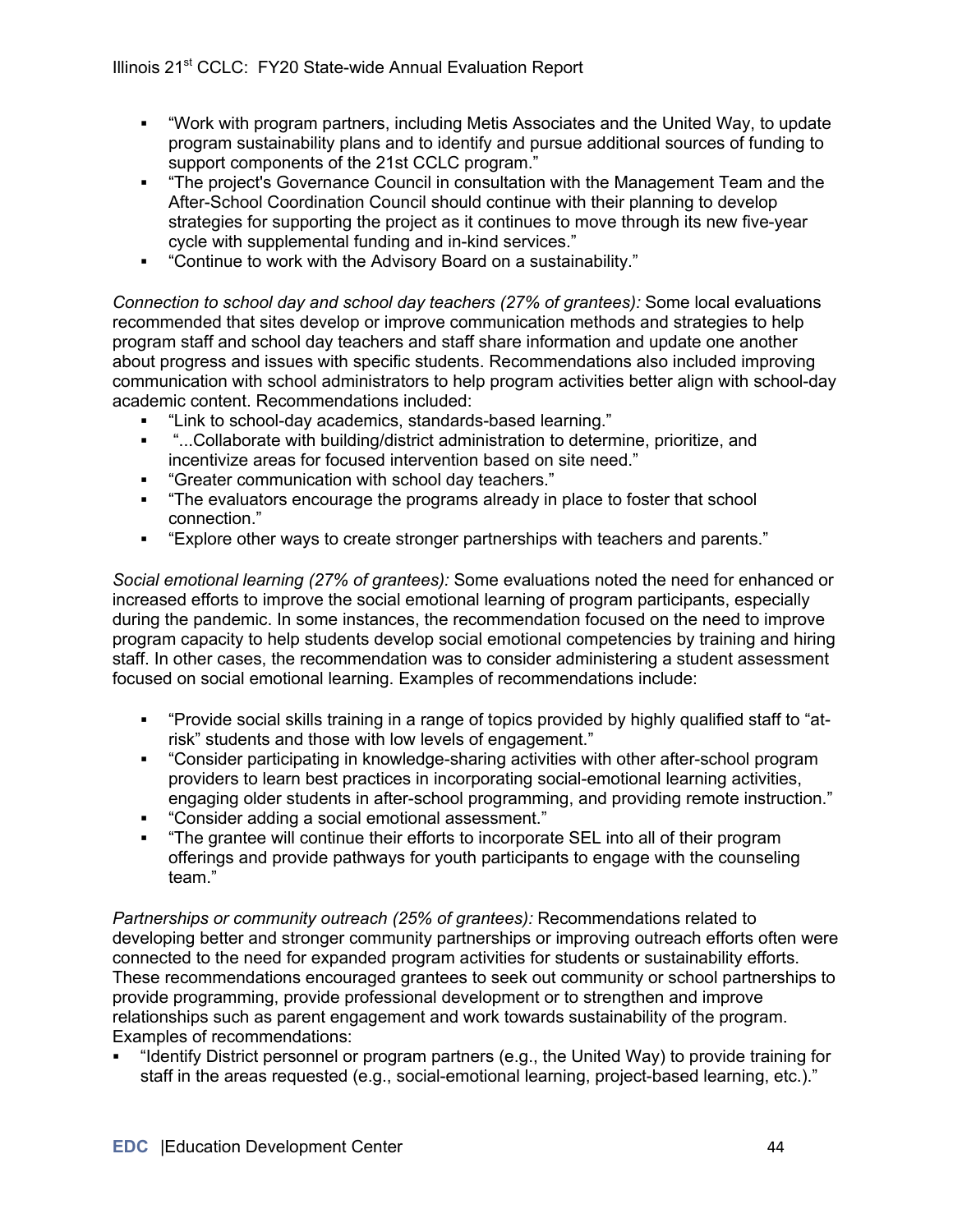- § "Establishing and strengthening of advisory councils and creating a shared vision among partners was also a focus of CQIP efforts."
- § "Community outreach and engaging stakeholder committee."
- § "[The grantee] should continue to participate in school community groups and partners."
- § "It is recommended the program continue to reflect on how to consistently provide diverse and enriching afterschool experiences for DREAM students, continuing to build relationships with and utilize partner organizations in such programming."

*Increase student engagement efforts (20%):* Some local evaluation reports recommended that grantees need to implement strategies to increase student engagement in programming. Some grantees specifically want to focus on engaging youth to increase attendance. Other evaluations recommended targeting low attendance students and provide interventions to engage them more.

- "Increase youth engagement and co-creation of programming."
- "Continue offering academic activities ranging from tutoring, to reading and math clubs to increase engagement."
- "Continuing to identify students with increased rates of absences, increased numbers of disciplinary infractions, or low levels of engagement for mentoring or intervention."
- "Identification of students with high rates of school-day absences and implement after school attendance incentives."

*Adjust staff composition, staffing strategies or hire staff (18%):* Some local evaluation reports recommended that grantees address staffing issues, such as the need to hire more staff for program offerings. Other evaluations mentioned the need for a change in the types of staff that should be hired and trained. Specific recommendations included:

- "Prepare to provide additional stipends or hazard pay to part time instructors as transitions to in- person classes or instruction occur throughout the year. Provide staff with classroom assistants to help the instructors with classroom management issues."
- "Seeking tutors that feel comfortable with higher level math and other high school subject areas and utilization of peer tutors at this level should be considered."
- "Site coordinators recommended increasing support staff."
- "Continue recruiting and training adult volunteers and/or high school students who have been recommended by teachers as tutors for students struggling with mathematics."

*Student behavior (14%):* A very small number of reports included recommendations related to student behavior. Some reports cited the need to increase the communication between the students and staff to address behavioral issues. Other reports cited identifying students specifically with disciplinary infractions and provide additional supports to address behavioral problems. Specific recommendations included:

- § "Continue efforts to improve student behavior and school attendance."
- § "Continue to work to address issues of student behavior."
- § "Continuing to identify students with increased rates of absences, increased numbers of disciplinary infractions, or low levels of engagement for mentoring or intervention."
- "It is recommended that the Program continue to build on and use the Restorative Practices model while continuing to collect data to gain more Restorative Practice information."